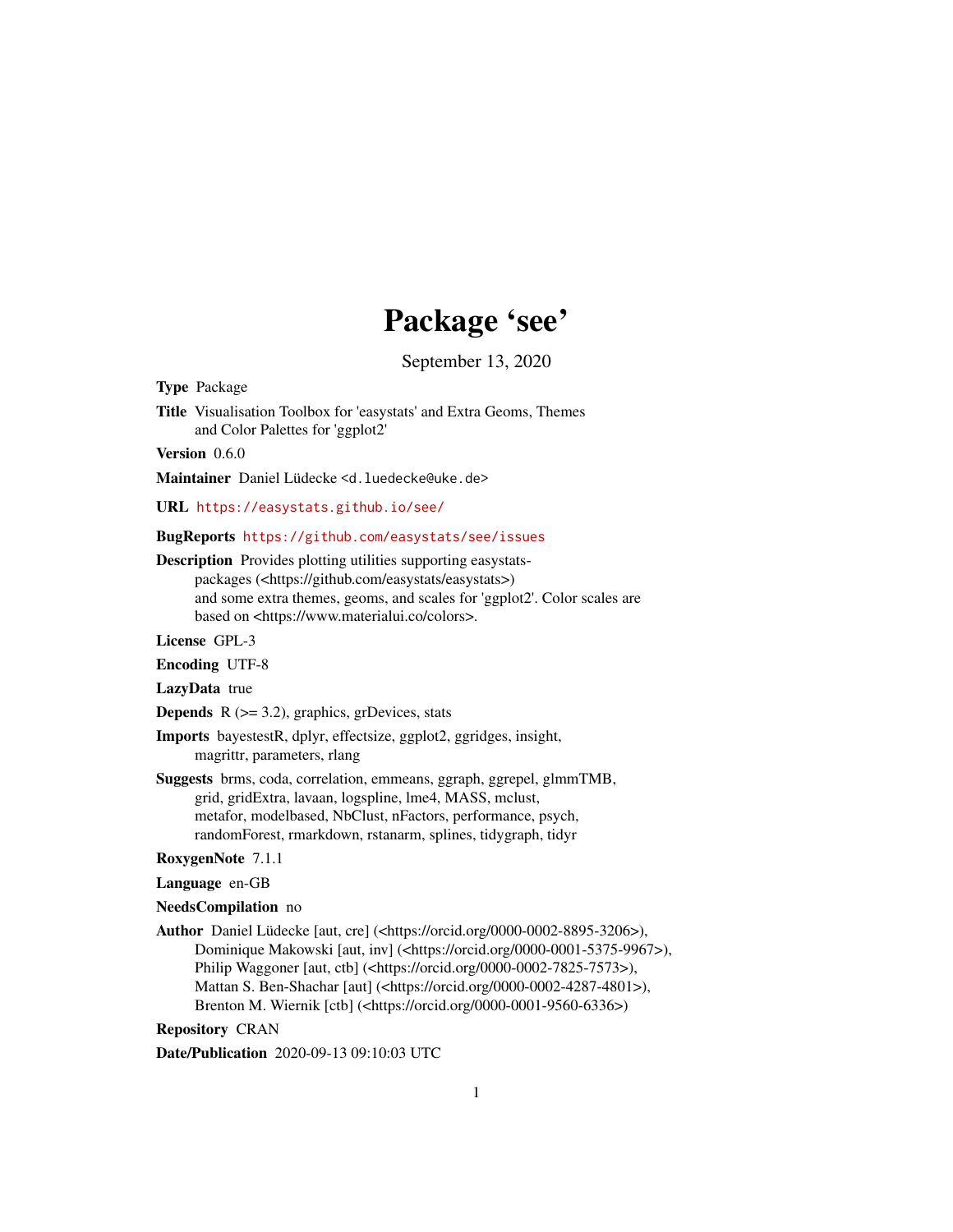# R topics documented:

| 3              |
|----------------|
| 4              |
| 5              |
| 5              |
| $\overline{7}$ |
| 8              |
| 9              |
| 10             |
| 12             |
| 13             |
| 14             |
| 14             |
| 15             |
| 15             |
| $-16$          |
|                |
|                |
|                |
|                |
|                |
|                |
|                |
|                |
|                |
| 22             |
| 23             |
|                |
| 25             |
|                |
|                |
|                |
|                |
|                |
|                |
|                |
|                |
| 33             |
| 34             |
| 35             |
| 36             |
| 38             |
| 39             |
| 40             |
| 41             |
| 42             |
| 44             |
|                |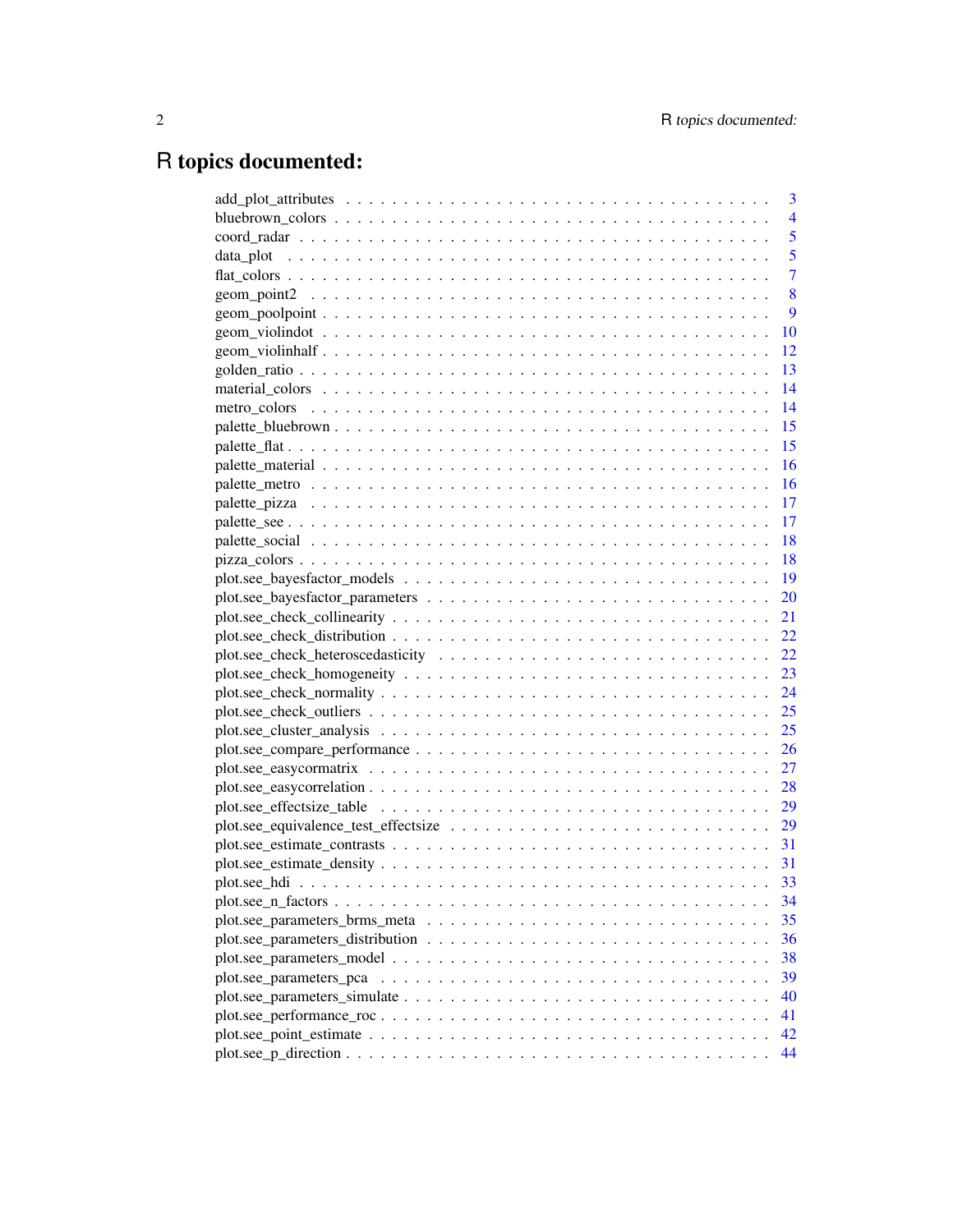<span id="page-2-0"></span>

| Index | 72 |
|-------|----|

add\_plot\_attributes *Complete figure with its attributes*

## Description

The [data\\_plot](#page-4-1) function usually stores information (such as title, axes labels etc.) as attributes. This function adds those information to the plot.

#### Usage

```
add_plot_attributes(x)
```
## Arguments

x An object.

## Examples

```
## Not run:
library(rstanarm)
library(bayestestR)
library(see)
library(ggplot2)
model <- stan_glm(
  Sepal.Length ~ Petal.Width + Species + Sepal.Width,
  data = iris,
```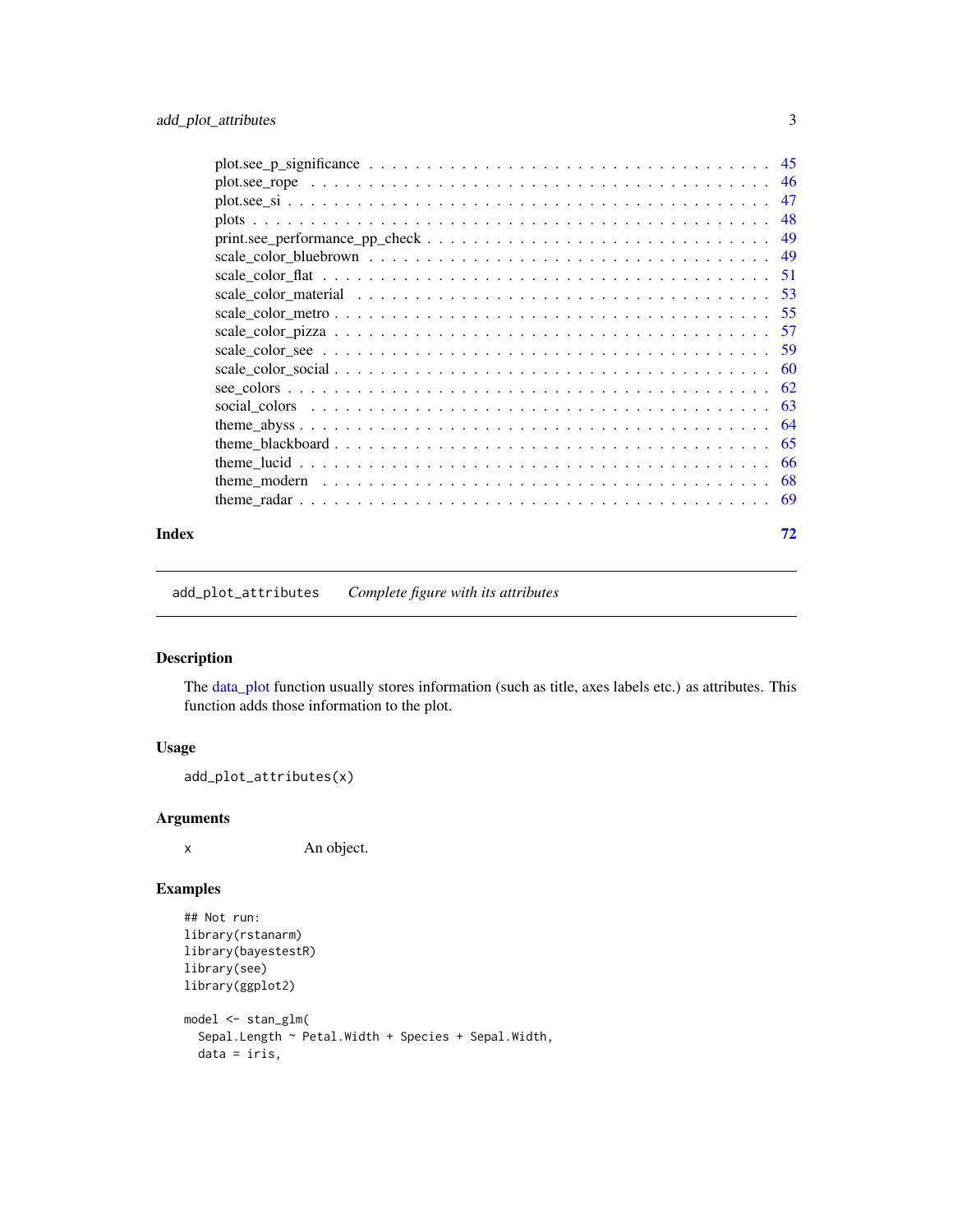```
chains = 2, iter = 200)
result <- hdi(model, ci = c(0.5, 0.75, 0.9, 0.95))
data <- data_plot(result, data = model)
p <- data %>%
  ggplot(aes(x = x, y = y, height = height, group = y, fill = fill)) +ggridges::geom_ridgeline_gradient()
p
p + add_plot_attributes(data)
## End(Not run)
```
bluebrown\_colors *Extract blue-brown colors as hex codes*

## Description

Can be used to get the hex code of specific colors from the blue-brown color palette. Use bluebrown\_colors() to see all available color.

#### Usage

bluebrown\_colors(...)

# Arguments

... Character names of colors.

#### Value

A character vector with color-codes.

#### Examples

```
bluebrown_colors()
```
bluebrown\_colors("blue", "brown")

<span id="page-3-0"></span>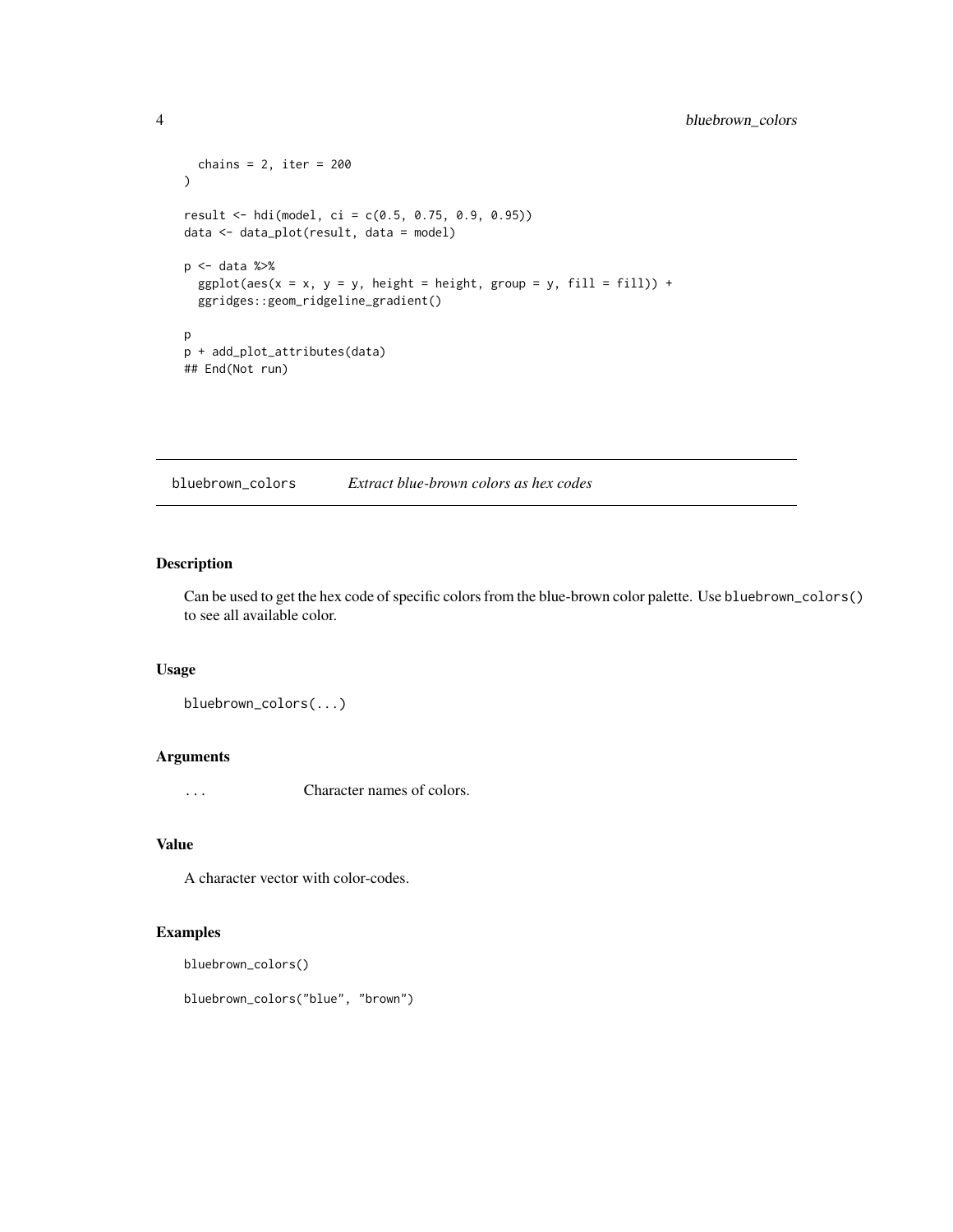<span id="page-4-0"></span>

#### Description

Add a radar coordinate system useful for radar charts.

#### Usage

coord\_radar(theta = "x", start =  $\theta$ , direction = 1, ...)

#### Arguments

| theta     | Can be 'x' or 'y'.                                              |
|-----------|-----------------------------------------------------------------|
| start     | Starting position. Best expressed in terms of pi (e.g., -pi/4). |
| direction | The direction of plotting. Can be 1 or -1.                      |
| $\ddotsc$ | Other arguments to be passed to ggproto.                        |

#### Examples

```
# Create a radar/spider chart with ggplot:
if (require("dplyr") && require("tidyr") && require("ggplot2")) {
 data <- iris %>%
   group_by(Species) %>%
    summarise_all(mean) %>%
   pivot_longer(-Species)
 data %>%
    ggplot(aes(x = name, y = value, color = Species, group = Species)) +geom\_polygon(fill = NA, size = 2) +coord\_radar(start = -pi/4)}
```
<span id="page-4-1"></span>

data\_plot *Prepare objects for plotting or plot objects*

#### Description

data\_plot() attempts to extract and transform an object to be further plotted, while plot() tries to visualize results of functions from different packages of the [easystats-project.](https://github.com/easystats) See the documentation for your object's class:

- [bayestestR::bayesfactor\\_models\(\)](#page-18-1)
- [bayestestR::bayesfactor\\_parameters\(\)](#page-19-1)
- [bayestestR::equivalence\\_test\(\)](#page-28-1)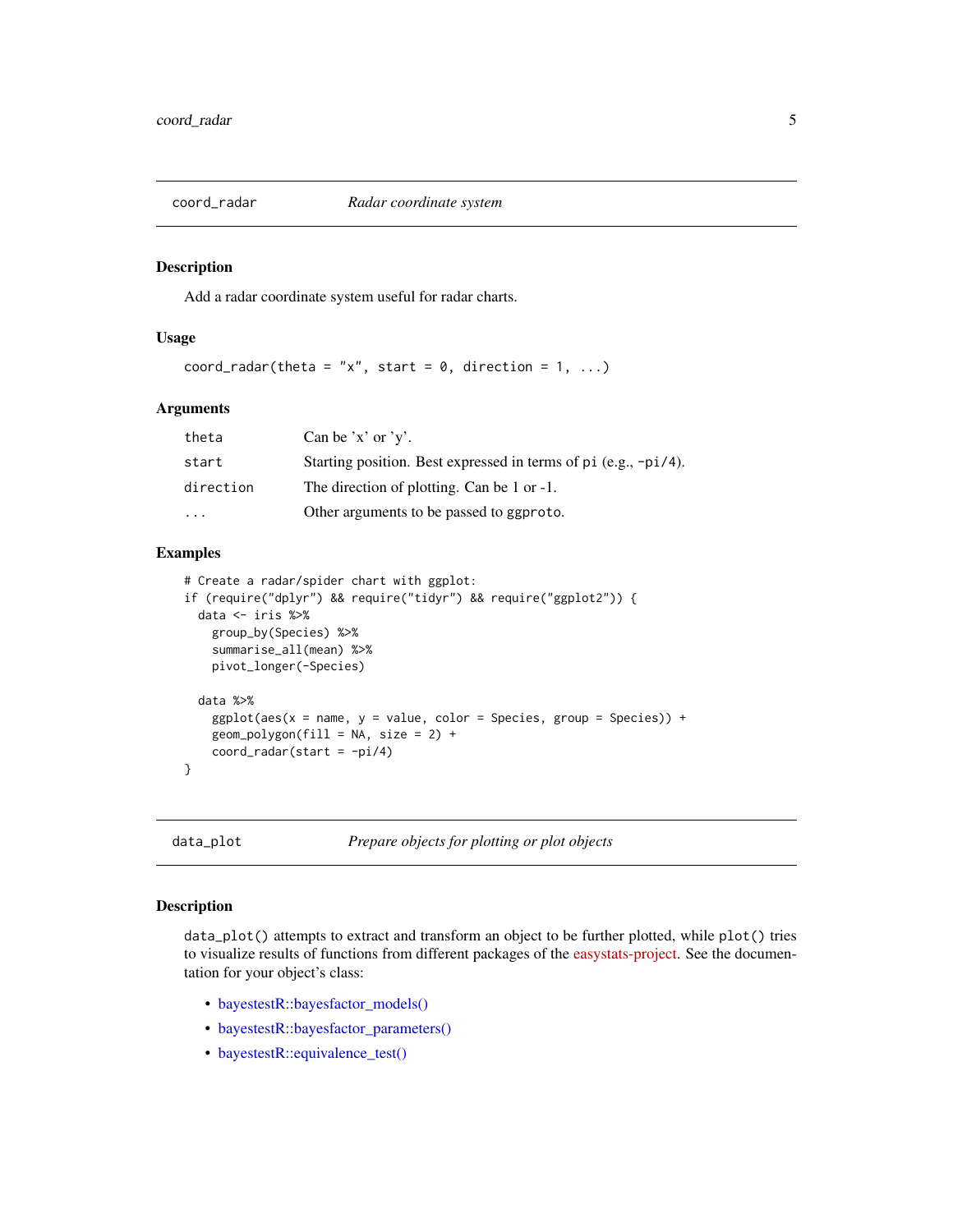- [bayestestR::estimate\\_density\(\)](#page-30-1)
- [bayestestR::hdi\(\)](#page-32-1)
- [bayestestR::p\\_direction\(\)](#page-43-1)
- [bayestestR::p\\_significance\(\)](#page-44-1)
- [bayestestR::si\(\)](#page-46-1)
- [correlation::correlation\(\)](#page-26-1)
- [correlation::correlation\(\)](#page-27-1) (Gaussian Graphical Models)
- [effectsize::effectsize\(\)](#page-28-2)
- [modelbased::estimate\\_contrasts\(\)](#page-30-2)
- [parameters::cluster\\_analysis\(\)](#page-24-1)
- [parameters::describe\\_distribution\(\)](#page-35-1)
- [parameters::model\\_parameters\(\)](#page-37-1)
- [parameters::principal\\_components\(\)](#page-38-1)
- [parameters::n\\_clusters\(\)](#page-33-1)
- [parameters::n\\_factors\(\)](#page-33-1)
- [parameters::simulate\\_parameters\(\)](#page-39-1)
- [performance::check\\_collinearity\(\)](#page-20-1)
- [performance::check\\_heteroscedasticity\(\)](#page-21-1)
- [performance::check\\_homogeneity\(\)](#page-22-1)
- [performance::check\\_normality\(\)](#page-23-1)
- performance::check outliers()
- [performance::compare\\_performance\(\)](#page-25-1)
- [performance::performance\\_roc\(\)](#page-40-1)

#### Usage

```
data\_plot(x, data = NULL, ...)
```
# Arguments

|                         | An object.                                                                        |
|-------------------------|-----------------------------------------------------------------------------------|
| data                    | The original data used to create this object. Can be a statistical model or such. |
| $\cdot$ $\cdot$ $\cdot$ | Arguments passed to or from other methods.                                        |

#### Details

 $data_plot()$  is in most situation not needed when the purpose is plotting, since most  $plot()$ functions in see internally call data\_plot() to prepare the data for plotting.

Many plot()-functions have a data-argument that is needed when the data or model for plotting can't be retrieved via data\_plot(). In such cases, plot() gives an error and asks for providing data or models.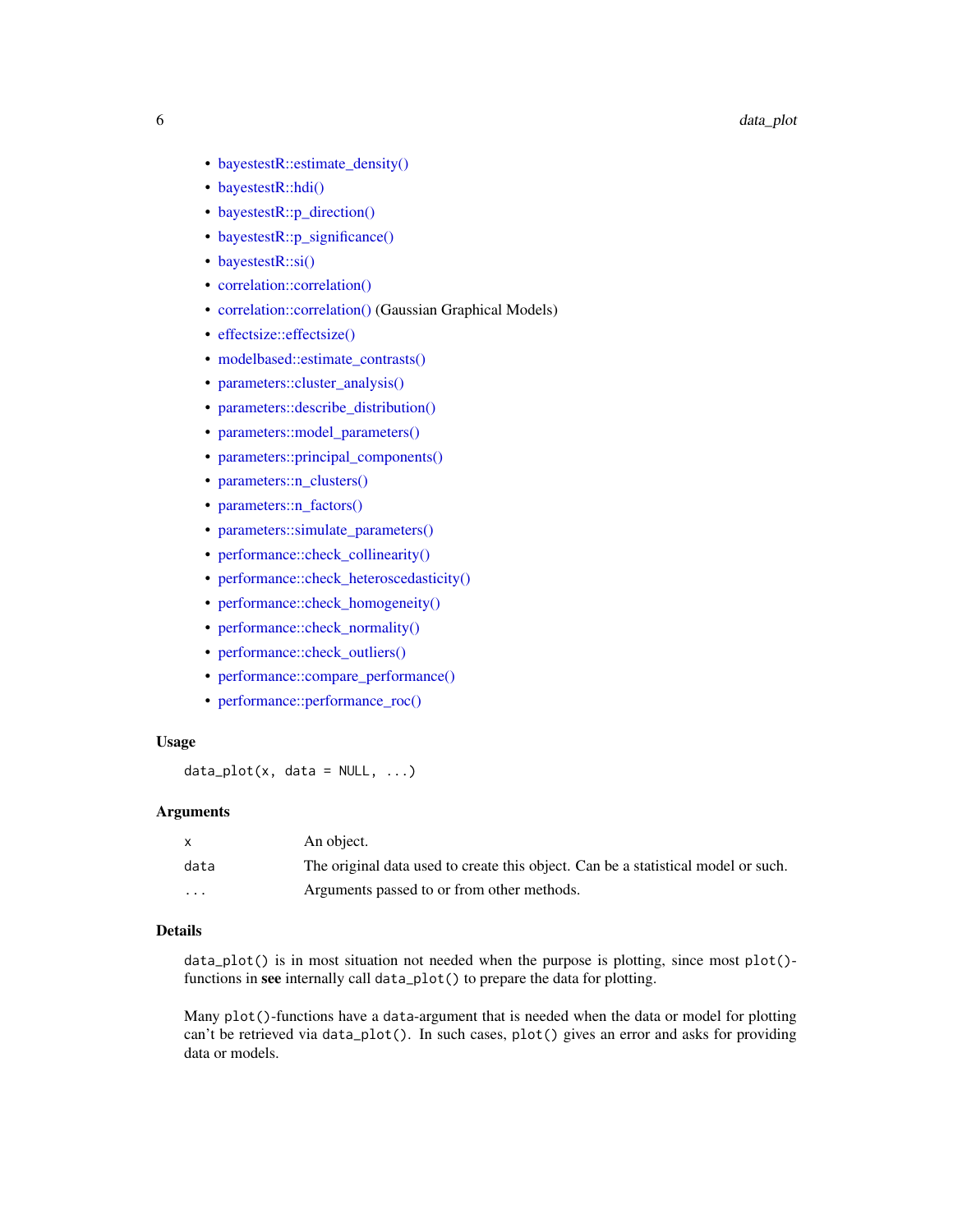<span id="page-6-0"></span>Most plot()-functions work out-of-the-box, i.e. you don't need to do much more than calling plot(<object>) (see 'Examples'). Some plot-functions allow to specify arguments to modify the transparency or color of geoms, these are shown in the 'Usage' section.

#### See Also

[Package-Vignettes](https://easystats.github.io/see/articles/)

#### Examples

```
## Not run:
library(bayestestR)
if (require("rstanarm")) {
  model <- stan_glm(
    Sepal.Length ~ Petal.Width * Species,
    data = iris,
    chains = 2, iter = 200, refresh = 0\lambdax <- rope(model)
  plot(x)
  x \leftarrow \text{hdi}(\text{model})plot(x) + theme_modern()
  data <- rnorm(1000, 1)
  x <- p_direction(data)
  plot(x)
  x <- p_direction(model)
  plot(x)
  model <- stan_glm(
    mpg \sim wt + gear + cyl + disp,chains = 2,
    iter = 200,
    refresh = 0,
    data = mtcars
  \lambdax <- equivalence_test(model)
  plot(x)
}
## End(Not run)
```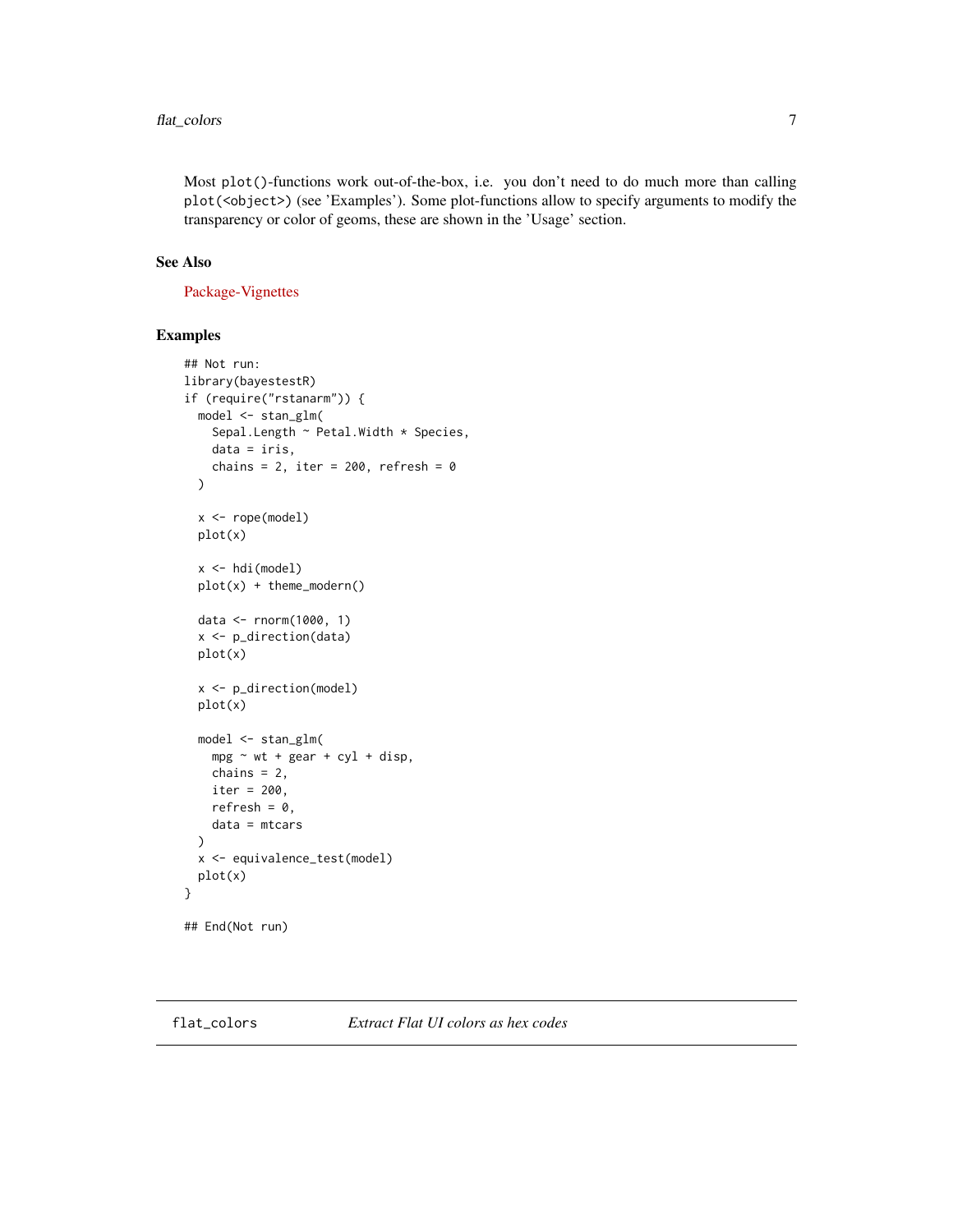#### <span id="page-7-0"></span>Description

Can be used to get the hex code of specific colors from the Flat UI color palette. Use flat\_colors() to see all available color.

#### Usage

```
flat_colors(...)
```
#### Arguments

... Character names of colors.

#### Value

A character vector with color-codes.

#### Examples

```
flat_colors()
```
flat\_colors("dark red", "teal")

geom\_point2 *Better looking points*

#### Description

Somewhat nicer points (especially in case of transparency) without outline strokes (borders, contours) by default.

```
geom\_point2(..., stroke = 0, shape = 16)geom_point_borderless(..., stroke = 0, shape = 16)
geom\_jitter2(..., size = 2, stroke = 0, shape = 16)geom\_jitter\_borderless(..., size = 2, stroke = 0, shape = 16)geom_pointrange2(..., stroke = 0)
geom_pointrange_borderless(..., stroke = 0)
geom\_count2(..., stroke = 0)geom_count_borderless(..., stroke = 0)
```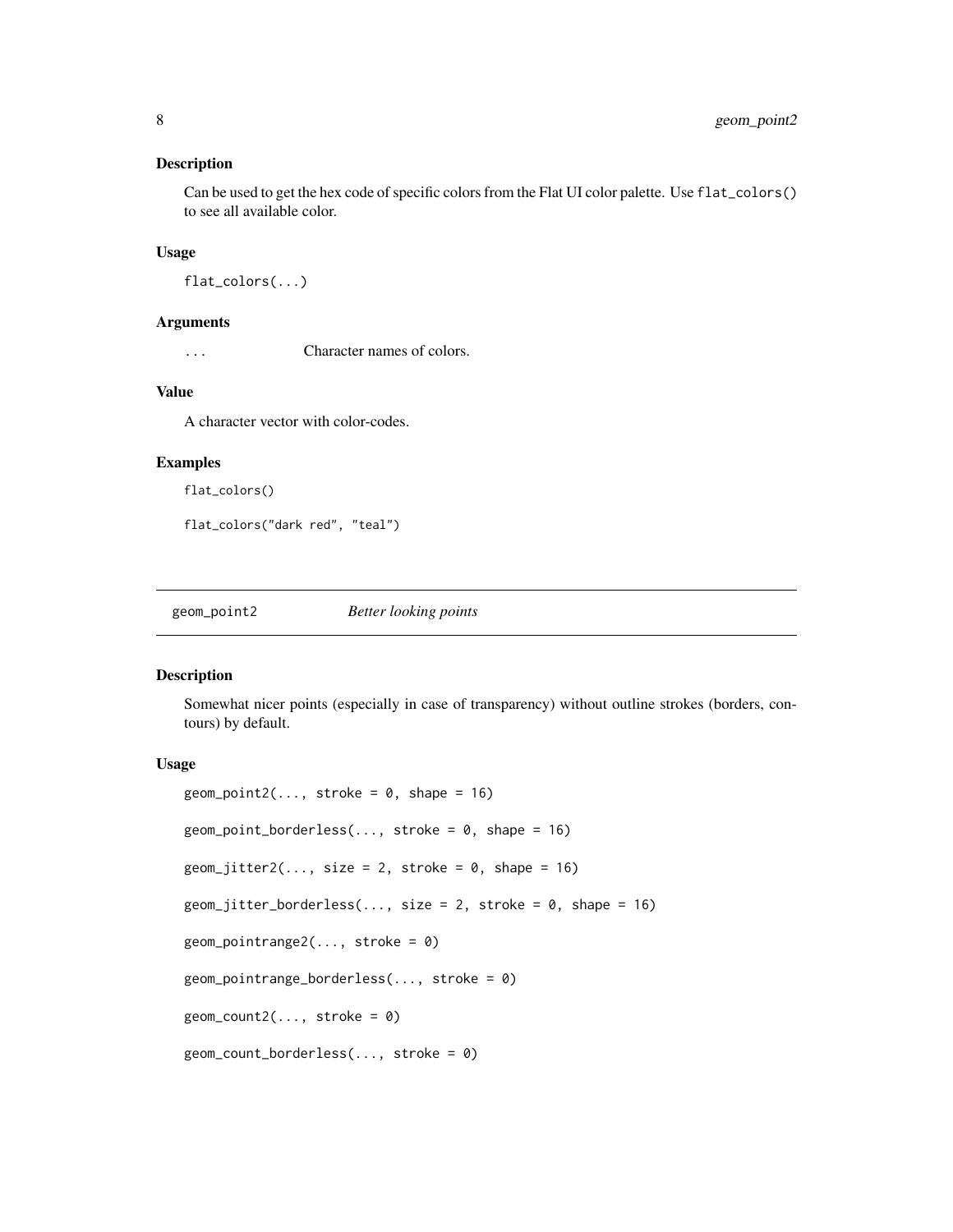# <span id="page-8-0"></span>geom\_poolpoint 9

#### Arguments

| $\ddotsc$ | Other arguments to be passed to geom_point, geom_jitter, geom_pointrange,<br>or $ggplot2$ : : $geom_count$ . |
|-----------|--------------------------------------------------------------------------------------------------------------|
| stroke    | Stroke thickness.                                                                                            |
| shape     | Shape of points.                                                                                             |
| size      | Size of points.                                                                                              |

#### Examples

```
library(ggplot2)
library(see)
normal <- ggplot(iris, aes(x = Petal.Width, y = Sepal.Length)) +
  geom_point(size = 8, alpha = 0.3) +
  theme_modern()
new \leq ggplot(iris, aes(x = Petal.Width, y = Sepal.Length)) +
  geom_point2(size = 8, alpha = 0.3) +
  theme_modern()
plots(normal, new, n_columns = 2)
```
geom\_poolpoint *Pool ball points*

#### Description

Points labelled with the observation name.

```
geom_poolpoint(
 label,
  size\_text = 3.88,
  size_background = size_text * 2,
 size_point = size_text * 3.5,
  ...
\mathcal{L}geom_pooljitter(
 label,
  size\_text = 3.88,
 size_background = size\_text * 2,
  size_point = size_text * 3.5,
 jitter = 0.1,
  ...
)
```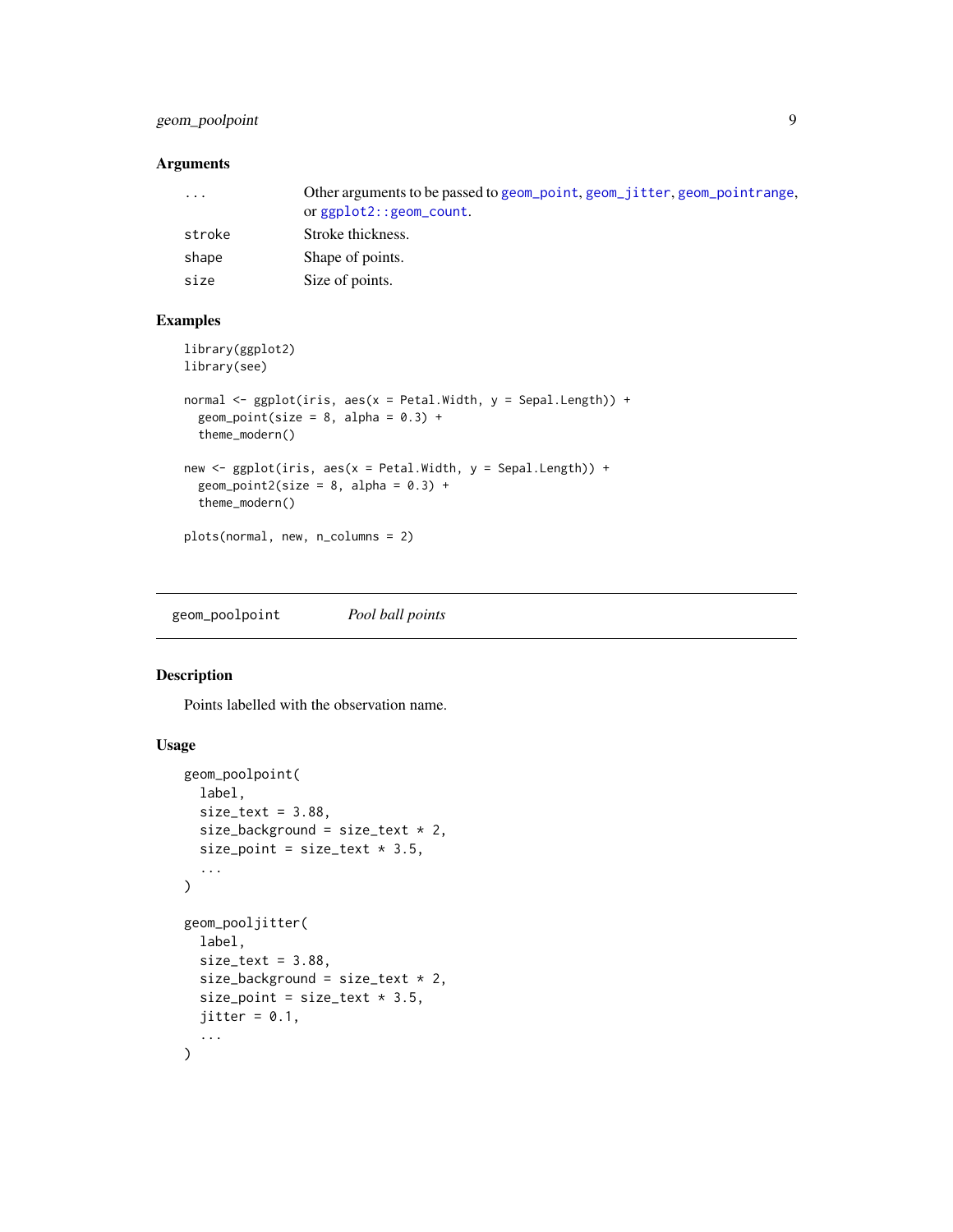<span id="page-9-0"></span>

| label           | Label to add inside the points.             |
|-----------------|---------------------------------------------|
| size_text       | Size of text.                               |
| size_background |                                             |
|                 | Size of the white background circle.        |
| size_point      | Size of the ball.                           |
|                 | Other arguments to be passed to geom_point. |
| jitter          | Width and height of position jitter.        |

## Examples

```
library(ggplot2)
library(see)
ggplot(iris, aes(x = Petal.Width, y = Sepal.Length, color = Species )) +geom_poolpoint(label = rownames(iris)) +
  scale_color_flat_d() +
  theme_modern()
ggplot(iris, aes(x = Petal.Width, y = Sepal.Length, color = Species)) +geom_pooljitter(label = rownames(iris)) +
  scale_color_flat_d() +
  theme_modern()
```
geom\_violindot *Half-violin Half-dot plot*

# Description

Create a half-violin half-dot plot, useful for visualising the distribution and the sample size at the same time.

```
geom_violindot(
  mapping = NULL,
  data = NULL,
  trim = TRUE,
  scale = "area",
  show.legend = NA,
  inherit.aes = TRUE,
  size\_dots = 0.7,
  color_dots = NULL,
  fill_dots = NULL,
```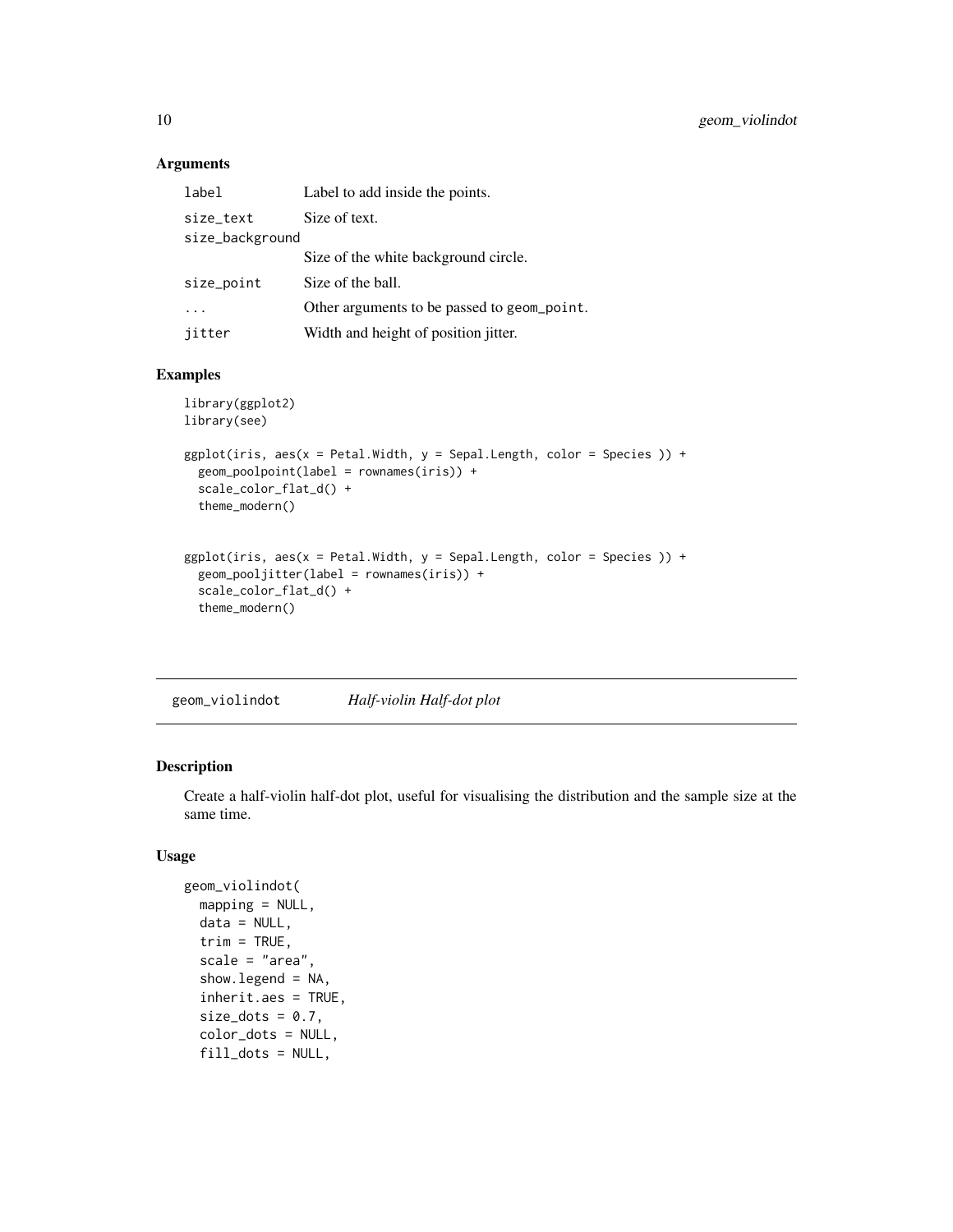```
binwidth = 0.05,
 position_dots = gphot2::position\_nudge(x = -0.025, y = 0),...
\mathcal{L}
```

| mapping       | Set of aesthetic mappings created by aes() or aes_(). If specified and inherit.aes<br>= TRUE (the default), it is combined with the default mapping at the top level of<br>the plot. You must supply mapping if there is no plot mapping.              |
|---------------|--------------------------------------------------------------------------------------------------------------------------------------------------------------------------------------------------------------------------------------------------------|
| data          | The data to be displayed in this layer. There are three options:                                                                                                                                                                                       |
|               | If NULL, the default, the data is inherited from the plot data as specified in the<br>call to ggplot().                                                                                                                                                |
|               | A data. frame, or other object, will override the plot data. All objects will be<br>fortified to produce a data frame. See fortify() for which variables will be<br>created.                                                                           |
|               | A function will be called with a single argument, the plot data. The return<br>value must be a data. frame, and will be used as the layer data. A function<br>can be created from a formula (e.g. $\sim$ head(.x, 10)).                                |
| trim          | If TRUE (default), trim the tails of the violins to the range of the data. If FALSE,<br>don't trim the tails.                                                                                                                                          |
| scale         | if "area" (default), all violins have the same area (before trimming the tails).<br>If "count", areas are scaled proportionally to the number of observations. If<br>"width", all violins have the same maximum width.                                 |
| show.legend   | logical. Should this layer be included in the legends? NA, the default, includes if<br>any aesthetics are mapped. FALSE never includes, and TRUE always includes. It<br>can also be a named logical vector to finely select the aesthetics to display. |
| inherit.aes   | If FALSE, overrides the default aesthetics, rather than combining with them.<br>This is most useful for helper functions that define both data and aesthetics and<br>shouldn't inherit behaviour from the default plot specification, e.g. borders().  |
| size_dots     | Size adjustment for dots.                                                                                                                                                                                                                              |
| color_dots    | Color adjustment for dots.                                                                                                                                                                                                                             |
| fill_dots     | Fill adjustment for dots.                                                                                                                                                                                                                              |
| binwidth      | When method is "dotdensity", this specifies maximum bin width. When method<br>is "histodot", this specifies bin width. Defaults to 1/30 of the range of the data                                                                                       |
| position_dots | Position adjustment for dots, either as a string, or the result of a call to a position<br>adjustment function.                                                                                                                                        |
| $\cdots$      | Other arguments passed on to layer (). These are often aesthetics, used to set<br>an aesthetic to a fixed value, like colour = "red" or size = 3. They may also<br>be parameters to the paired geom/stat.                                              |

# Examples

library(ggplot2) library(see)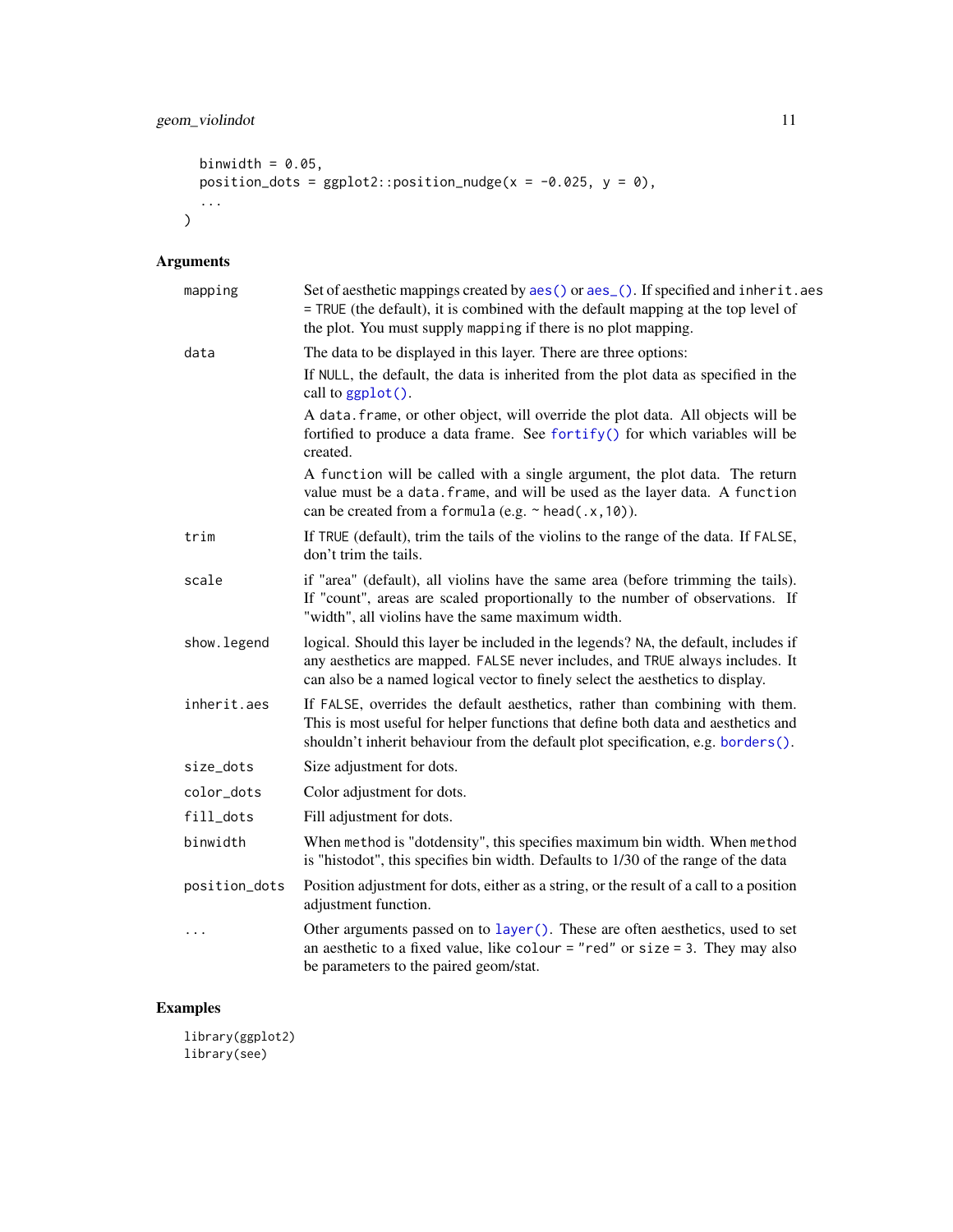```
ggplot(iris, aes(x = Species, y = Separ.Length, fill = Species)) +geom_violindot() +
 theme_modern()
```
geom\_violinhalf *Half-violin plot*

## Description

Create a half-violin plot.

# Usage

```
geom_violinhalf(
 mapping = NULL,
 data = NULL,stat = "ydensity",
 position = "dodge",
 trim = TRUE,scale = "area",
  show.legend = NA,
  inherit.aes = TRUE,
  ...
\mathcal{L}
```
## Arguments

| mapping  | Set of aesthetic mappings created by aes () or aes (). If specified and inherit. aes<br>= TRUE (the default), it is combined with the default mapping at the top level of<br>the plot. You must supply mapping if there is no plot mapping. |
|----------|---------------------------------------------------------------------------------------------------------------------------------------------------------------------------------------------------------------------------------------------|
| data     | The data to be displayed in this layer. There are three options:                                                                                                                                                                            |
|          | If NULL, the default, the data is inherited from the plot data as specified in the<br>call to $ggplot()$ .                                                                                                                                  |
|          | A data frame, or other object, will override the plot data. All objects will be<br>fortified to produce a data frame. See fortify() for which variables will be<br>created.                                                                 |
|          | A function will be called with a single argument, the plot data. The return<br>value must be a data. frame, and will be used as the layer data. A function<br>can be created from a formula (e.g. $\sim$ head(.x, 10)).                     |
| stat     | The statistical transformation to use on the data for this layer, as a string.                                                                                                                                                              |
| position | Position adjustment, either as a string, or the result of a call to a position adjust-<br>ment function.                                                                                                                                    |

<span id="page-11-0"></span>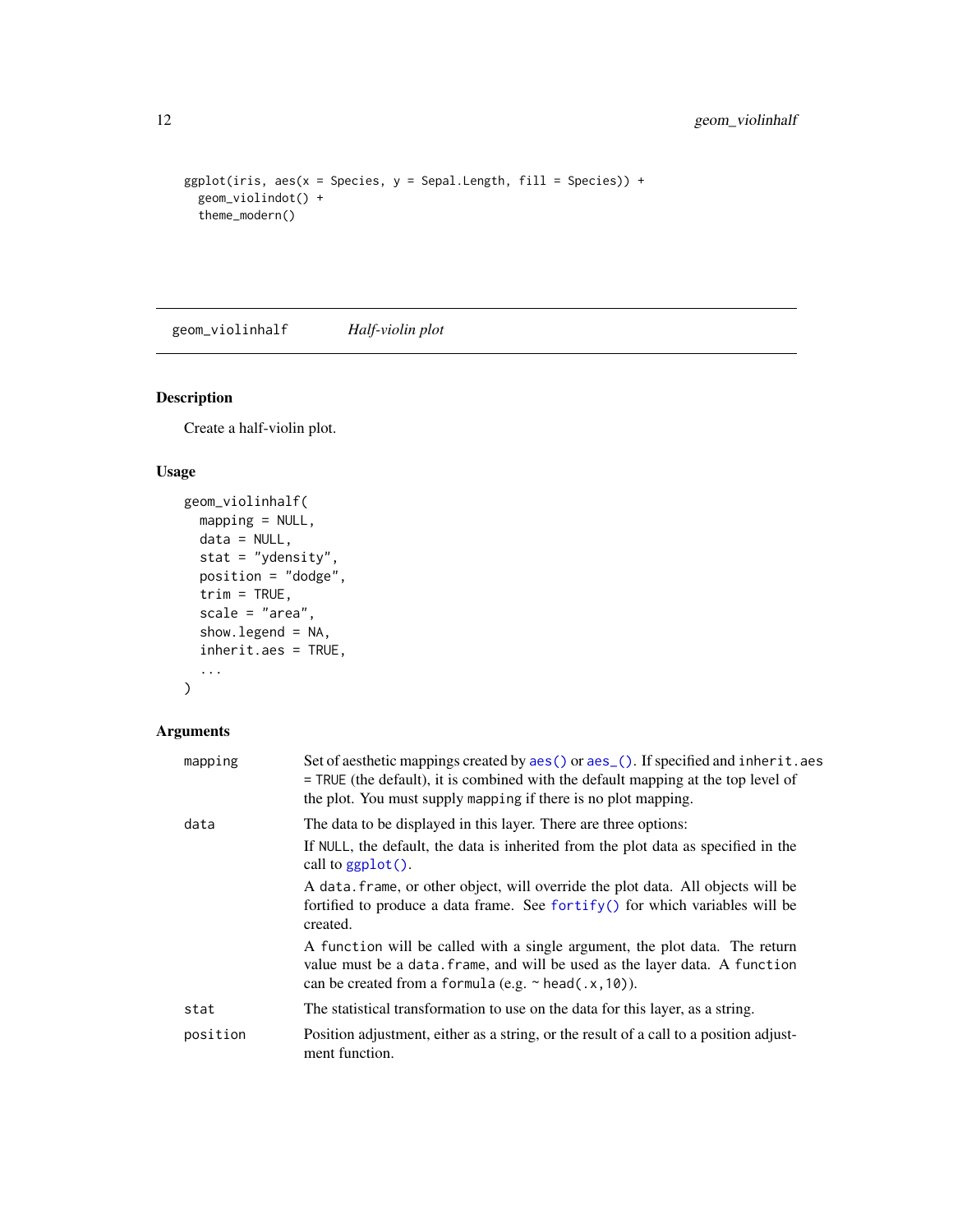<span id="page-12-0"></span>

| trim        | If TRUE (default), trim the tails of the violins to the range of the data. If FALSE,<br>don't trim the tails.                                                                                                                                             |
|-------------|-----------------------------------------------------------------------------------------------------------------------------------------------------------------------------------------------------------------------------------------------------------|
| scale       | if "area" (default), all violins have the same area (before trimming the tails).<br>If "count", areas are scaled proportionally to the number of observations. If<br>"width", all violins have the same maximum width.                                    |
| show.legend | logical. Should this layer be included in the legends? NA, the default, includes if<br>any aesthetics are mapped. FALSE never includes, and TRUE always includes. It<br>can also be a named logical vector to finely select the aesthetics to display.    |
| inherit.aes | If FALSE, overrides the default aesthetics, rather than combining with them.<br>This is most useful for helper functions that define both data and aesthetics and<br>shouldn't inherit behaviour from the default plot specification, e.g. borders $()$ . |
|             | Other arguments passed on to layer(). These are often aesthetics, used to set<br>an aesthetic to a fixed value, like colour = "red" or size = 3. They may also<br>be parameters to the paired geom/stat.                                                  |

#### See Also

https://stackoverflow.com/questions/52034747/plot-only-one-side-half-of-the-violin-plot

#### Examples

```
library(ggplot2)
library(see)
ggplot(iris, aes(x = Species, y = Separ.Length, fill = Species)) +geom_violinhalf() +
  theme_modern() +
  scale_fill_material_d()
```
golden\_ratio *Golden Ratio*

#### Description

Returns the golden ratio (1.618034...). Useful to easily obtain golden proportions, for instance for a horizontal figure, if you want its height to be 8, you can set its width to be golden\_ratio(8).

# Usage

 $g$ olden\_ratio(x = 1)

#### Arguments

 $x$  A number to be multiplied by the golden ratio. The default  $(x=1)$  returns the value of the golden ratio.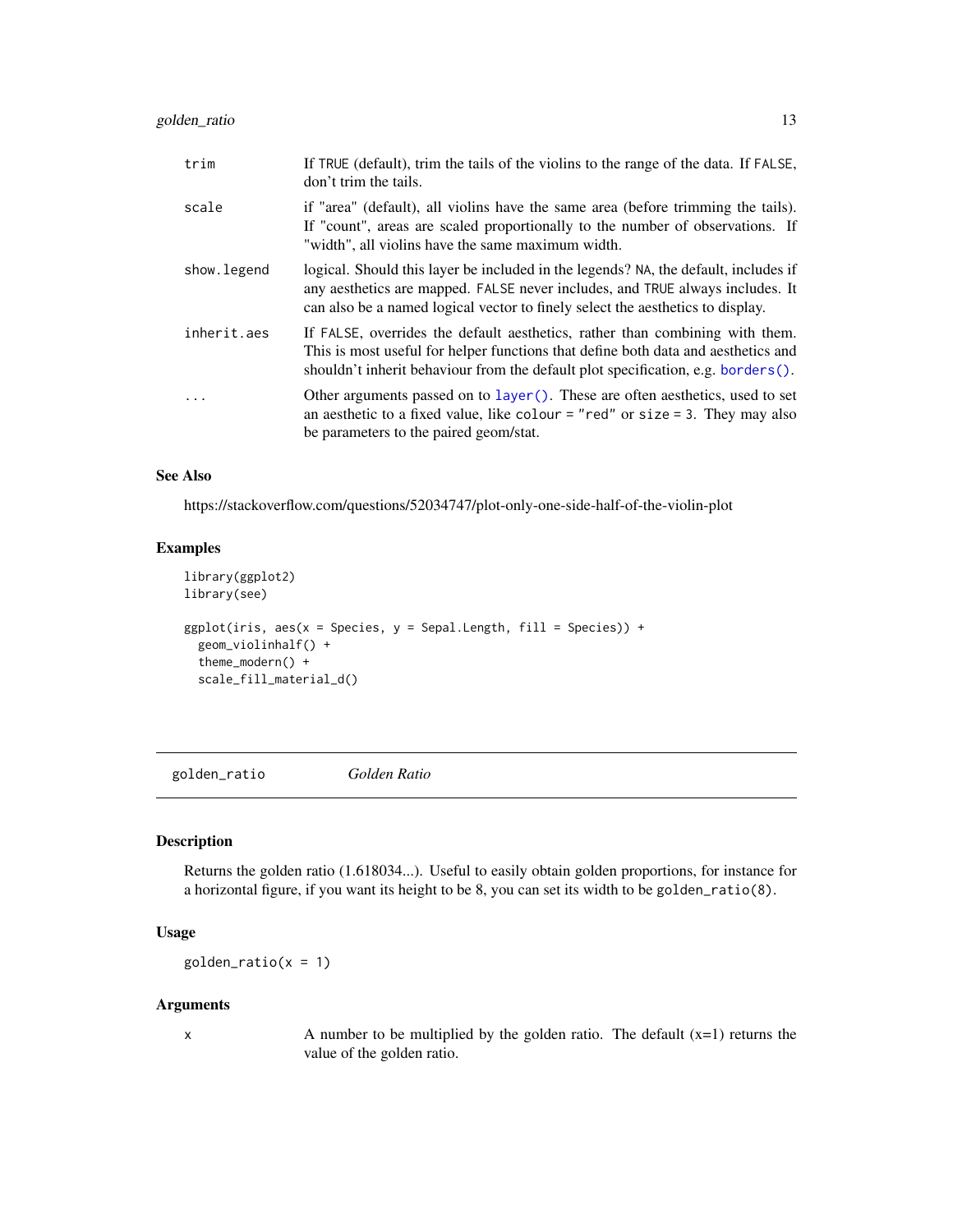#### Examples

```
golden_ratio()
golden_ratio(10)
```
material\_colors *Extract material design colors as hex codes*

## Description

Can be used to get the hex code of specific colors from the material design color palette. Use material\_colors() to see all available color.

## Usage

```
material_colors(...)
```
#### Arguments

... Character names of colors.

#### Value

A character vector with color-codes.

#### Examples

```
material_colors()
```

```
material_colors("indigo", "lime")
```
metro\_colors *Extract Metro colors as hex codes*

# Description

Can be used to get the hex code of specific colors from the Metro color palette. Use metro\_colors() to see all available color.

## Usage

metro\_colors(...)

#### Arguments

... Character names of colors.

<span id="page-13-0"></span>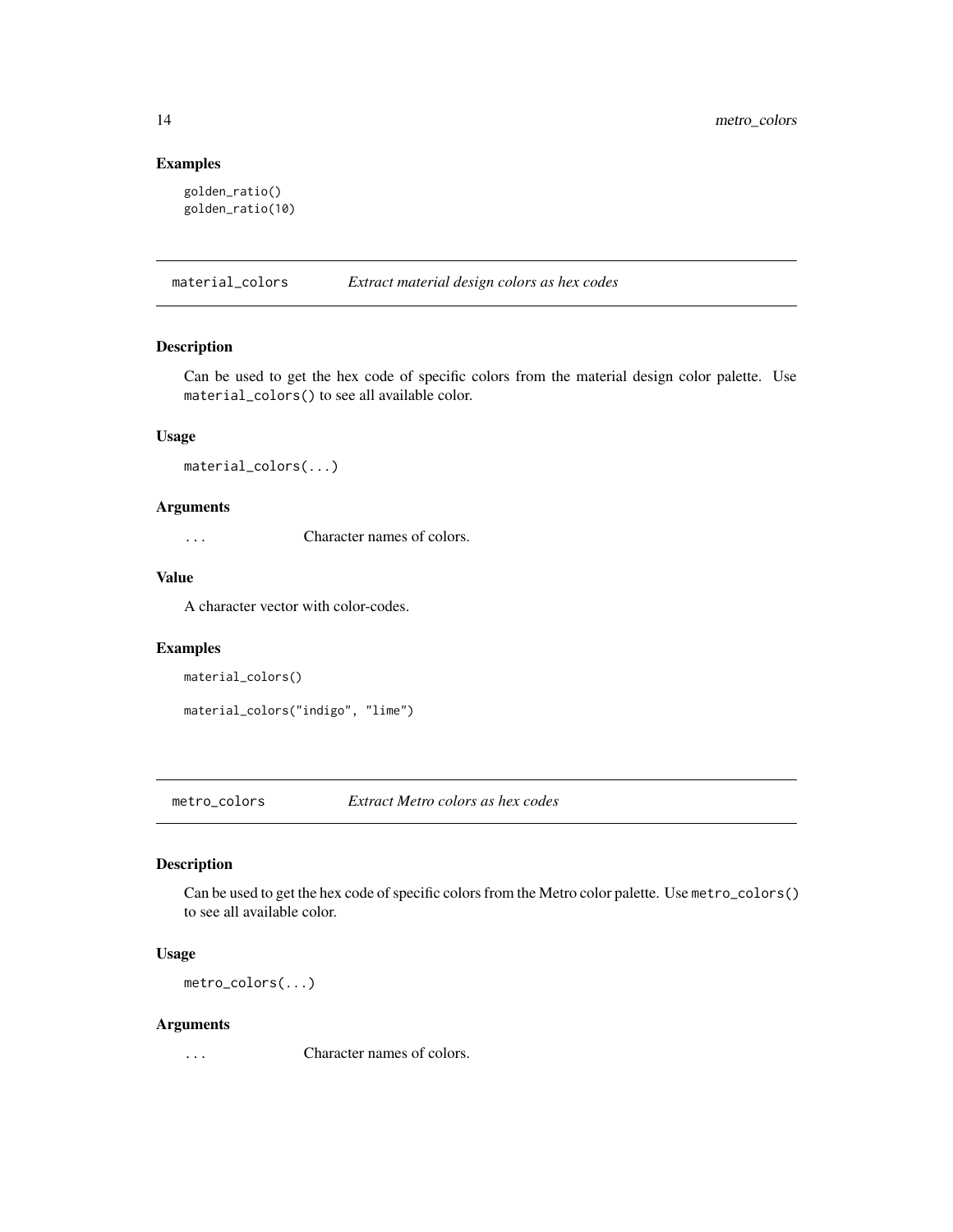## <span id="page-14-0"></span>palette\_bluebrown 15

# Value

A character vector with color-codes.

#### Examples

```
metro_colors()
```

```
metro_colors("dark red", "teal")
```
palette\_bluebrown *Blue-brown design color palette*

# Description

The palette based on blue-brown colors.

#### Usage

```
palette_bluebrown(palette = "contrast", reverse = FALSE, ...)
```
## Arguments

| palette | Character name of palette. Depending on the color scale, can be "full", "ice",<br>"rainbow", "complement", "contrast" or "light" (for dark themes). |
|---------|-----------------------------------------------------------------------------------------------------------------------------------------------------|
| reverse | Boolean indicating whether the palette should be reversed.                                                                                          |
| .       | Additional arguments to pass to color RampPalette().                                                                                                |

# Details

This function is usually not called directly, but from within [scale\\_color\\_bluebrown\(\)](#page-48-1).

| palette_flat | Flat UI color palette |  |
|--------------|-----------------------|--|
|              |                       |  |

## Description

The palette based on Flat UI colors (https://www.materialui.co/flatuicolors).

```
palette_flat(palette = "contrast", reverse = FALSE, ...)
```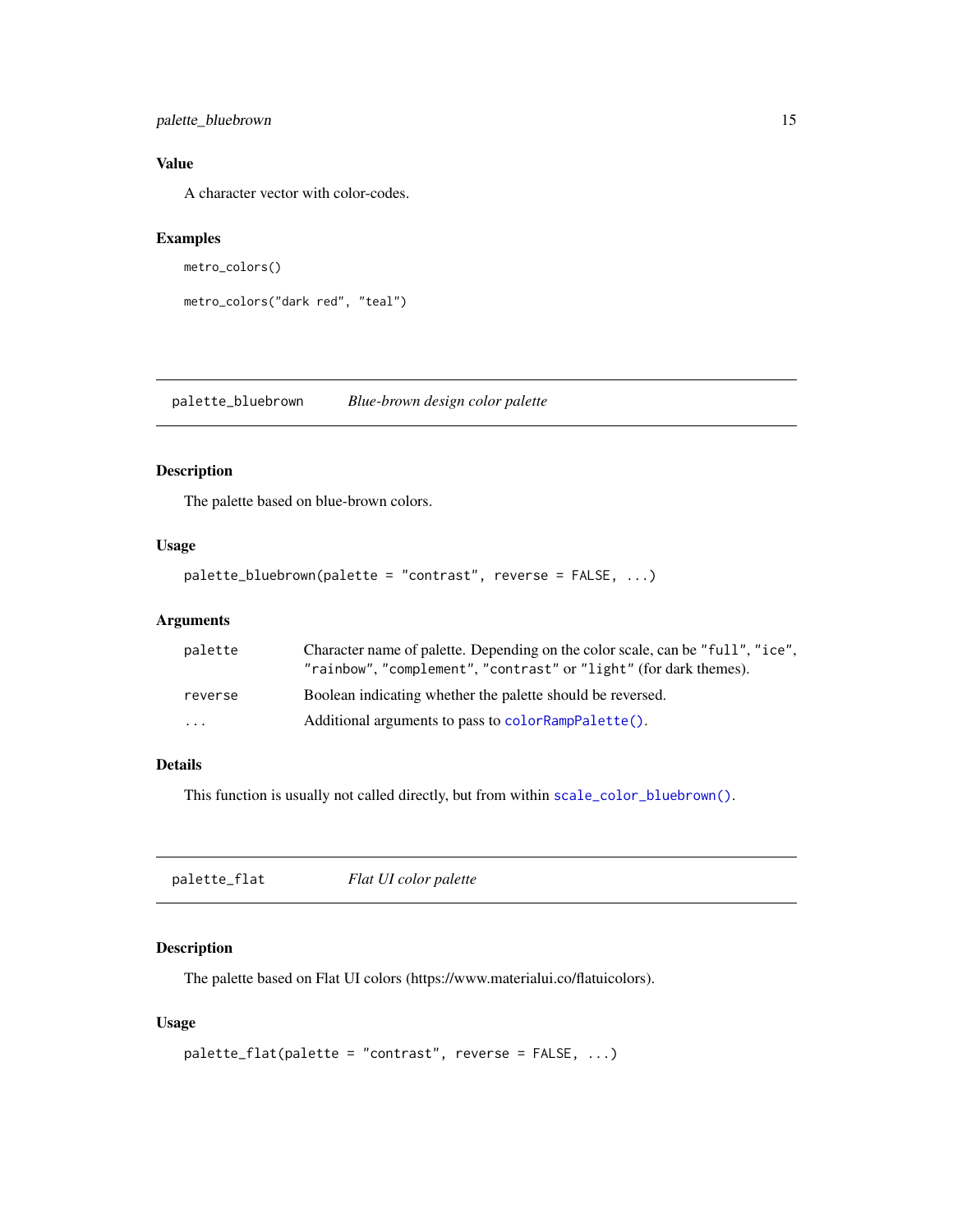<span id="page-15-0"></span>

| palette | Character name of palette. Depending on the color scale, can be "full", "ice",<br>"rainbow", "complement", "contrast" or "light" (for dark themes). |
|---------|-----------------------------------------------------------------------------------------------------------------------------------------------------|
| reverse | Boolean indicating whether the palette should be reversed.                                                                                          |
| .       | Additional arguments to pass to color RampPalette().                                                                                                |

#### Details

This function is usually not called directly, but from within [scale\\_color\\_flat\(\)](#page-50-1).

palette\_material *Material design color palette*

#### Description

The palette based on material design colors (https://www.materialui.co/colors).

#### Usage

```
palette_material(palette = "contrast", reverse = FALSE, ...)
```
## Arguments

| palette | Character name of palette. Depending on the color scale, can be "full", "ice".<br>"rainbow", "complement", "contrast" or "light" (for dark themes). |
|---------|-----------------------------------------------------------------------------------------------------------------------------------------------------|
| reverse | Boolean indicating whether the palette should be reversed.                                                                                          |
| .       | Additional arguments to pass to color RampPalette().                                                                                                |

#### Details

This function is usually not called directly, but from within [scale\\_color\\_material\(\)](#page-52-1).

|--|

#### Description

The palette based on Metro colors (https://www.materialui.co/metrocolors).

```
palette_metro(palette = "complement", reverse = FALSE, ...)
```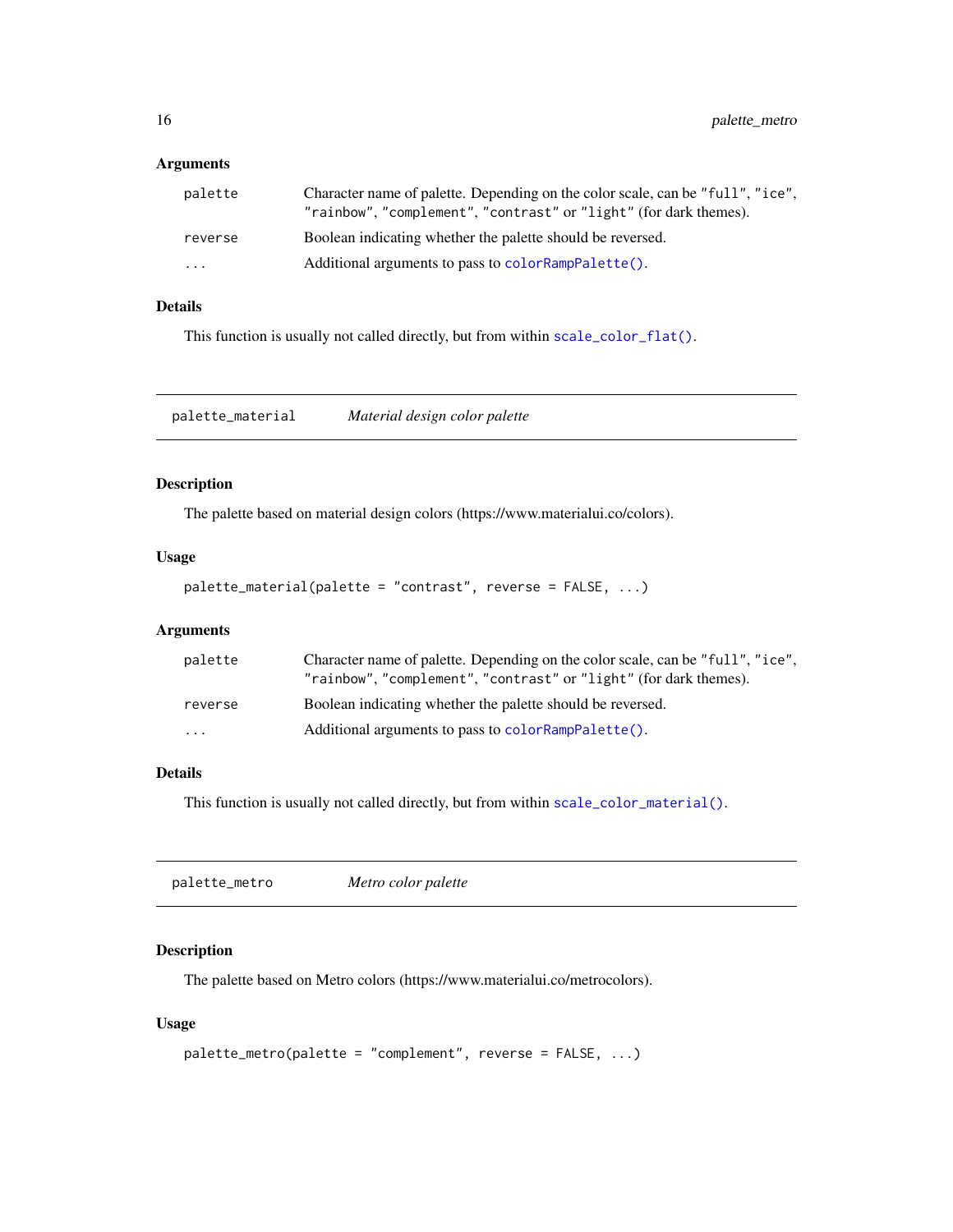## <span id="page-16-0"></span>palette\_pizza 17

#### Arguments

| palette | Character name of palette. Depending on the color scale, can be "full", "ice".<br>"rainbow", "complement", "contrast" or "light" (for dark themes). |
|---------|-----------------------------------------------------------------------------------------------------------------------------------------------------|
| reverse | Boolean indicating whether the palette should be reversed.                                                                                          |
| $\cdot$ | Additional arguments to pass to color RampPalette().                                                                                                |

# Details

This function is usually not called directly, but from within [scale\\_color\\_metro\(\)](#page-54-1).

palette\_pizza *Pizza color palette*

## Description

The palette based on authentic neapolitan pizzas.

#### Usage

```
palette_pizza(palette = "margherita", reverse = FALSE, ...)
```
## Arguments

| palette  | Pizza type. Can be "margherita" (default), "margherita_crust", "diavola" or "di-<br>avola crust". |
|----------|---------------------------------------------------------------------------------------------------|
| reverse  | Boolean indicating whether the palette should be reversed.                                        |
| $\cdots$ | Additional arguments to pass to color RampPalette().                                              |

#### Details

This function is usually not called directly, but from within [scale\\_color\\_pizza\(\)](#page-56-1).

| palette_see | See design color palette |
|-------------|--------------------------|
|-------------|--------------------------|

# Description

See design color palette.

```
palette_see(palette = "contrast", reverse = FALSE, ...)
```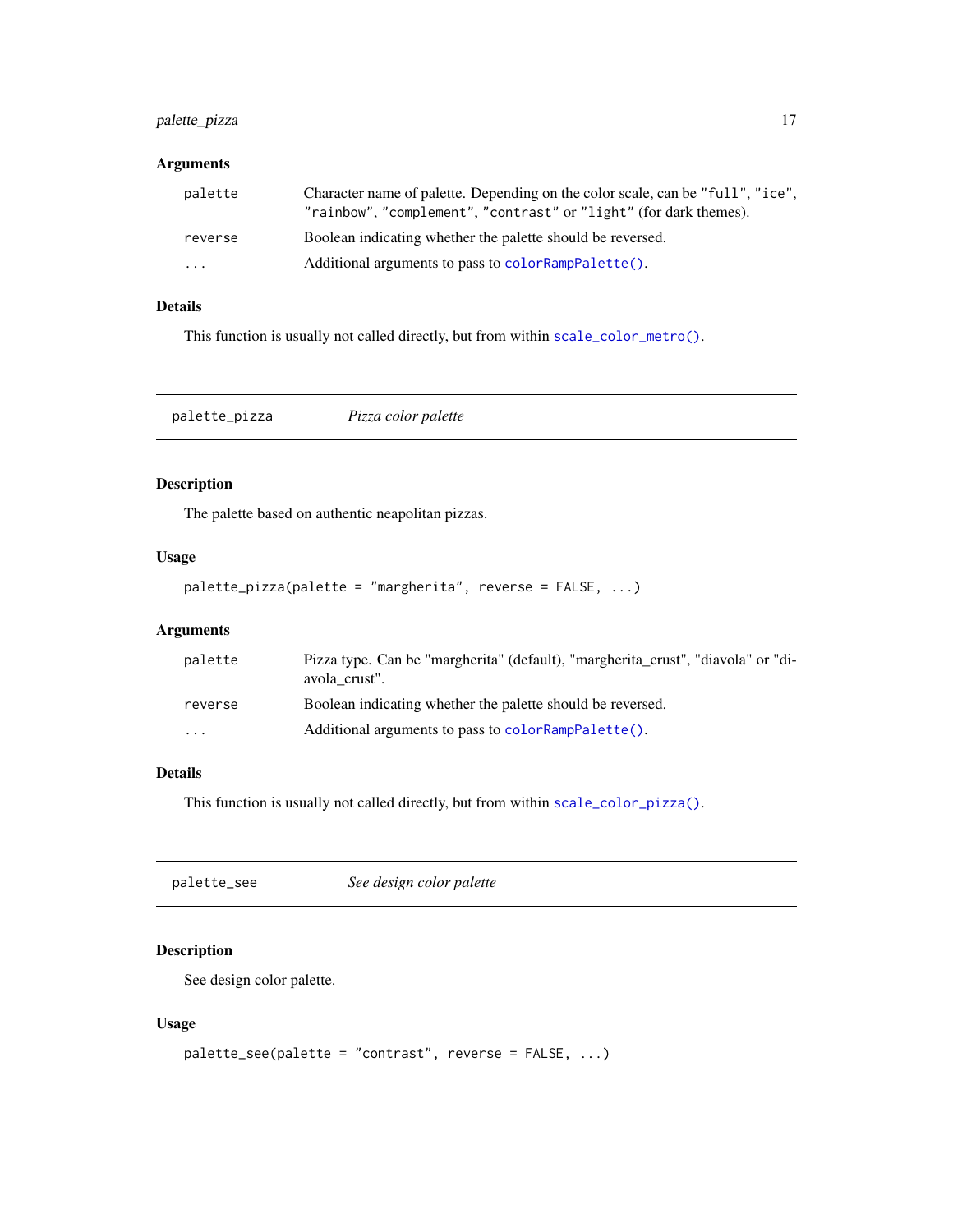<span id="page-17-0"></span>

| palette  | Character name of palette. Depending on the color scale, can be "full", "ice",<br>"rainbow", "complement", "contrast" or "light" (for dark themes). |
|----------|-----------------------------------------------------------------------------------------------------------------------------------------------------|
| reverse  | Boolean indicating whether the palette should be reversed.                                                                                          |
| $\cdots$ | Additional arguments to pass to color RampPalette().                                                                                                |

# Details

This function is usually not called directly, but from within [scale\\_color\\_see\(\)](#page-58-1).

palette\_social *Social color palette*

## Description

The palette based on Social colors (https://www.materialui.co/socialcolors).

#### Usage

```
palette_social(palette = "complement", reverse = FALSE, ...)
```
## Arguments

| palette  | Character name of palette. Depending on the color scale, can be "full", "ice",<br>"rainbow", "complement", "contrast" or "light" (for dark themes). |
|----------|-----------------------------------------------------------------------------------------------------------------------------------------------------|
| reverse  | Boolean indicating whether the palette should be reversed.                                                                                          |
| $\cdots$ | Additional arguments to pass to color RampPalette().                                                                                                |

#### Details

This function is usually not called directly, but from within [scale\\_color\\_social\(\)](#page-59-1).

| pizza_colors | Extract pizza colors as hex codes |  |
|--------------|-----------------------------------|--|
|--------------|-----------------------------------|--|

# Description

Extract pizza colors as hex codes

#### Usage

pizza\_colors(...)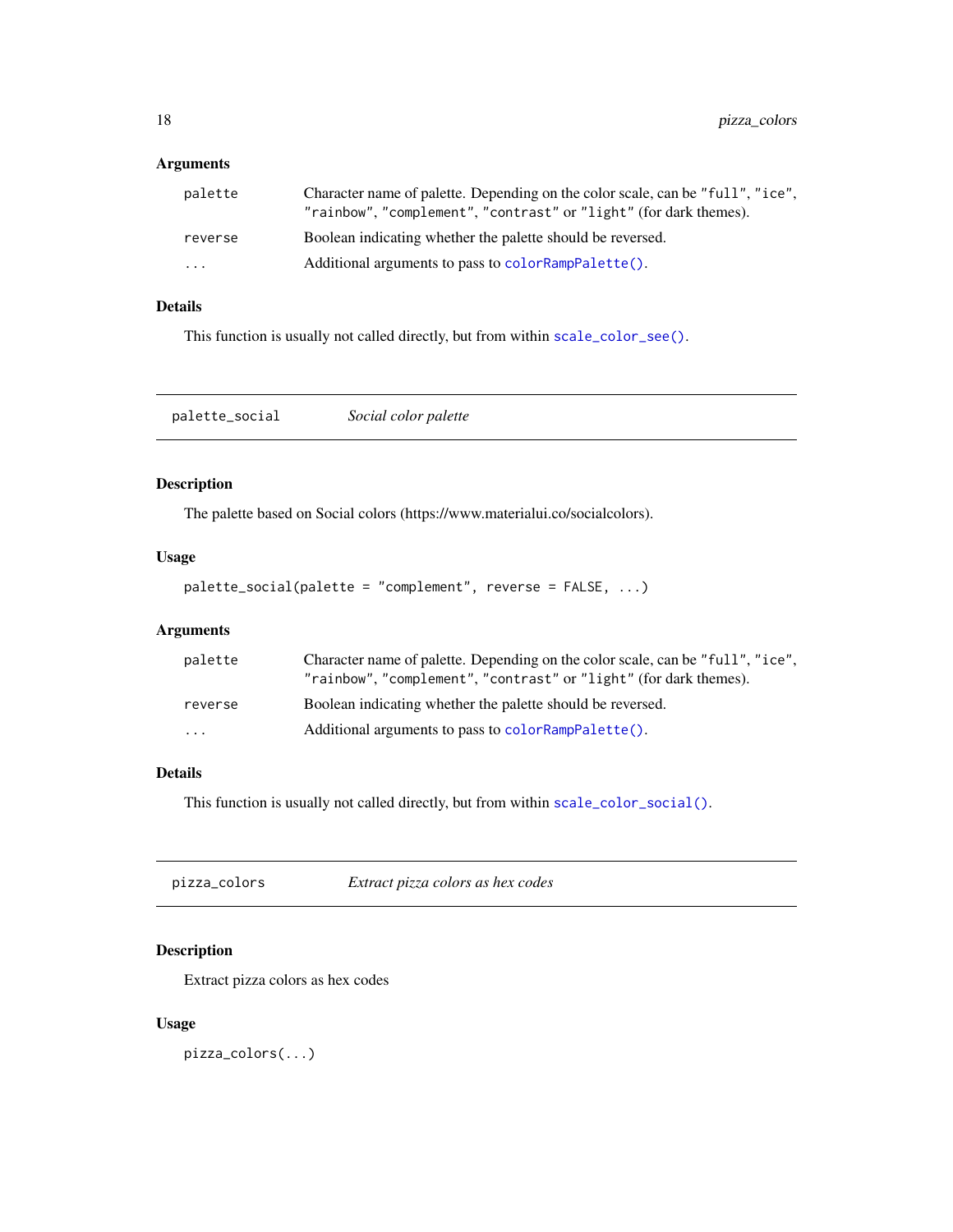<span id="page-18-0"></span>... Character names of pizza ingredients.

#### Value

A character vector with color-codes.

<span id="page-18-1"></span>plot.see\_bayesfactor\_models

*Plot method for Bayes Factors for model comparison*

## Description

The plot() method for the bayestestR::bayesfactor\_models() function. These plots visualize the posterior probabilities of the compared models.

#### Usage

```
## S3 method for class 'see_bayesfactor_models'
plot(
 x,
 n_pies = c("one", "many"),
 value = c("none", "BF", "probability"),
  sort = FALSE,
 log = FALSE,
 prior_odds = NULL,
  ...
\mathcal{L}
```
#### Arguments

| $\mathsf{x}$ | An object.                                                                                                                                                                                                                                                      |
|--------------|-----------------------------------------------------------------------------------------------------------------------------------------------------------------------------------------------------------------------------------------------------------------|
| n_pies       | Number of pies.                                                                                                                                                                                                                                                 |
| value        | What value to display.                                                                                                                                                                                                                                          |
| sort         | <b>Plotting model parameters</b> If NULL, coefficients are plotted in the order as they<br>appear in the summary. Use sort = "ascending" (or sort = $TRUE$ )) resp.<br>sort = "descending" to sort coefficients in ascending or descending order.               |
|              | <b>Plotting Bayes factors</b> Sort pie-slices by posterior probability (descending)?                                                                                                                                                                            |
| log          | Show log-transformed Bayes factors.                                                                                                                                                                                                                             |
| prior_odds   | optional vector of prior odds for the models. See BayesFactor:: priorOdds.<br>As the size of the pizza slices corresponds to posterior probability (which is a<br>function of prior probability and the BF), custom prior_odds will change the<br>slices' size. |
| $\ddots$ .   | Arguments passed to or from other methods.                                                                                                                                                                                                                      |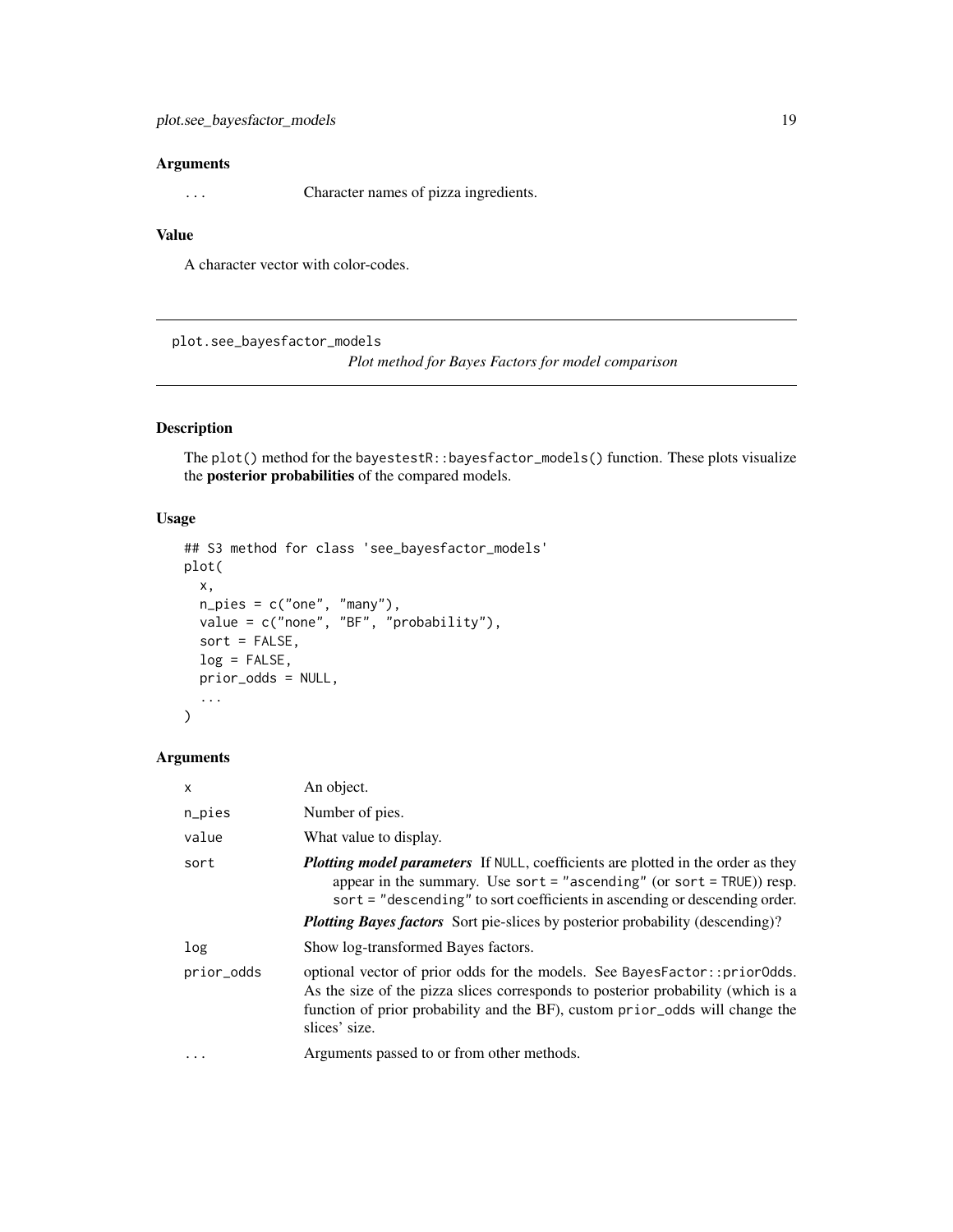#### <span id="page-19-0"></span>Value

A ggplot2-object.

#### Examples

```
library(bayestestR)
library(see)
lm0 \leftarrow lm(qsec \sim 1, data = mtcars)lm1 < - lm(qsec ~ valt, data = mtcars)
lm2 < - lm(qsec ~ wt, data = mtcars)lm3 \leq lm(qsec \sim drat + wt, data = mtcars)result <- bayesfactor_models(lm1, lm2, lm3, denominator = lm0)
plot(result, n_pies = "one", value = "probability", sort = TRUE) +
  scale_fill_pizza(reverse = TRUE)
plot(result, n_pies = "many", value = "BF", log = TRUE) +
  scale_fill_pizza(reverse = FALSE)
```
<span id="page-19-1"></span>plot.see\_bayesfactor\_parameters *Plot method for Bayes Factors for a single parameter*

#### Description

The plot() method for the bayestestR::bayesfactor\_parameters() function.

#### Usage

```
## S3 method for class 'see_bayesfactor_parameters'
plot(
 x,
  size\_point = 2,
  rope_color = "#0171D3",
  rope_alpha = 0.2,
  show_intercept = FALSE,
  ...
\mathcal{L}
```
## Arguments

| X          | An object.                         |
|------------|------------------------------------|
| size_point | Size of point-geoms.               |
| rope_color | Color of ROPE ribbon.              |
| rope_alpha | Transparency level of ROPE ribbon. |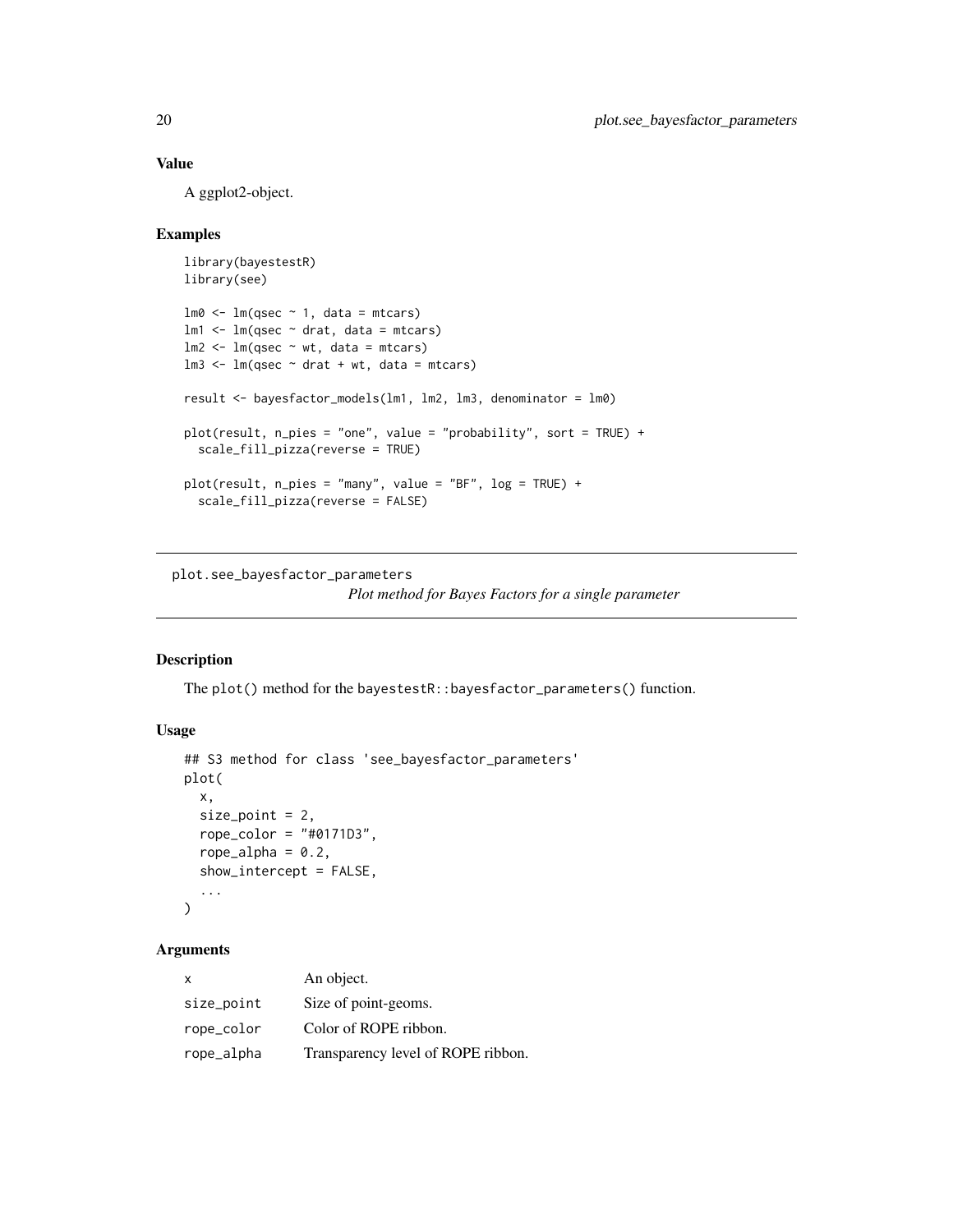<span id="page-20-0"></span>

|          | show_intercept Logical, if TRUE, the intercept-parameter is included in the plot. By default, it is                         |
|----------|-----------------------------------------------------------------------------------------------------------------------------|
|          | hidden because in many cases the intercept-parameter has a posterior distribu-                                              |
|          | tion on a very different location, so density curves of posterior distributions for<br>other parameters are hardly visible. |
| $\cdots$ | Arguments passed to or from other methods.                                                                                  |

# Value

A ggplot2-object.

<span id="page-20-1"></span>plot.see\_check\_collinearity *Plot method for multicollinearity checks*

# Description

The plot() method for the performance::check\_collinearity() function.

#### Usage

## S3 method for class 'see\_check\_collinearity'  $plot(x, data = NULL, ...)$ 

#### Arguments

|          | An object.                                                                        |
|----------|-----------------------------------------------------------------------------------|
| data     | The original data used to create this object. Can be a statistical model or such. |
| $\cdots$ | Arguments passed to or from other methods.                                        |

# Value

A ggplot2-object.

## Examples

```
library(performance)
m <- lm(mpg \sim wt + cyl + gear + disp, data = mtcars)result <- check_collinearity(m)
result
plot(result)
```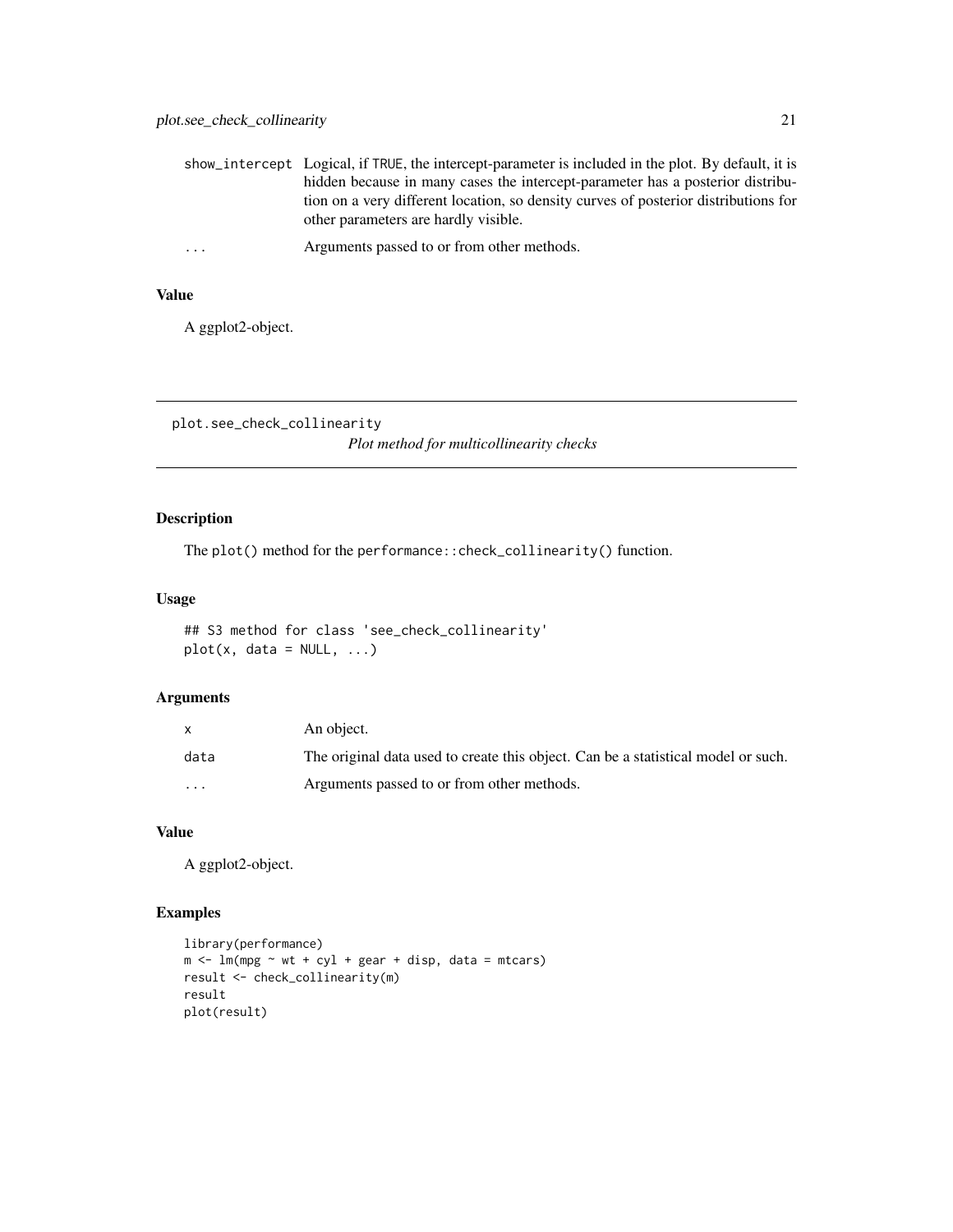```
plot.see_check_distribution
```
*Plot method for classifying the distribution of a model-family*

#### Description

The plot() method for the performance::check\_distribution() function.

#### Usage

```
## S3 method for class 'see_check_distribution'
plot(x, size\_point = 2, panel = TRUE, ...)
```
#### Arguments

| X          | An object.                                                                       |
|------------|----------------------------------------------------------------------------------|
| size_point | Size of point-geoms.                                                             |
| panel      | Logical, if TRUE, plots are arranged as panels; else, single plots are returned. |
| $\cdots$   | Arguments passed to or from other methods.                                       |

#### Value

A ggplot2-object.

#### Examples

```
library(performance)
m \leq -\ln(mpg \sim wt + cyl + gear + disp, data = mtcars)result <- check_distribution(m)
result
plot(result)
```
<span id="page-21-1"></span>plot.see\_check\_heteroscedasticity *Plot method for (non-)constant error variance checks*

#### Description

The plot() method for the performance::check\_heteroscedasticity() function.

```
## S3 method for class 'see_check_heteroscedasticity'
plot(x, data = NULL, ...)
```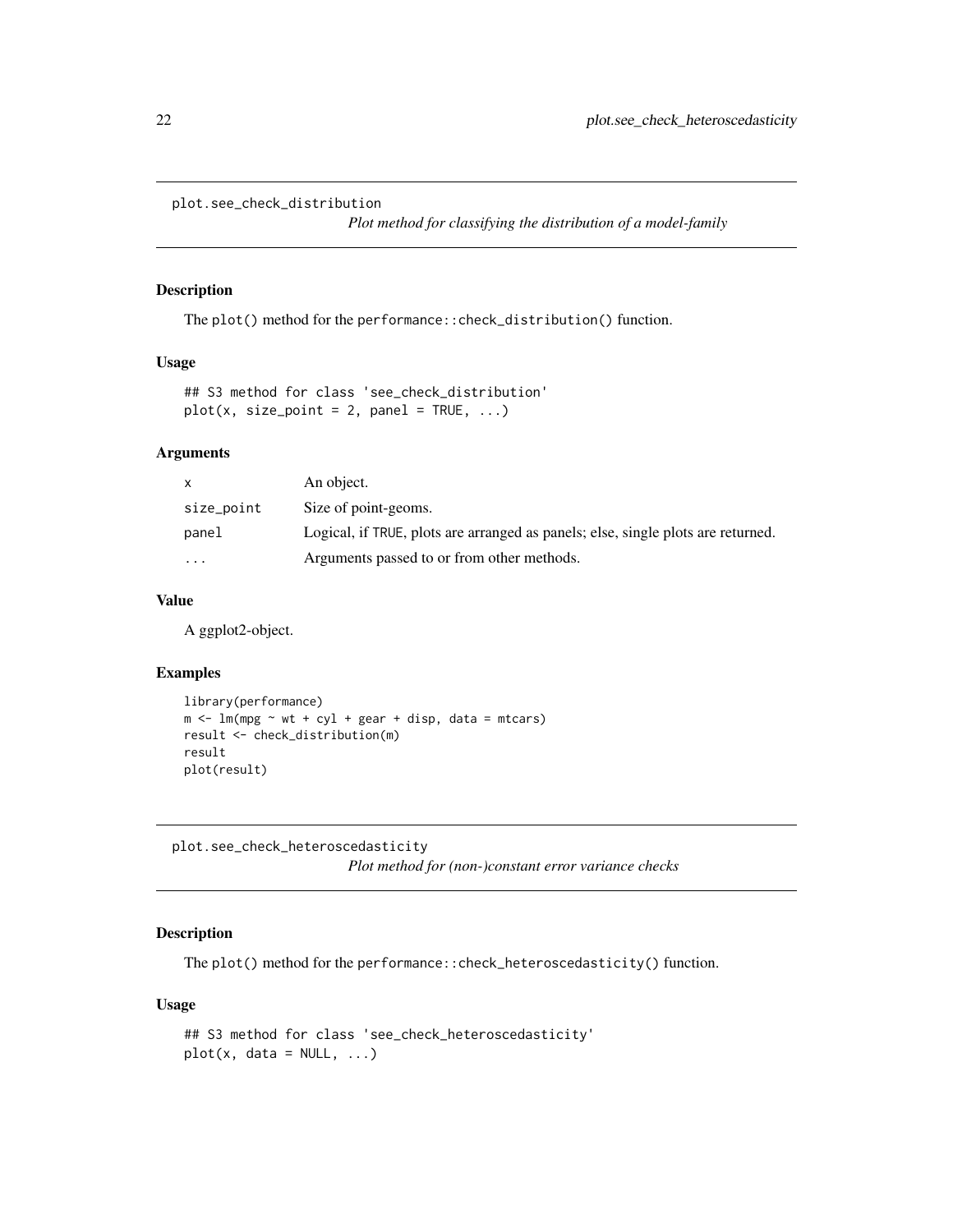<span id="page-22-0"></span>

| $\mathsf{x}$ | An object.                                                                        |
|--------------|-----------------------------------------------------------------------------------|
| data         | The original data used to create this object. Can be a statistical model or such. |
| $\cdots$     | Arguments passed to or from other methods.                                        |

#### Value

A ggplot2-object.

## Examples

```
library(performance)
m \le - \ln(mpg \sim wt + cyl + gear + disp, data = mtcars)result <- check_heteroscedasticity(m)
result
plot(result, data = m) # data required for pkgdown
```
<span id="page-22-1"></span>plot.see\_check\_homogeneity

*Plot method for homogeneity of variances checks*

#### Description

The plot() method for the performance::check\_homogeneity() function.

#### Usage

## S3 method for class 'see\_check\_homogeneity'  $plot(x, data = NULL, ...)$ 

#### Arguments

|                         | An object.                                                                        |
|-------------------------|-----------------------------------------------------------------------------------|
| data                    | The original data used to create this object. Can be a statistical model or such. |
| $\cdot$ $\cdot$ $\cdot$ | Arguments passed to or from other methods.                                        |

# Value

A ggplot2-object.

#### Examples

```
library(performance)
model <<- lm(len ~ supp + dose, data = ToothGrowth)
result <- check_homogeneity(model)
result
plot(result)
```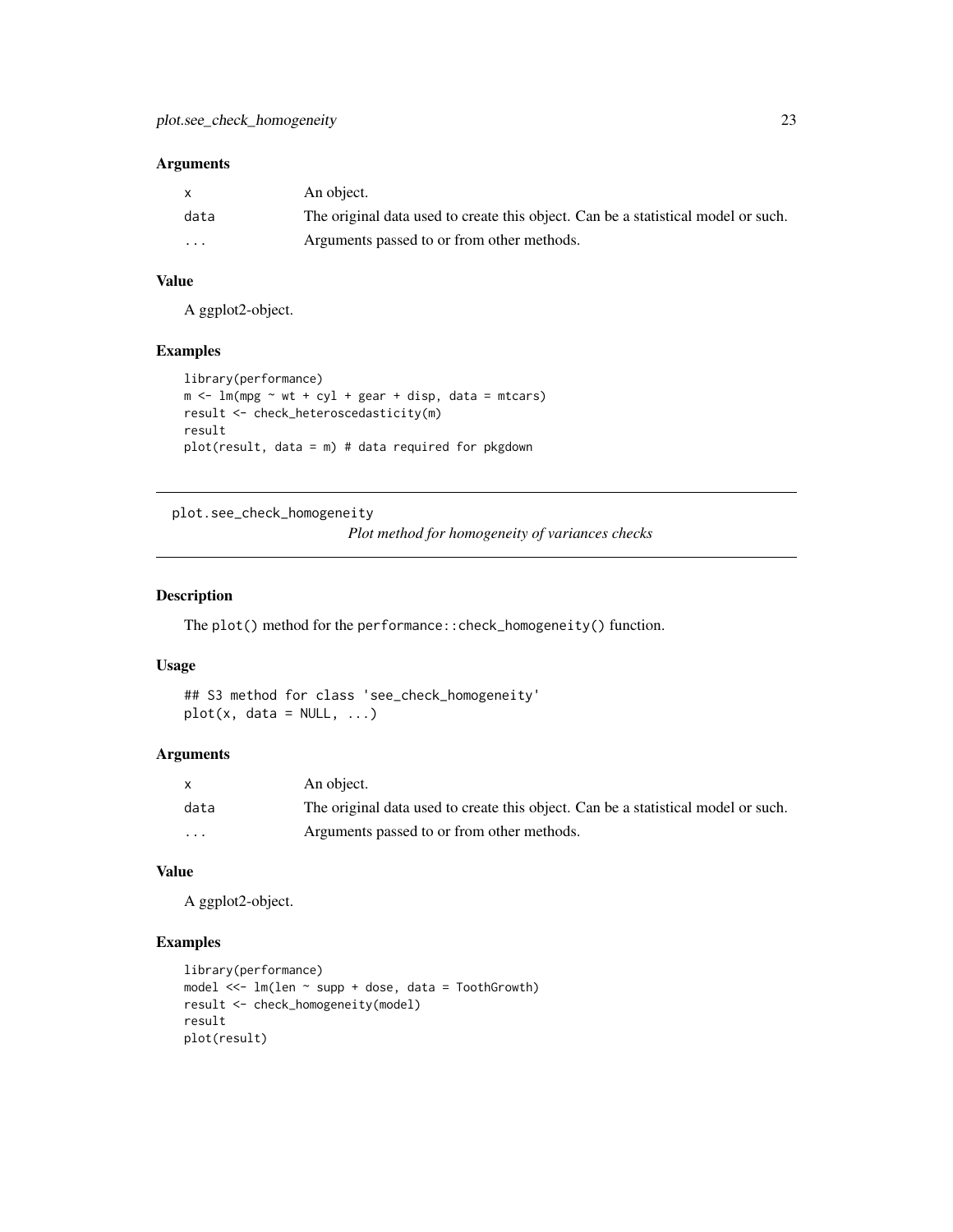```
plot.see_check_normality
```
*Plot method for check model for (non-)normality of residuals*

## Description

The plot() method for the performance::check\_normality() function.

#### Usage

```
## S3 method for class 'see_check_normality'
plot(
  x,
  type = c("density", "qq", "pp"),
  data = NULL,size\_line = 0.8,
  size\_point = 2,
  ...
)
```
#### Arguments

| $\mathsf{x}$ | An object.                                                                        |
|--------------|-----------------------------------------------------------------------------------|
| type         | Character vector, indicating the type of plot.                                    |
| data         | The original data used to create this object. Can be a statistical model or such. |
| size_line    | Size of line geoms.                                                               |
| size_point   | Size of point-geoms.                                                              |
| $\ddotsc$    | Arguments passed to or from other methods.                                        |

# Value

A ggplot2-object.

# Examples

```
library(performance)
m \ll - \ln(mpg \sim wt + cyl + gear + disp, data = mtcars)result <- check_normality(m)
plot(result)
```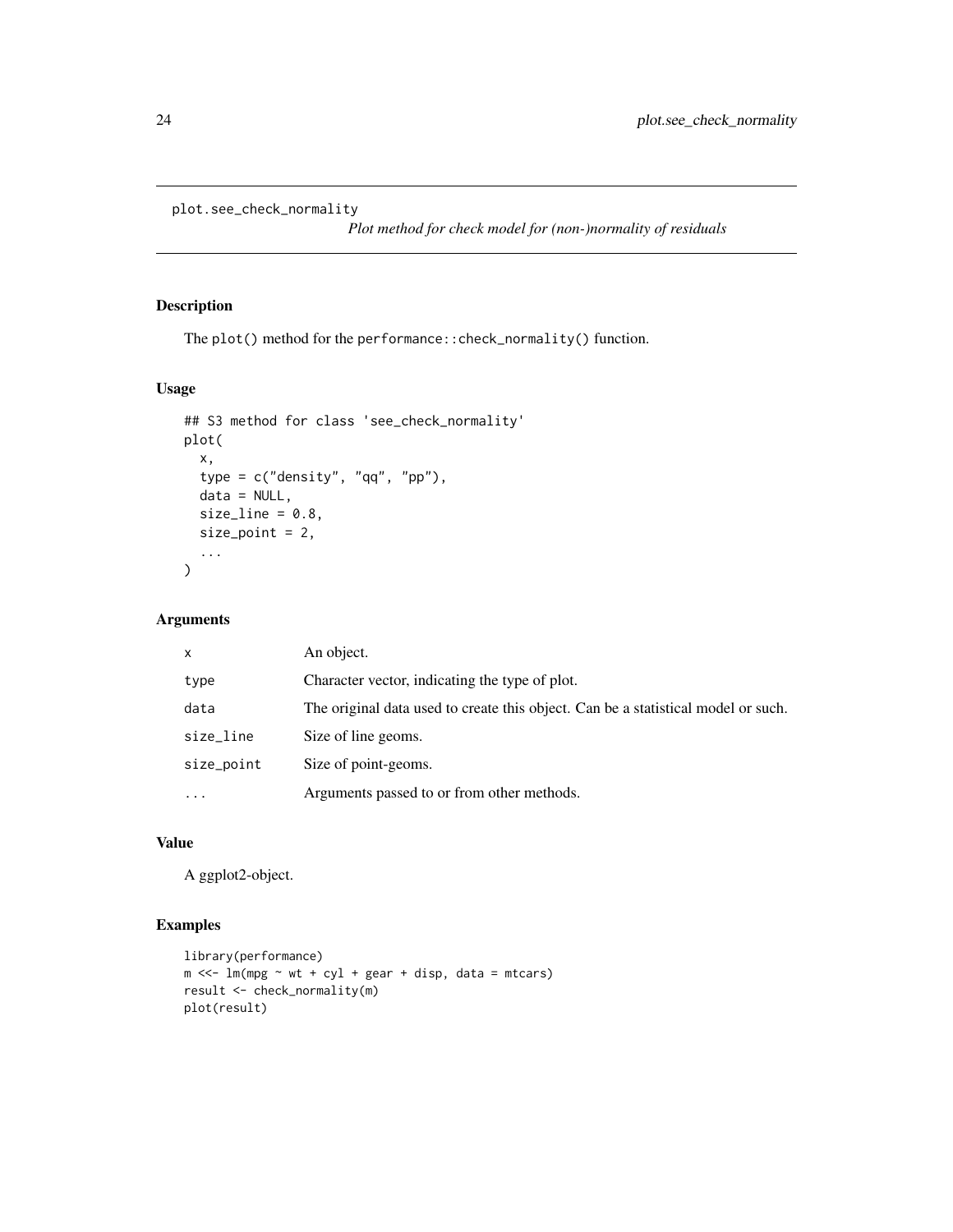<span id="page-24-2"></span><span id="page-24-0"></span>plot.see\_check\_outliers

*Plot method for checking outliers*

## Description

The plot() method for the performance::check\_outliers() function.

#### Usage

```
## S3 method for class 'see_check_outliers'
plot(x, size_test = 3.5, ...)
```
#### Arguments

| x         | An object.                                 |
|-----------|--------------------------------------------|
| size text | Size of text labels.                       |
| $\cdot$   | Arguments passed to or from other methods. |

#### Value

A ggplot2-object.

#### Examples

```
library(performance)
data(mtcars)
mt1 <- mtcars[, c(1, 3, 4)]
mt2 < -rbind(
  mt1,
  data.frame(mpg = c(37, 40), disp = c(300, 400), hp = c(110, 120))
)
model \leq lm(disp \sim mpg + hp, data = mt2)
plot(check_outliers(model))
```
<span id="page-24-1"></span>plot.see\_cluster\_analysis

*Plot method for computing cluster analysis*

#### Description

The plot() method for the parameters::cluster\_analysis() function.

```
## S3 method for class 'see_cluster_analysis'
plot(x, data = NULL, n_{collums} = NULL, size\_bar = 0.6, ...)
```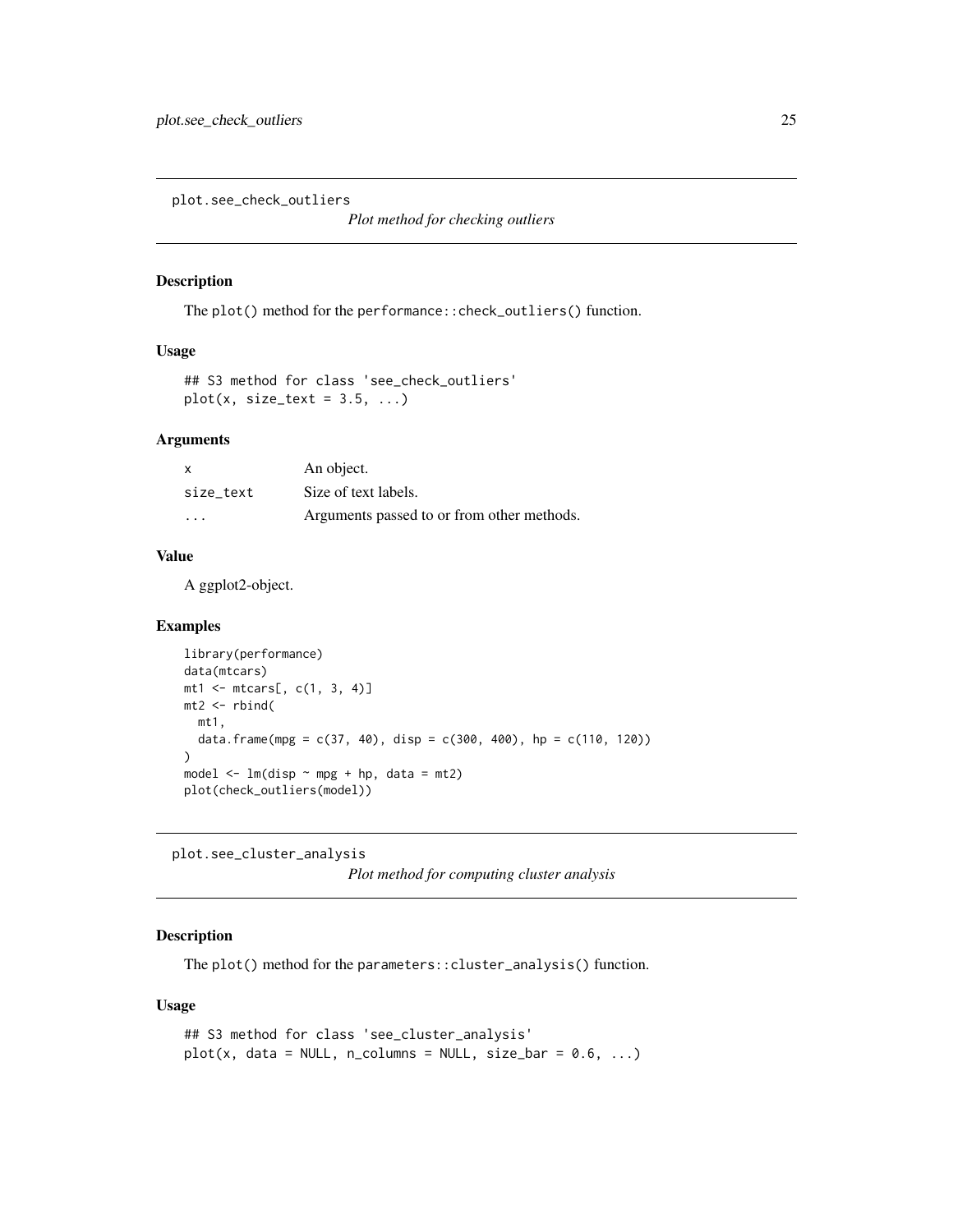<span id="page-25-0"></span>

| $\mathsf{x}$ | An object.                                                                                                                                                                                    |
|--------------|-----------------------------------------------------------------------------------------------------------------------------------------------------------------------------------------------|
| data         | The original data used to create this object. Can be a statistical model or such.                                                                                                             |
| n_columns    | For models with multiple components (like fixed and random, count and zero-<br>inflated), defines the number of columns for the panel-layout. If NULL, a single,<br>integrated plot is shown. |
| size_bar     | Size of bar geoms.                                                                                                                                                                            |
| $\ddotsc$    | Arguments passed to or from other methods.                                                                                                                                                    |

# Value

A ggplot2-object.

## Examples

```
library(parameters)
groups <- cluster_analysis(iris[, 1:4], 3)
plot(groups)
```

```
plot.see_compare_performance
```
*Plot method for comparing model performances*

## Description

The plot() method for the performance::compare\_performance() function.

#### Usage

```
## S3 method for class 'see_compare_performance'
plot(x, size_{line} = 1, ...)
```
# Arguments

| x                       | An object.                                 |
|-------------------------|--------------------------------------------|
| size line               | Size of line geoms.                        |
| $\cdot$ $\cdot$ $\cdot$ | Arguments passed to or from other methods. |

#### Value

A ggplot2-object.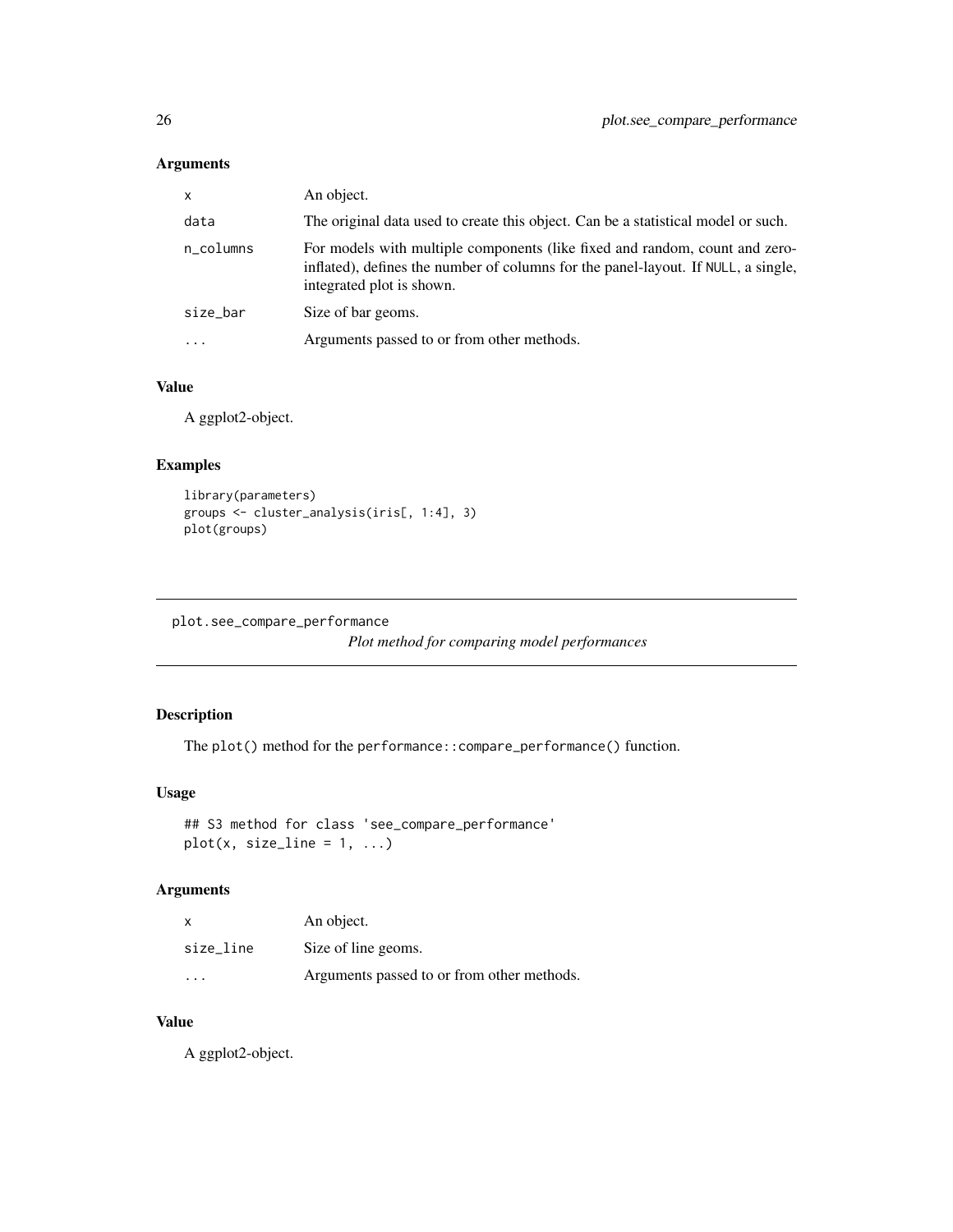<span id="page-26-0"></span>plot.see\_easycormatrix 27

#### Examples

```
library(performance)
data(iris)
lm1 <- lm(Sepal.Length ~ Species, data = iris)
lm2 <- lm(Sepal.Length ~ Species + Petal.Length, data = iris)
lm3 <- lm(Sepal.Length ~ Species * Petal.Length, data = iris)
result <- compare_performance(lm1, lm2, lm3)
result
plot(result)
```
<span id="page-26-1"></span>plot.see\_easycormatrix

*Plot method for correlation matrices*

#### Description

The plot() method for the correlation::correlation() function.

#### Usage

```
## S3 method for class 'see_easycormatrix'
plot(
  x,
  show_values = FALSE,
  show_p = FALSE,show_legend = TRUE,
  size\_point = 1,
  size\_text = 3.5,
 digits = 3,
  type = c("circle", "tile"),
  ...
\mathcal{L}
```
## Arguments

| Logical, if TRUE, values are displayed.<br>show_values                  |  |
|-------------------------------------------------------------------------|--|
| Logical, if TRUE, p-values or significant level is displayed.<br>show_p |  |
| Logical, show or hide legend.<br>show_legend                            |  |
| Size of point-geoms.<br>size_point                                      |  |
| Size of text labels.<br>size_text                                       |  |
| Number of decimals used for values.<br>digits                           |  |
| Character vector, indicating the type of plot.<br>type                  |  |
| Arguments passed to or from other methods.                              |  |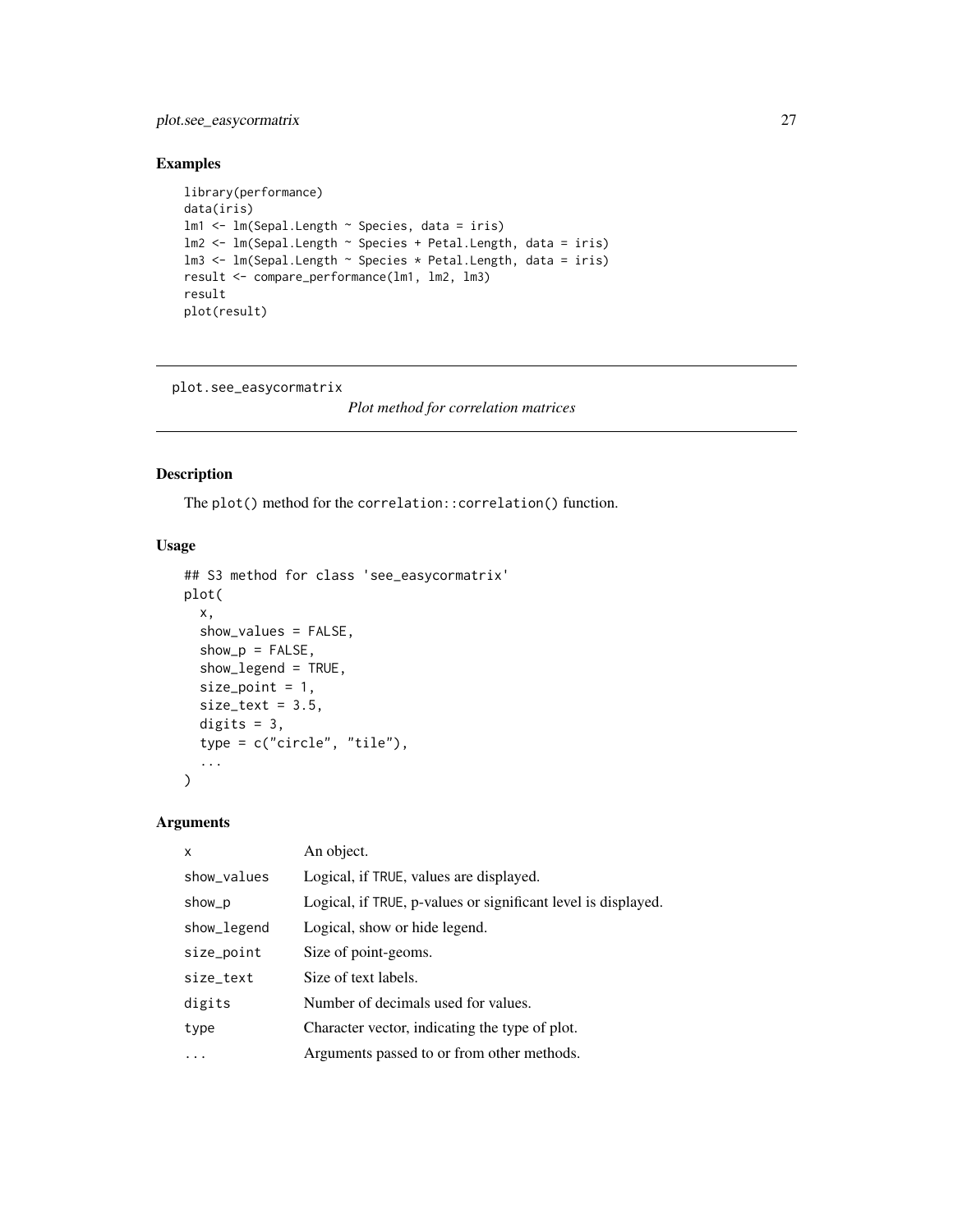# Value

A ggplot2-object.

#### Examples

```
library(correlation)
data(mtcars)
result <- correlation(mtcars[, -c(8:9)])
s <- summary(result)
plot(s)
```

```
plot.see_easycorrelation
```
*Plot method for Gaussian Graphical Models*

## Description

The plot() method for the correlation::correlation() function.

## Usage

```
## S3 method for class 'see_easycorrelation'
plot(x, size_point = 22, text_color = "white", node_color = "#647687", ...)
```
#### Arguments

| X          | An object.                                 |
|------------|--------------------------------------------|
| size_point | Size of point-geoms.                       |
| text_color | Color of text labels.                      |
| node_color | Color of node- or circle-geoms.            |
|            | Arguments passed to or from other methods. |

#### Value

A ggplot2-object.

## Examples

```
## Not run:
library(correlation)
library(ggraph)
result <- correlation(mtcars, partial = TRUE)
plot(result)
```
## End(Not run)

<span id="page-27-0"></span>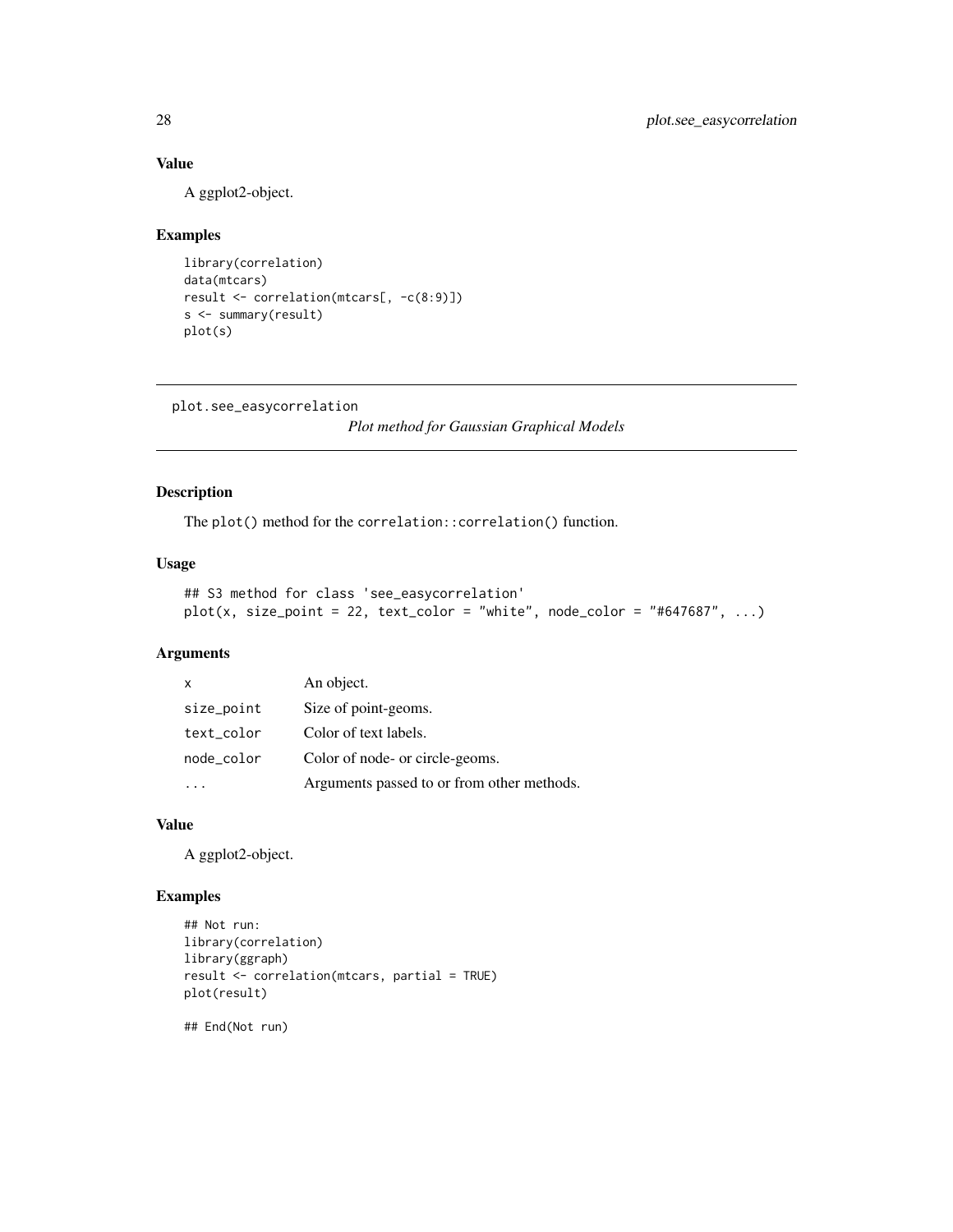<span id="page-28-2"></span><span id="page-28-0"></span>plot.see\_effectsize\_table

*Plot method for effect size tables*

#### Description

The plot() method for the effectsize::effectsize() function.

#### Usage

## S3 method for class 'see\_effectsize\_table'  $plot(x, \ldots)$ 

## Arguments

|          | An object.                                 |
|----------|--------------------------------------------|
| $\cdots$ | Arguments passed to or from other methods. |

# Value

A ggplot2-object.

#### Examples

```
library(effectsize)
m \leq -\text{av}(mpg \sim \text{factor}(am) \times \text{factor}(cyl), \text{ data} = \text{mtcars})result <- eta_squared(m)
plot(result)
```
plot.see\_equivalence\_test\_effectsize

*Plot method for (conditional) equivalence testing*

#### <span id="page-28-1"></span>Description

The plot() method for the bayestestR::equivalence\_test() function.

```
## S3 method for class 'see_equivalence_test_effectsize'
plot(x, \ldots)## S3 method for class 'see_equivalence_test'
plot(
  x,
  rope_color = "#0171D3",
```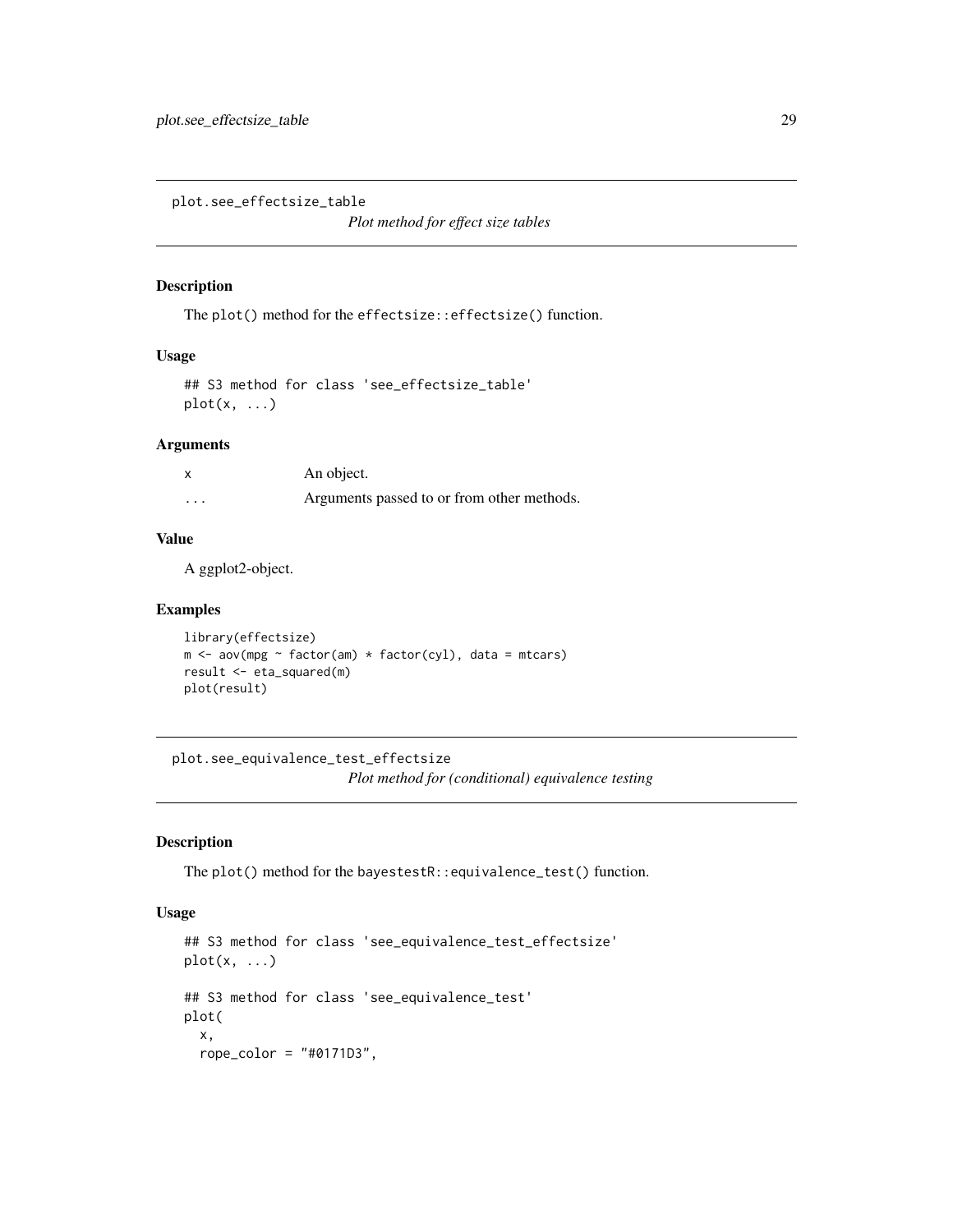```
rope_alpha = 0.2,
  show_intercept = FALSE,
 n_columns = 1,
  ...
\mathcal{L}## S3 method for class 'see_equivalence_test_lm'
plot(
 x,
 size_point = 0.7,
 rope_color = "#0171D3",
 rope_alpha = 0.2,
 show_intercept = FALSE,
 n_columns = 1,
  ...
\mathcal{L}
```

| X          | An object.                                                                                                                                                                                                                                                                                                           |
|------------|----------------------------------------------------------------------------------------------------------------------------------------------------------------------------------------------------------------------------------------------------------------------------------------------------------------------|
| $\cdots$   | Arguments passed to or from other methods.                                                                                                                                                                                                                                                                           |
| rope_color | Color of ROPE ribbon.                                                                                                                                                                                                                                                                                                |
| rope_alpha | Transparency level of ROPE ribbon.                                                                                                                                                                                                                                                                                   |
|            | show_intercept Logical, if TRUE, the intercept-parameter is included in the plot. By default, it is<br>hidden because in many cases the intercept-parameter has a posterior distribu-<br>tion on a very different location, so density curves of posterior distributions for<br>other parameters are hardly visible. |
| n_columns  | For models with multiple components (like fixed and random, count and zero-<br>inflated), defines the number of columns for the panel-layout. If NULL, a single,<br>integrated plot is shown.                                                                                                                        |
| size_point | Size of point-geoms.                                                                                                                                                                                                                                                                                                 |

# Value

A ggplot2-object.

# Examples

```
library(effectsize)
m <- aov(mpg ~ factor(am) * factor(cyl), data = mtcars)
result <- eta_squared(m)
plot(result)
```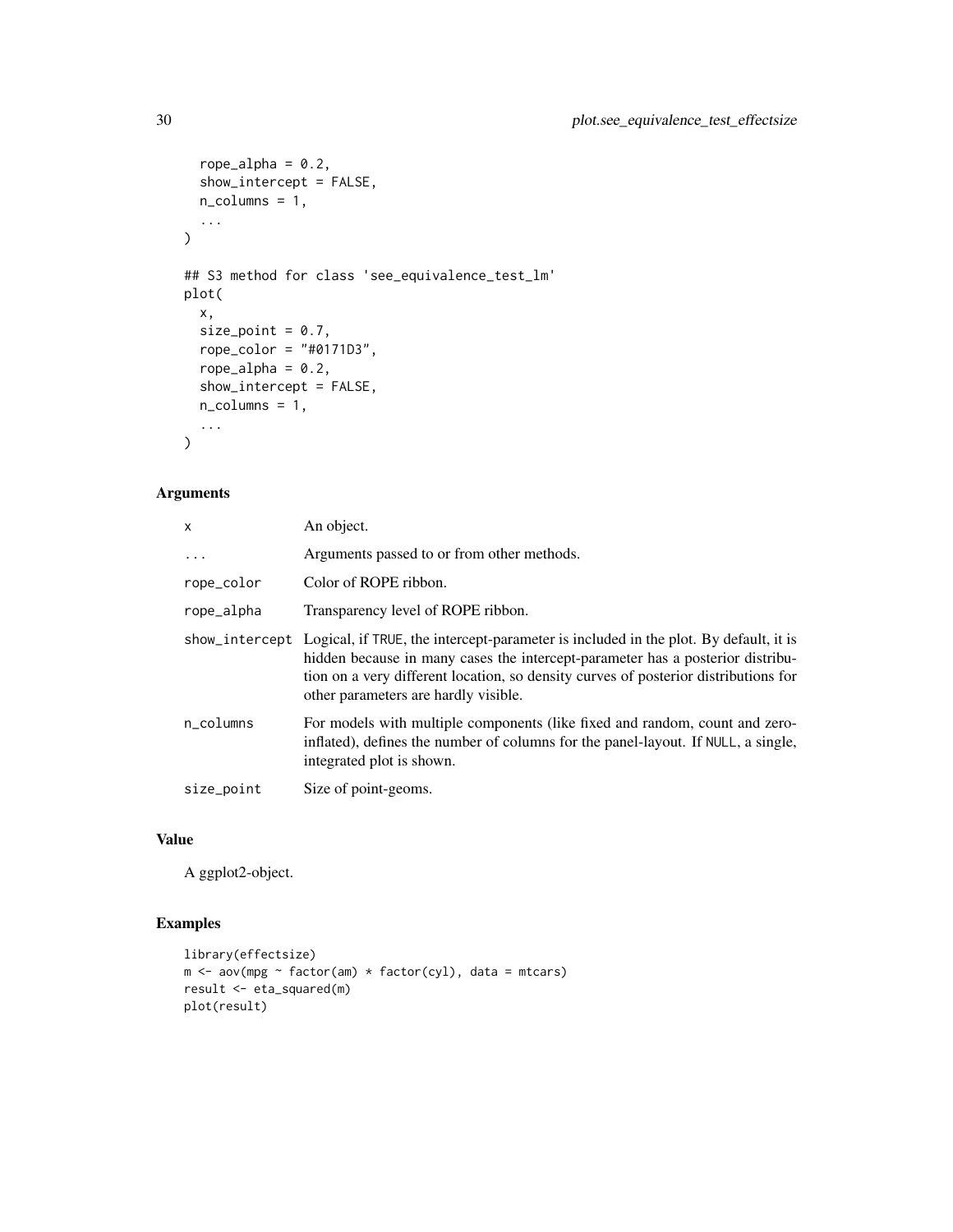<span id="page-30-2"></span><span id="page-30-0"></span>plot.see\_estimate\_contrasts

*Plot method for estimating contrasts*

#### Description

The plot() method for the modelbased::estimate\_contrasts() function.

#### Usage

```
## S3 method for class 'see_estimate_contrasts'
plot(x, data = NULL, ...)
```
#### Arguments

|          | An object.                                                                        |
|----------|-----------------------------------------------------------------------------------|
| data     | The original data used to create this object. Can be a statistical model or such. |
| $\cdots$ | Arguments passed to or from other methods.                                        |

## Value

A ggplot2-object.

#### Examples

```
if (require("modelbased") && require("rstanarm")) {
 model \le stan_glm(Sepal.Width \sim Species, data = iris, refresh = 0)
 contrasts <- estimate_contrasts(model)
 means <- estimate_means(model)
 plot(contrasts, means)
}
```
<span id="page-30-1"></span>plot.see\_estimate\_density *Plot method for density estimation of posterior samples*

#### Description

The plot() method for the bayestestR::estimate\_density() function.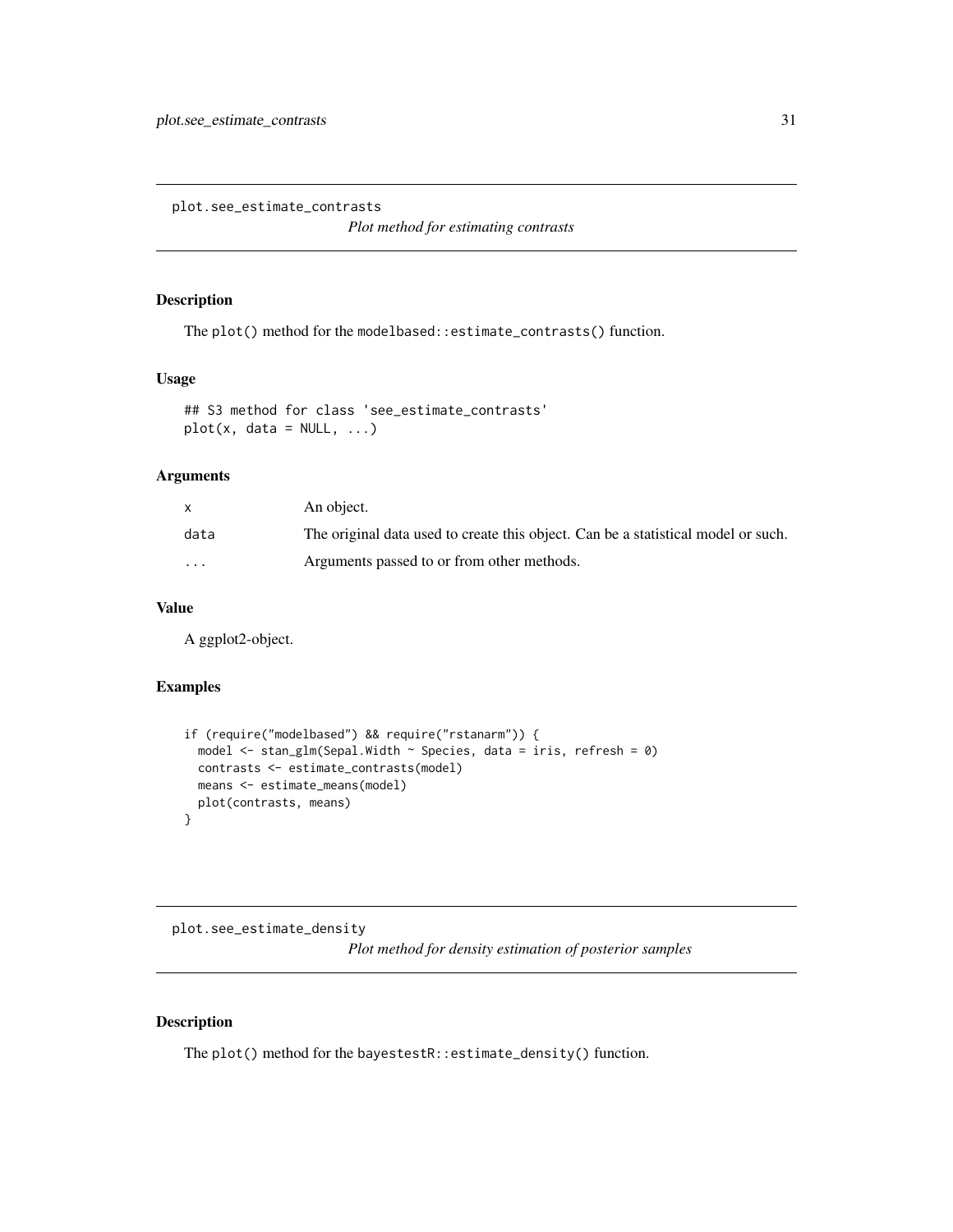# Usage

```
## S3 method for class 'see_estimate_density'
plot(
  x,
  stack = TRUE,
  show_intercept = FALSE,
  n_columns = 1,
  priors = FALSE,
  priors_alpha = 0.4,
  posteriors_alpha = 0.7,
  size_line = 0.9,
  size_point = 2,
  centrality = "median",
  ci = 0.95,...
\mathcal{L}
```
## Arguments

| X                       | An object.                                                                                                                                                                                                                                                                                                           |  |  |
|-------------------------|----------------------------------------------------------------------------------------------------------------------------------------------------------------------------------------------------------------------------------------------------------------------------------------------------------------------|--|--|
| stack                   | Logical, if TRUE, densities are plotted as stacked lines. Else, densities are plotted<br>for each parameter among each other.                                                                                                                                                                                        |  |  |
|                         | show_intercept Logical, if TRUE, the intercept-parameter is included in the plot. By default, it is<br>hidden because in many cases the intercept-parameter has a posterior distribu-<br>tion on a very different location, so density curves of posterior distributions for<br>other parameters are hardly visible. |  |  |
| $n_{\rm \perp}$ columns | For models with multiple components (like fixed and random, count and zero-<br>inflated), defines the number of columns for the panel-layout. If NULL, a single,<br>integrated plot is shown.                                                                                                                        |  |  |
| priors                  | Logical, if TRUE, prior distributions are simulated (using simulate_prior())<br>and added to the plot.                                                                                                                                                                                                               |  |  |
| priors_alpha            | Alpha value of the prior distributions.                                                                                                                                                                                                                                                                              |  |  |
| posteriors_alpha        |                                                                                                                                                                                                                                                                                                                      |  |  |
|                         | Alpha value of the posterior distributions.                                                                                                                                                                                                                                                                          |  |  |
| size_line               | Size of line geoms.                                                                                                                                                                                                                                                                                                  |  |  |
| size_point              | Size of point-geoms.                                                                                                                                                                                                                                                                                                 |  |  |
| centrality              | The point-estimate (centrality index) to compute. May be "median", "mean" or<br>"MAP".                                                                                                                                                                                                                               |  |  |
| ci                      | Value of probability of the CI (between 0 and 1) to be estimated. Default to .95.                                                                                                                                                                                                                                    |  |  |
| $\cdot$                 | Arguments passed to or from other methods.                                                                                                                                                                                                                                                                           |  |  |

#### Value

A ggplot2-object.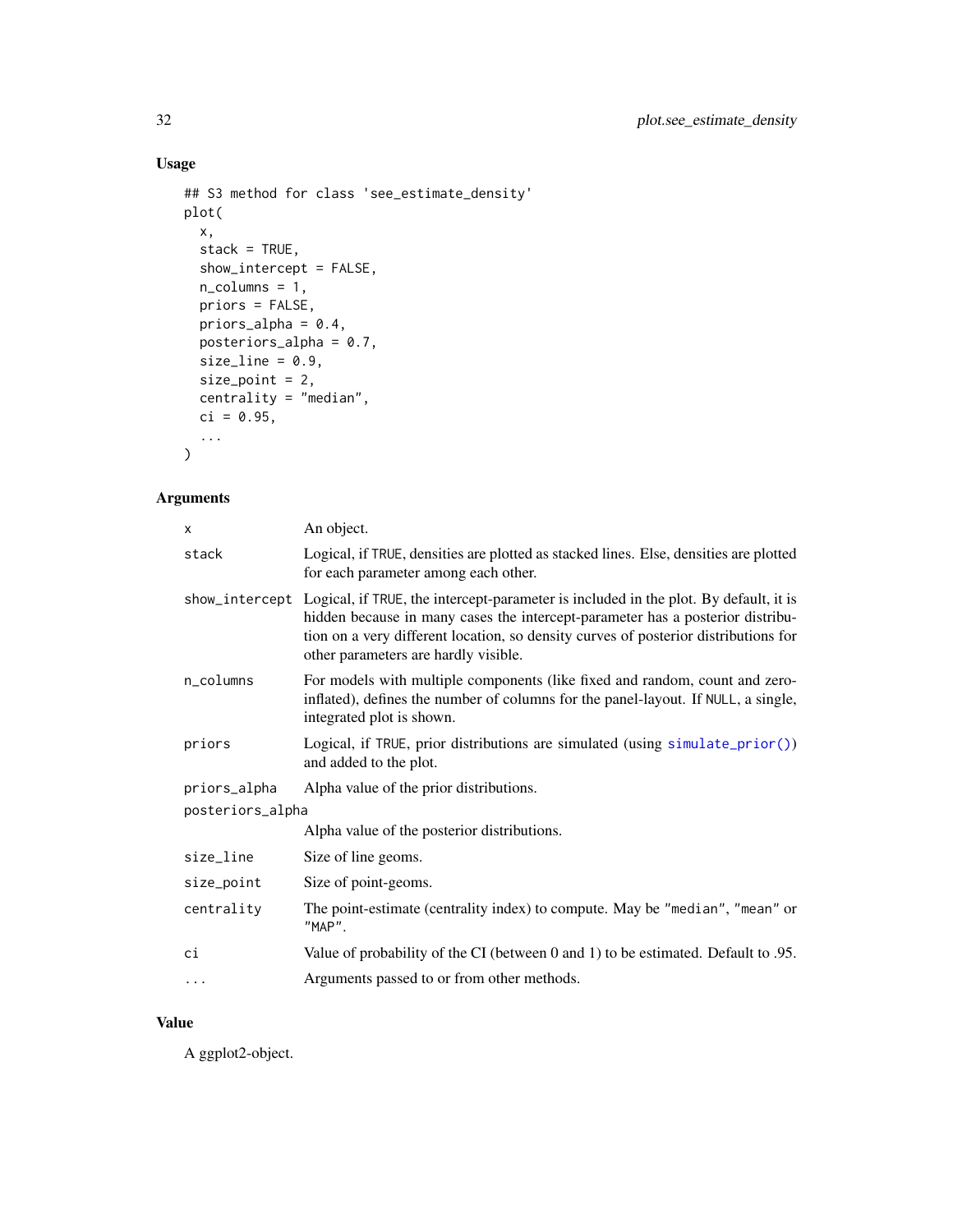## <span id="page-32-0"></span>plot.see\_hdi 33

# Examples

```
if (require("bayestestR") && require("rstanarm")) {
  set.seed(123)
 m <<- stan_glm(Sepal.Length ~ Petal.Width * Species, data = iris, refresh = 0)
 result <- estimate_density(m)
  plot(result)
}
```
<span id="page-32-1"></span>plot.see\_hdi *Plot method for uncertainty or credible intervals*

# Description

The plot() method for the bayestestR::hdi() and related function.

# Usage

```
## S3 method for class 'see_hdi'
plot(
 x,
 data = NULL,
  show_intercept = FALSE,
  show_zero = TRUE,
  show_title = TRUE,
 n_columns = 1,
  ...
)
```
#### Arguments

| $\mathsf{x}$ | An object.                                                                                                                                                                                                                                                                                                           |
|--------------|----------------------------------------------------------------------------------------------------------------------------------------------------------------------------------------------------------------------------------------------------------------------------------------------------------------------|
| data         | The original data used to create this object. Can be a statistical model or such.                                                                                                                                                                                                                                    |
|              | show_intercept Logical, if TRUE, the intercept-parameter is included in the plot. By default, it is<br>hidden because in many cases the intercept-parameter has a posterior distribu-<br>tion on a very different location, so density curves of posterior distributions for<br>other parameters are hardly visible. |
| show_zero    | Logical, if TRUE, will add a vertical (dotted) line at 0.                                                                                                                                                                                                                                                            |
| show_title   | Logical, if TRUE, will show the title of the plot.                                                                                                                                                                                                                                                                   |
| n columns    | For models with multiple components (like fixed and random, count and zero-<br>inflated), defines the number of columns for the panel-layout. If NULL, a single,<br>integrated plot is shown.                                                                                                                        |
| $\ddotsc$    | Arguments passed to or from other methods.                                                                                                                                                                                                                                                                           |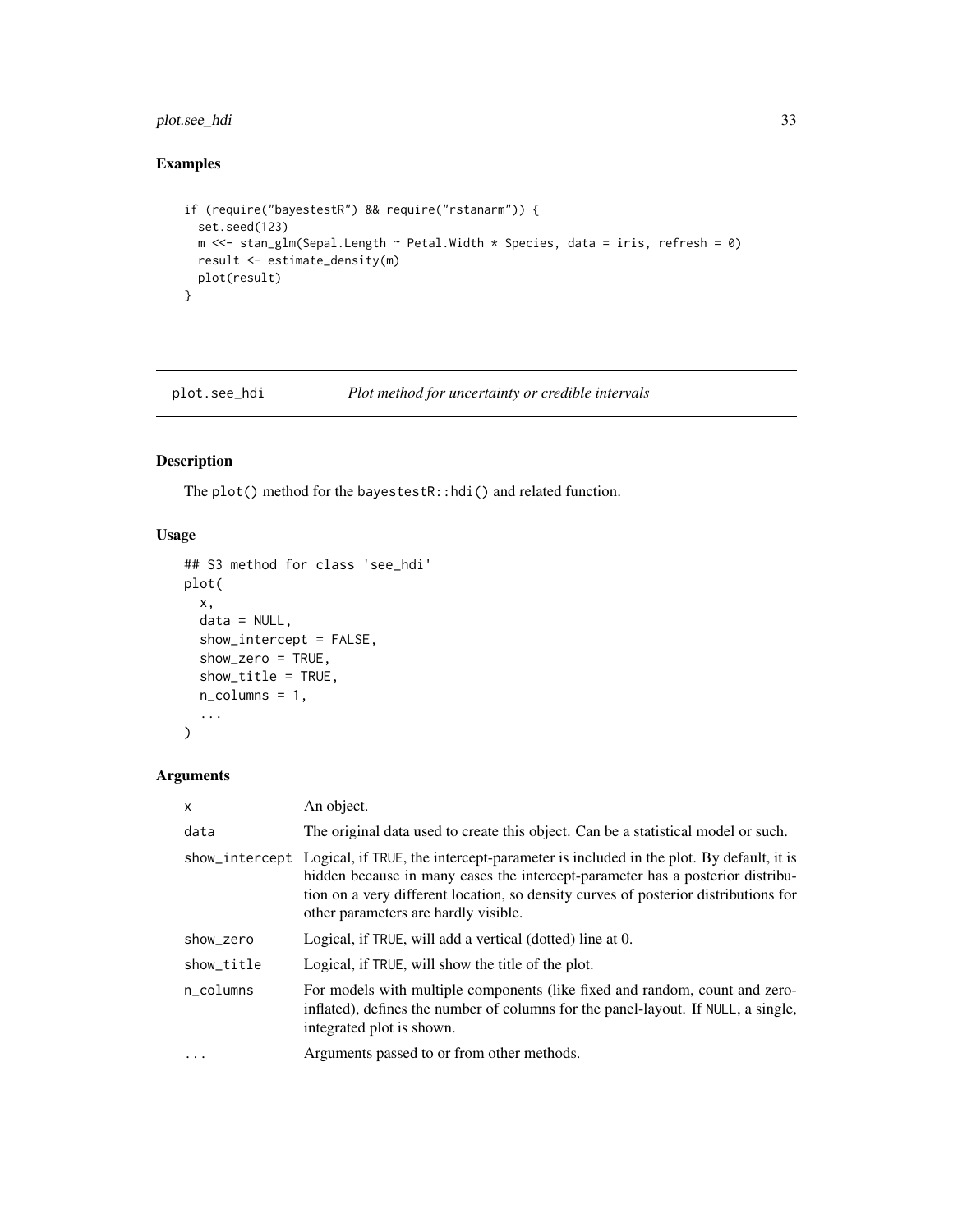# Value

A ggplot2-object.

## Examples

```
if (require("bayestestR") && require("rstanarm")) {
 set.seed(123)
 m <<- stan_glm(Sepal.Length ~ Petal.Width * Species, data = iris, refresh = 0)
 result \leftarrow hdi(m)result
 plot(result)
}
```
<span id="page-33-1"></span>plot.see\_n\_factors *Plot method for numbers of clusters to extract or factors to retain*

## Description

The plot() method for the parameters::n\_factors() and parameters::n\_clusters()

#### Usage

```
## S3 method for class 'see_n_factors'
plot(x, data = NULL, type = c("bar", "line", "area"), size = 1, ...)
```
#### Arguments

| x         | An object.                                                                        |
|-----------|-----------------------------------------------------------------------------------|
| data      | The original data used to create this object. Can be a statistical model or such. |
| type      | Character vector, indicating the type of plot.                                    |
| size      | Depending on type, size of bars, lines or segments.                               |
| $\ddotsc$ | Arguments passed to or from other methods.                                        |

#### Value

A ggplot2-object.

#### Examples

```
if (require("parameters") && require("nFactors")) {
 data(mtcars)
 result <- n_factors(mtcars, type = "PCA")
 result
 plot(result, type = "line")
}
```
<span id="page-33-0"></span>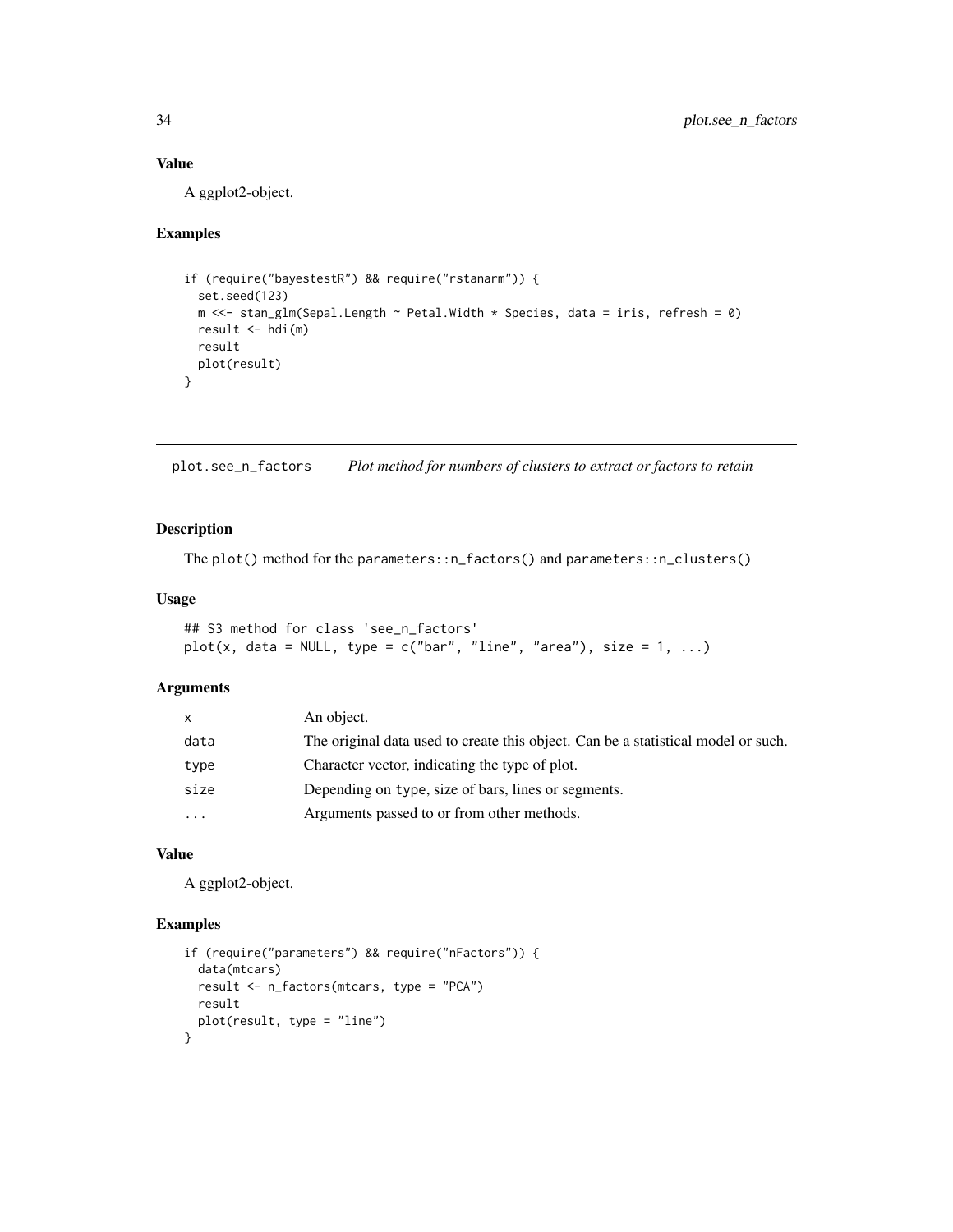<span id="page-34-0"></span>plot.see\_parameters\_brms\_meta

*Plot method for Model Parameters from Bayesian Meta-Analysis*

# Description

The plot() method for the parameters::model\_parameters() function when used with brmsmeta-analysis models.

#### Usage

```
## S3 method for class 'see_parameters_brms_meta'
plot(
 x,
 size_point = 2,
  size\_line = 0.8,
  size\_text = 3.5,posteriors_alpha = 0.7,
  rope_alpha = 0.15,
  rope_color = "cadetblue",
  normalize_height = TRUE,
  ...
\mathcal{L}
```
## Arguments

|                  | x          | An object.                                                                                                                                                                                                                                                                |
|------------------|------------|---------------------------------------------------------------------------------------------------------------------------------------------------------------------------------------------------------------------------------------------------------------------------|
|                  | size_point | Size of point-geoms.                                                                                                                                                                                                                                                      |
|                  | size_line  | Size of line geoms.                                                                                                                                                                                                                                                       |
|                  | size text  | Size of text labels.                                                                                                                                                                                                                                                      |
| posteriors_alpha |            |                                                                                                                                                                                                                                                                           |
|                  |            | Alpha value of the posterior distributions.                                                                                                                                                                                                                               |
|                  | rope_alpha | Transparency level of ROPE ribbon.                                                                                                                                                                                                                                        |
|                  | rope_color | Color of ROPE ribbon.                                                                                                                                                                                                                                                     |
| normalize_height |            |                                                                                                                                                                                                                                                                           |
|                  |            | Logical, if TRUE, height of meme-areas is "normalized", to avoid overlap. In cer-<br>tain cases when the range of a posterior distribution is narrow for some parame-<br>ters, this may result in very flat mcmc-areas. In such cases, set normalize_height<br>$=$ FALSE. |
|                  | .          | Arguments passed to or from other methods.                                                                                                                                                                                                                                |
|                  |            |                                                                                                                                                                                                                                                                           |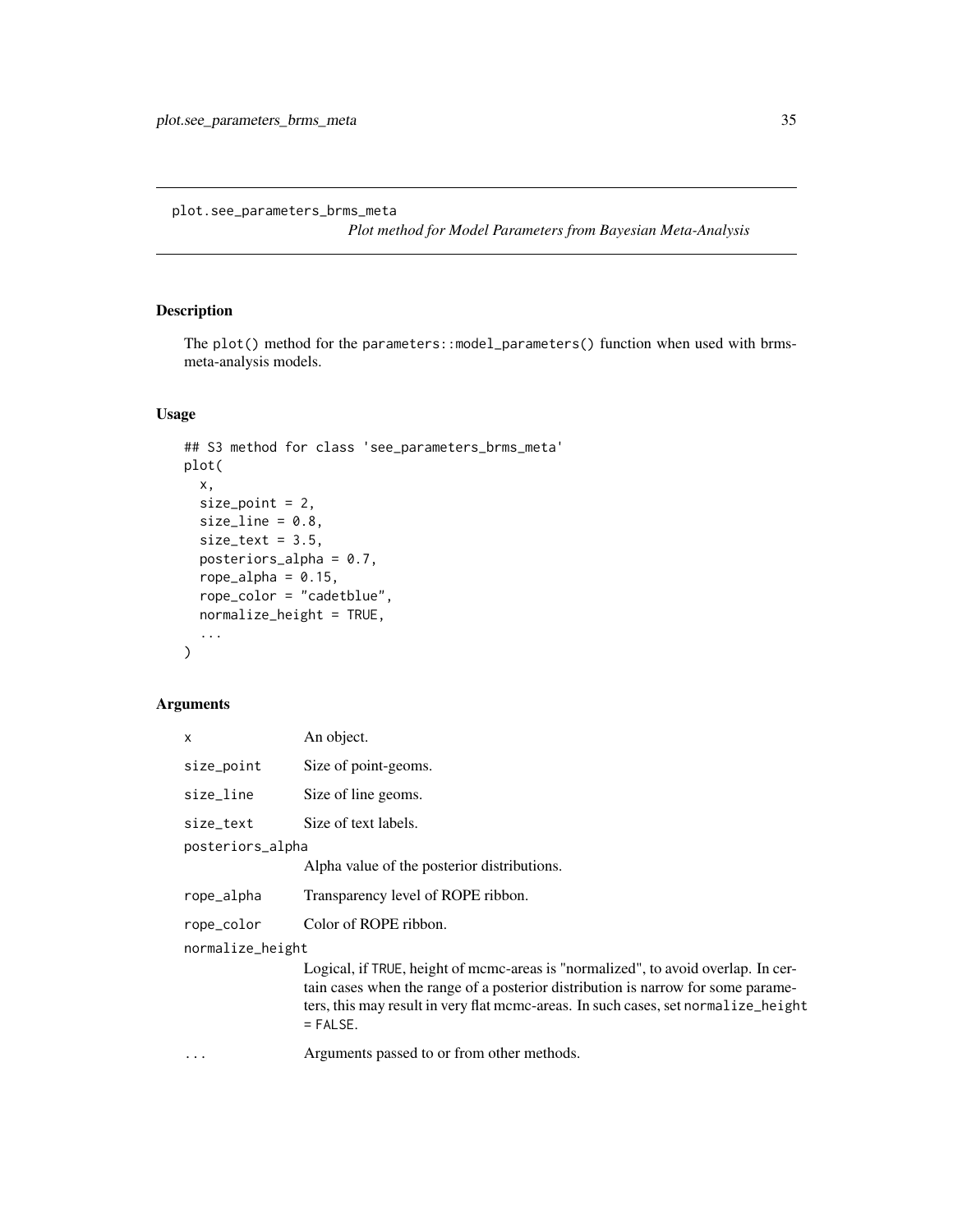#### <span id="page-35-0"></span>Details

Colors of density areas and errorbars: To change the colors of the density areas, use scale\_fill\_manual() with named color-values, e.g. scale\_fill\_manual(values = c("Study" = "blue","Overall" = "green")). To change the color of the error bars, use scale\_color\_manual(values = c("Errorbar"  $=$  "red")).

Show or hide estimates and CI: Use size\_text = NULL or size\_text = NA to hide the textual output of estimates and credible intervals.

# Value

A ggplot2-object.

#### Examples

```
## Not run:
if (require("bayestestR") && require("brms") && require("metafor")) {+
 # data
 data(dat.bcg)
 dat <- escalc(
   measure = "RR",
   ai = tpos,bi = tneg
   ci = cpos,di = cnegdata = dat.bcg\lambdadat$author <- make.unique(dat$author)
 # model
 set.seed(123)
 priors \leq c(prior(normal(0,1), class = Intercept),
 prior(cauchy(0,0.5), class = sd))model <- brm(yi | se(vi) \sim 1 + (1 | author), data = dat)
 # result
 mp <- model_parameters(model)
 plot(mp)
}
## End(Not run)
```
<span id="page-35-1"></span>plot.see\_parameters\_distribution *Plot method for describing distributions of vectors*

#### Description

The plot() method for the parameters::describe\_distribution() function.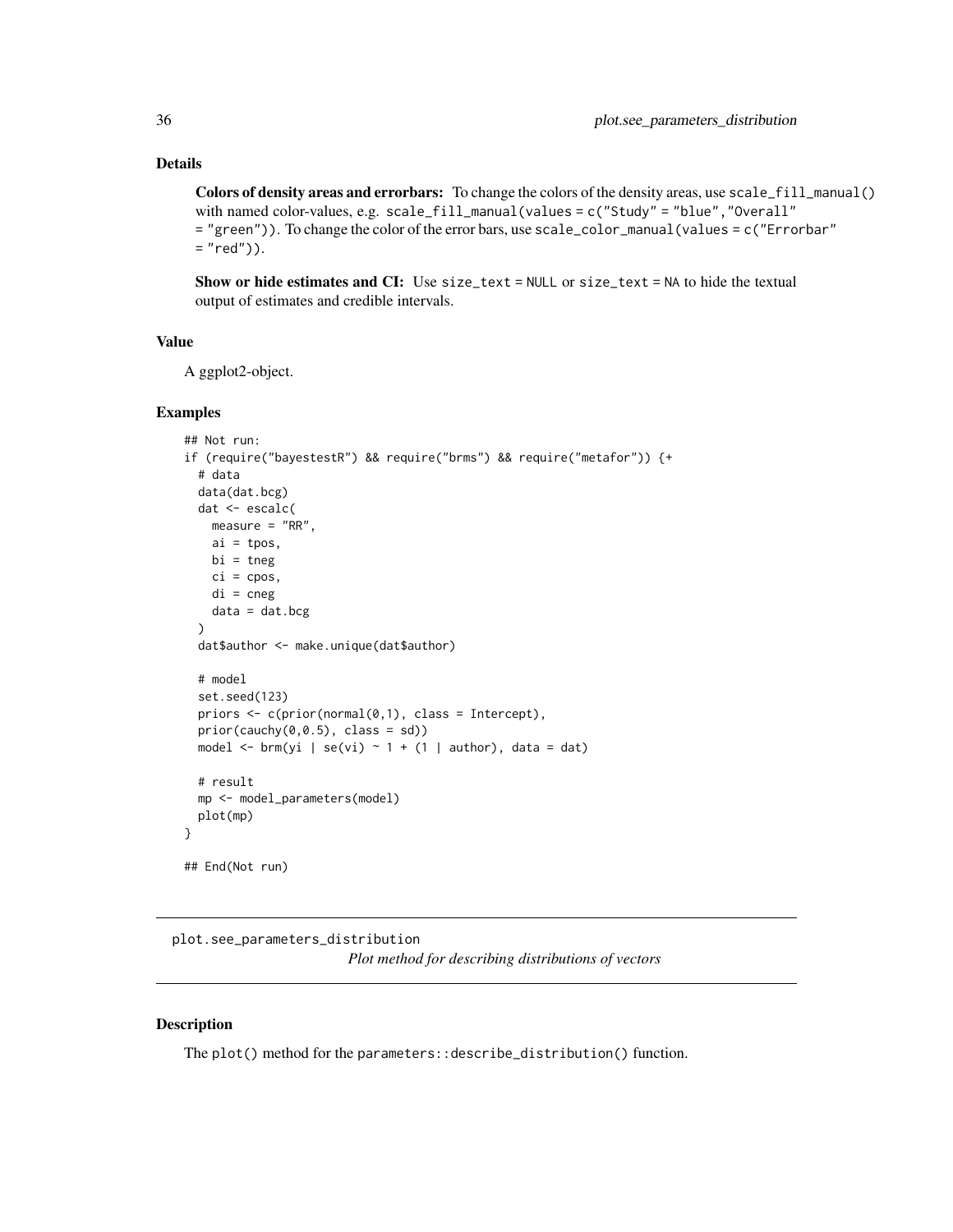# Usage

```
## S3 method for class 'see_parameters_distribution'
plot(
 x,
  dispersion = FALSE,
 dispersion_alpha = 0.3,
  dispersion_color = "#3498db",
  dispersion_style = c("ribbon", "curve"),
  size\_bar = 0.7,
 highlight = NULL,
 highlight_color = NULL,
  ...
\mathcal{L}
```
# Arguments

| An object.                                                                                                                           |  |  |
|--------------------------------------------------------------------------------------------------------------------------------------|--|--|
| Logical, if TRUE, will add range of dispersion for each variable to the plot.                                                        |  |  |
| dispersion_alpha                                                                                                                     |  |  |
| Transparency level of dispersion ribbon.                                                                                             |  |  |
| dispersion_color                                                                                                                     |  |  |
| Color of dispersion ribbon.                                                                                                          |  |  |
| dispersion_style                                                                                                                     |  |  |
| Character, style of dispersion area. "ribbon" for a ribbon, "curve" for a normal-<br>curve.                                          |  |  |
| Size of bar geoms.                                                                                                                   |  |  |
| Vector with names of categories in x that should be highlighted.                                                                     |  |  |
| highlight_color                                                                                                                      |  |  |
| Vector of color values for highlighted categories. The remaining (non-highlighted)<br>categories will be filled with a lighter grey. |  |  |
| Arguments passed to or from other methods.                                                                                           |  |  |
|                                                                                                                                      |  |  |

# Value

A ggplot2-object.

```
library(parameters)
set.seed(333)
x <- sample(1:100, 1000, replace = TRUE)
result <- describe_distribution(x)
result
plot(result)
```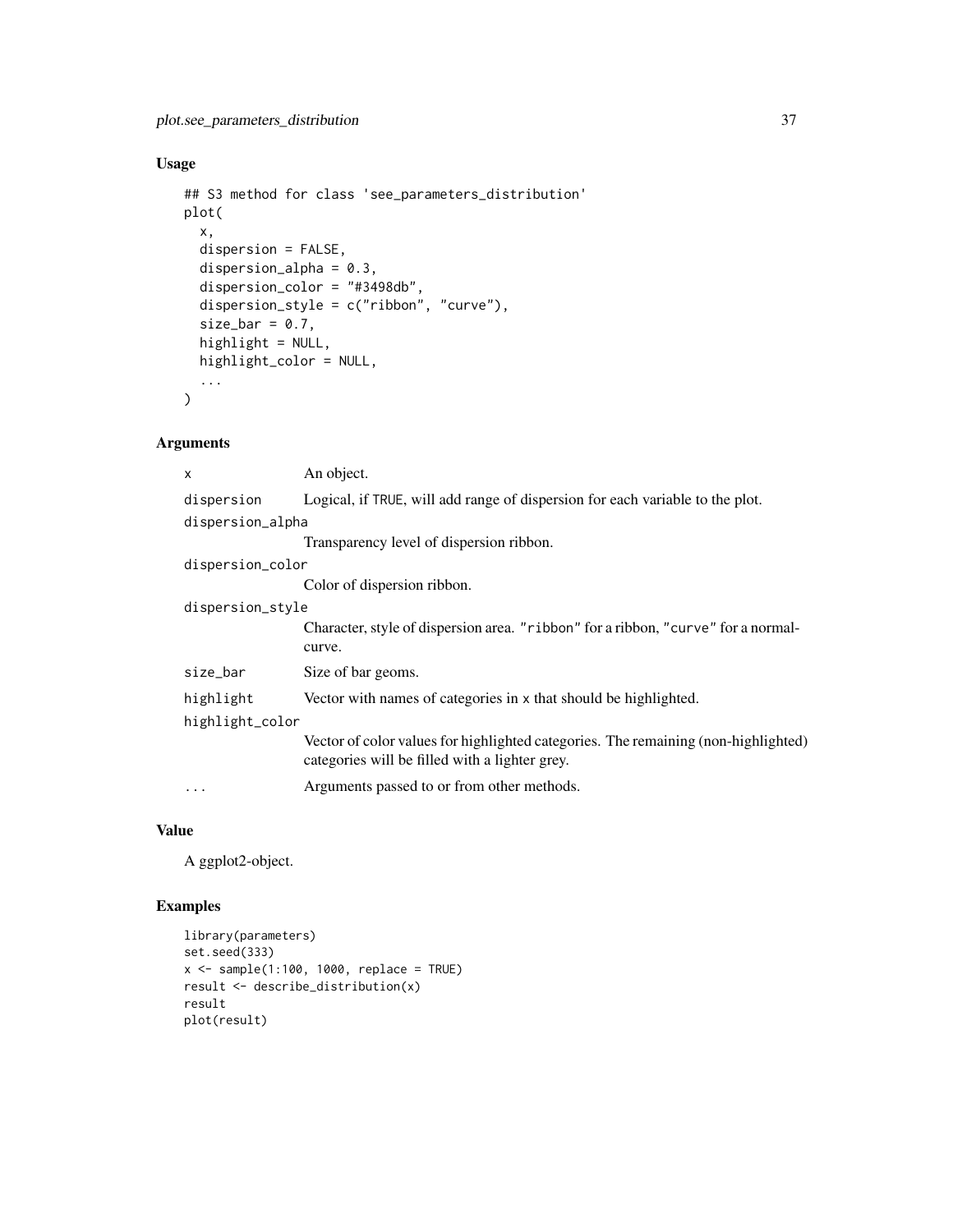plot.see\_parameters\_model

*Plot method for model parameters*

#### Description

The plot() method for the parameters:: model\_parameters() function.

#### Usage

```
## S3 method for class 'see_parameters_model'
plot(
 x,
  show_intercept = FALSE,
 size\_point = 0.8,
 size_text = NULL,
 sort = NULL,n_columns = NULL,
  type = c("forest", "funnel"),
  ...
)
## S3 method for class 'see_parameters_sem'
plot(
 x,
 data = NULL,type = c("regression", "correlation", "loading"),
  threshold_coefficient = NULL,
  threshold_p = NULL,
 ci = TRUE,size_point = 22,
  ...
\mathcal{L}
```

| $\mathsf{x}$ | An object.                                                                                                                                                                                                                                                                                                           |  |
|--------------|----------------------------------------------------------------------------------------------------------------------------------------------------------------------------------------------------------------------------------------------------------------------------------------------------------------------|--|
|              | show_intercept Logical, if TRUE, the intercept-parameter is included in the plot. By default, it is<br>hidden because in many cases the intercept-parameter has a posterior distribu-<br>tion on a very different location, so density curves of posterior distributions for<br>other parameters are hardly visible. |  |
| size_point   | Size of point-geoms.                                                                                                                                                                                                                                                                                                 |  |
| size_text    | Size of text labels.                                                                                                                                                                                                                                                                                                 |  |
| sort         | <b>Plotting model parameters</b> If NULL, coefficients are plotted in the order as they<br>appear in the summary. Use sort = "ascending" (or sort = $TRUE$ )) resp.<br>sort = "descending" to sort coefficients in ascending or descending order.                                                                    |  |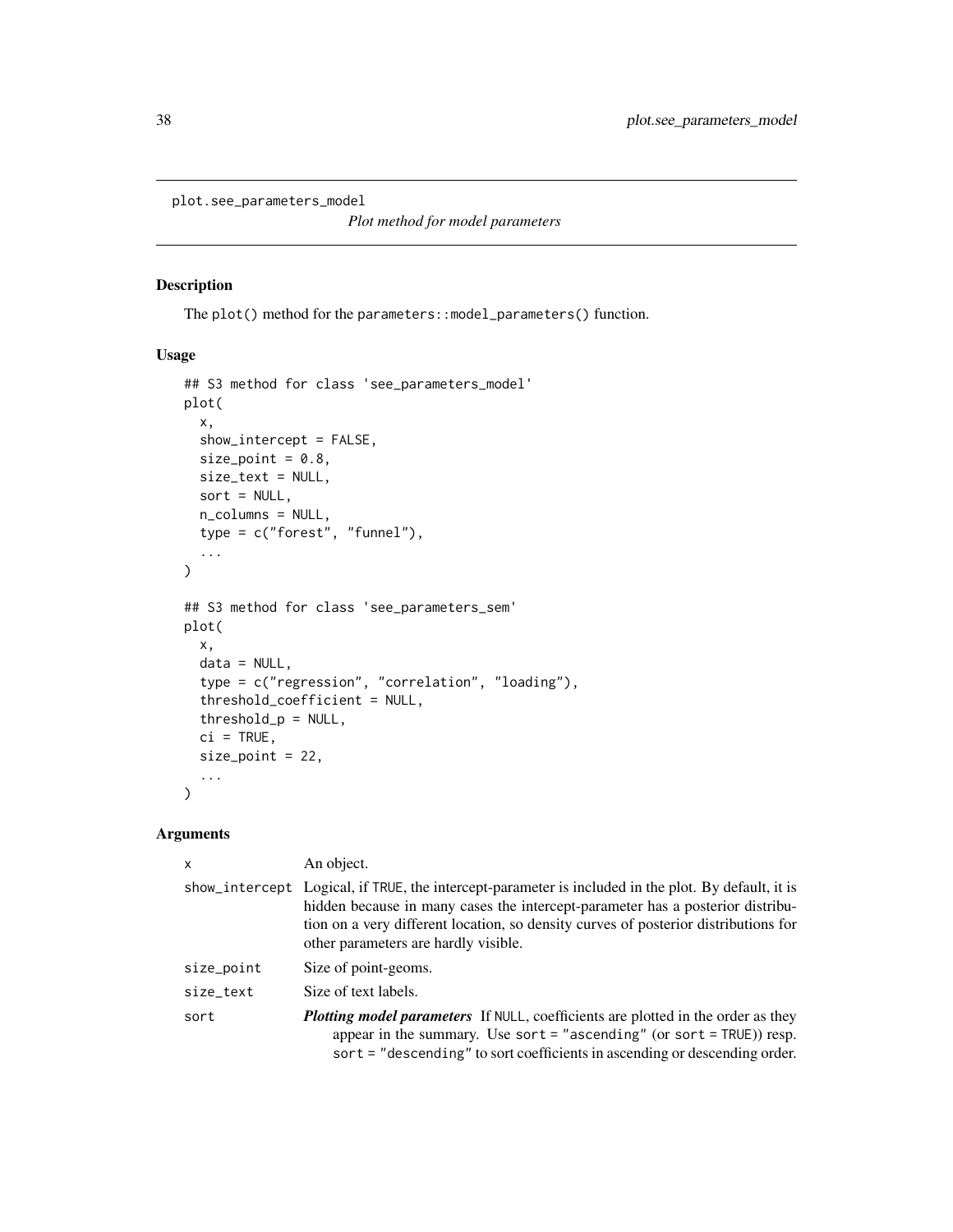| n columns             | For models with multiple components (like fixed and random, count and zero-<br>inflated), defines the number of columns for the panel-layout. If NULL, a single,<br>integrated plot is shown. |
|-----------------------|-----------------------------------------------------------------------------------------------------------------------------------------------------------------------------------------------|
| type                  | Indicating the type of plot. Only applies for model parameters from meta-<br>analysis objects (e.g. <b>metafor</b> ).                                                                         |
| $\ddots$              | Arguments passed to or from other methods.                                                                                                                                                    |
| data                  | The original data used to create this object. Can be a statistical model or such.                                                                                                             |
| threshold_coefficient |                                                                                                                                                                                               |
|                       | Numeric, threshold at which value coefficients will be displayed.                                                                                                                             |
| threshold_p           | Numeric, threshold at which value p-values will be displayed.                                                                                                                                 |
| ci                    | Logical, whether confidence intervals should be added to the plot.#                                                                                                                           |

#### Value

A ggplot2-object.

## Examples

```
library(parameters)
m \leq -\ln(mpg \sim wt + cyl + gear + disp, data = mtcars)result <- model_parameters(m)
result
plot(result)
```
plot.see\_parameters\_pca

*Plot method for principal component analysis*

## Description

The plot() method for the parameters::principal\_components() function.

## Usage

```
## S3 method for class 'see_parameters_pca'
plot(
 x,
  type = c("bar", "line"),size\_text = 3.5,
 text_color = "black",
 size = 1,...
\mathcal{L}
```
*Plotting Bayes factors* Sort pie-slices by posterior probability (descending)?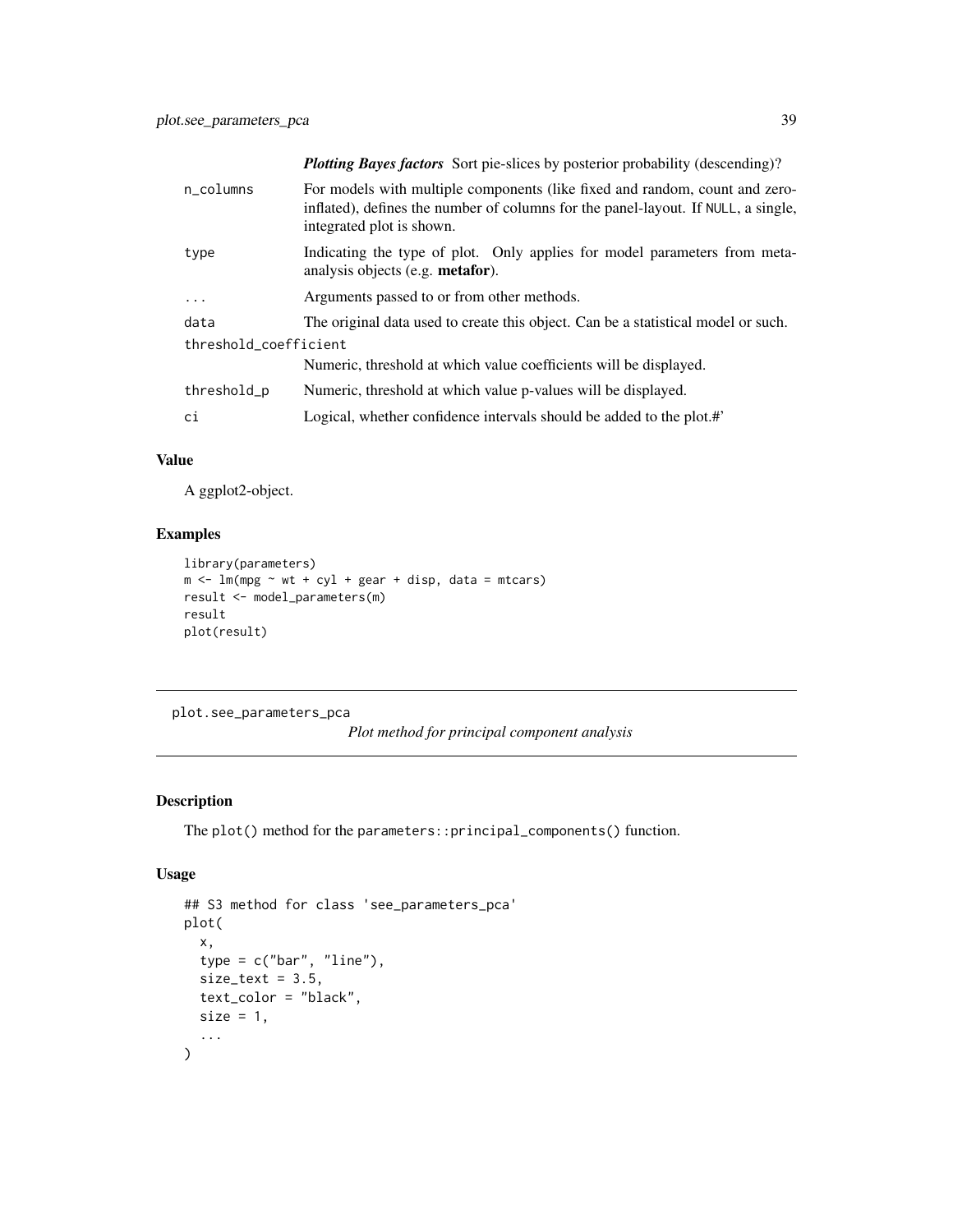| X          | An object.                                          |
|------------|-----------------------------------------------------|
| type       | Character vector, indicating the type of plot.      |
| size_text  | Size of text labels.                                |
| text color | Color of text labels.                               |
| size       | Depending on type, size of bars, lines or segments. |
|            | Arguments passed to or from other methods.          |

#### Value

A ggplot2-object.

#### Examples

```
library(parameters)
data(mtcars)
result \le principal_components(mtcars[, 1:7], n = "all", threshold = 0.2)
result
plot(result)
```

```
plot.see_parameters_simulate
```
*Plot method for simulated model parameters*

## Description

The plot() method for the parameters::simulate\_parameters() function.

```
## S3 method for class 'see_parameters_simulate'
plot(
 x,
 data = NULL,
  stack = TRUE,
  show_intercept = FALSE,
  n_columns = NULL,
  normalize_height = FALSE,
  size line = 0.9,
 posteriors_alpha = 0.7,
  centrality = "median",
 ci = 0.95,...
\mathcal{L}
```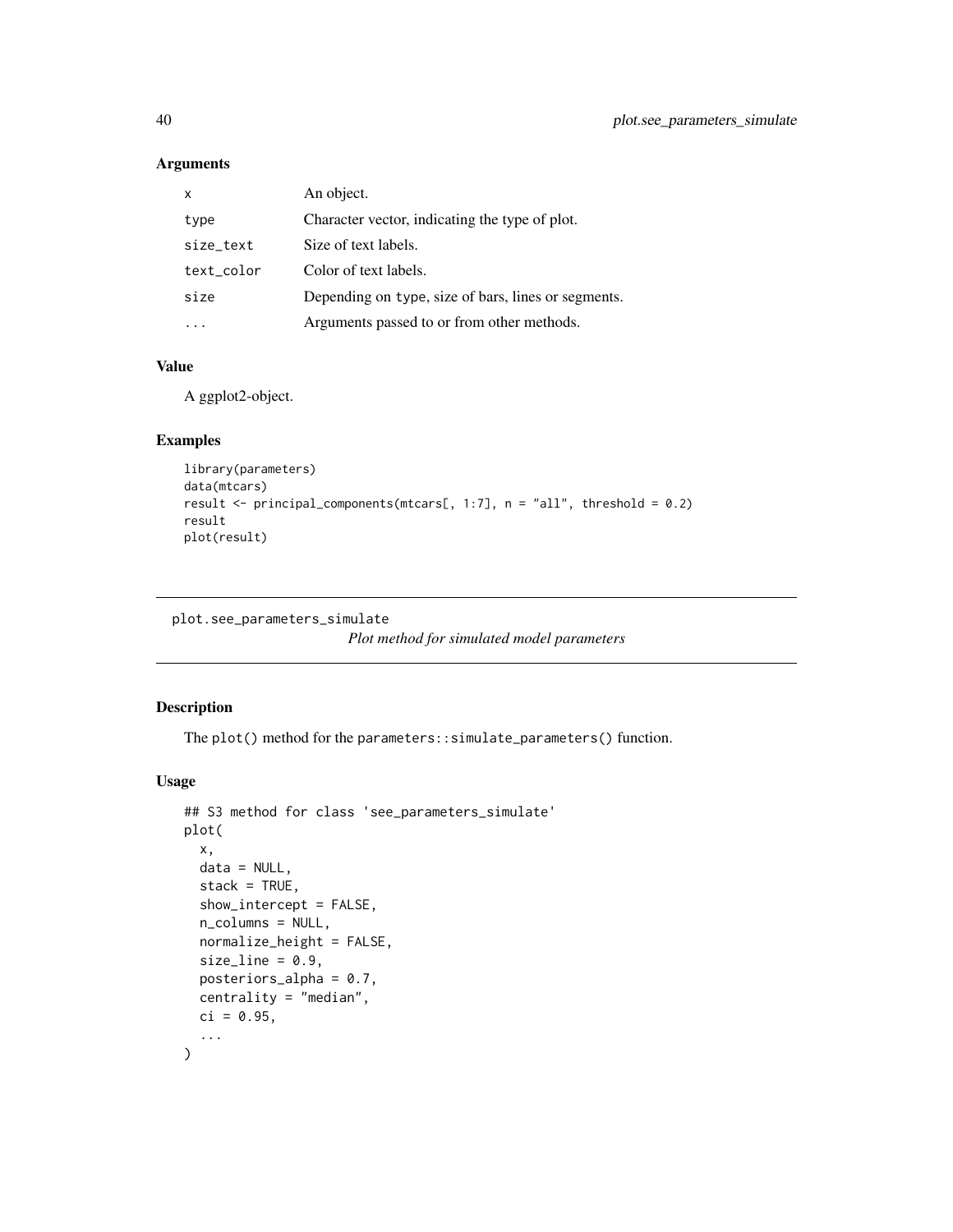| X                | An object.                                                                                                                                                                                                                                                                                                           |  |
|------------------|----------------------------------------------------------------------------------------------------------------------------------------------------------------------------------------------------------------------------------------------------------------------------------------------------------------------|--|
| data             | The original data used to create this object. Can be a statistical model or such.                                                                                                                                                                                                                                    |  |
| stack            | Logical, if TRUE, densities are plotted as stacked lines. Else, densities are plotted<br>for each parameter among each other.                                                                                                                                                                                        |  |
|                  | show_intercept Logical, if TRUE, the intercept-parameter is included in the plot. By default, it is<br>hidden because in many cases the intercept-parameter has a posterior distribu-<br>tion on a very different location, so density curves of posterior distributions for<br>other parameters are hardly visible. |  |
| n_columns        | For models with multiple components (like fixed and random, count and zero-<br>inflated), defines the number of columns for the panel-layout. If NULL, a single,<br>integrated plot is shown.                                                                                                                        |  |
| normalize_height |                                                                                                                                                                                                                                                                                                                      |  |
|                  | Logical, if TRUE, height of density-areas is "normalized", to avoid overlap. In<br>certain cases when the range of a distribution of simulated draws is narrow for<br>some parameters, this may result in very flat density-areas. In such cases, set<br>$normalize\_height = FALSE.$                                |  |
| size_line        | Size of line geoms.                                                                                                                                                                                                                                                                                                  |  |
| posteriors_alpha |                                                                                                                                                                                                                                                                                                                      |  |
|                  | Alpha value of the posterior distributions.                                                                                                                                                                                                                                                                          |  |
| centrality       | The point-estimate (centrality index) to compute. May be "median", "mean" or<br>"MAP".                                                                                                                                                                                                                               |  |
| сi               | Value of probability of the CI (between 0 and 1) to be estimated. Default to .95.                                                                                                                                                                                                                                    |  |
| $\cdots$         | Arguments passed to or from other methods.                                                                                                                                                                                                                                                                           |  |

# Value

A ggplot2-object.

# Examples

```
library(parameters)
m \le - \ln(mpg \sim wt + cyl + gear, data = mtcars)result <- simulate_parameters(m)
result
plot(result)
```
plot.see\_performance\_roc

*Plot method for ROC curves*

## Description

The plot() method for the performance::performance\_roc() function.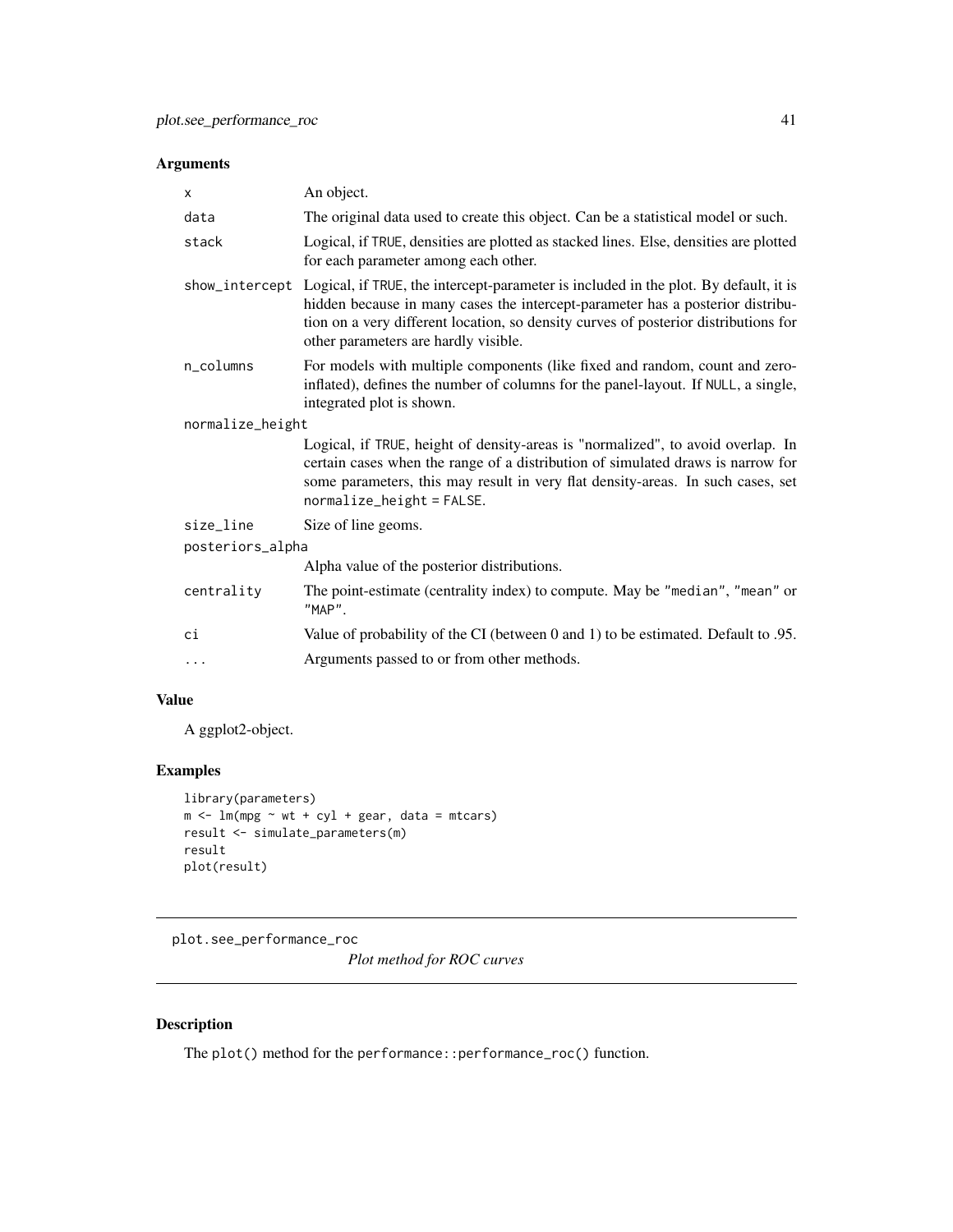#### Usage

```
## S3 method for class 'see_performance_roc'
plot(x, \ldots)
```
#### Arguments

x An object. ... Arguments passed to or from other methods.

#### Value

A ggplot2-object.

#### Examples

```
library(performance)
data(iris)
set.seed(123)
iris$y \le rbinom(nrow(iris), size = 1, .3)
folds <- sample(nrow(iris), size = nrow(iris) / 8, replace = FALSE)
test_data <- iris[folds, ]
train_data <- iris[-folds, ]
model <- glm(y ~ Sepal.Length + Sepal.Width, data = train_data, family = "binomial")
result <- performance_roc(model, new_data = test_data)
result
plot(result)
```
plot.see\_point\_estimate *Plot method for point estimates of posterior samples*

#### Description

The plot() method for the bayestestR::point\_estimate().

```
## S3 method for class 'see_point_estimate'
plot(
  x,
  data = NULL,size\_point = 2,
  size\_text = 3.5,
  panel = TRUE,show_labels = TRUE,
  show_intercept = FALSE,
```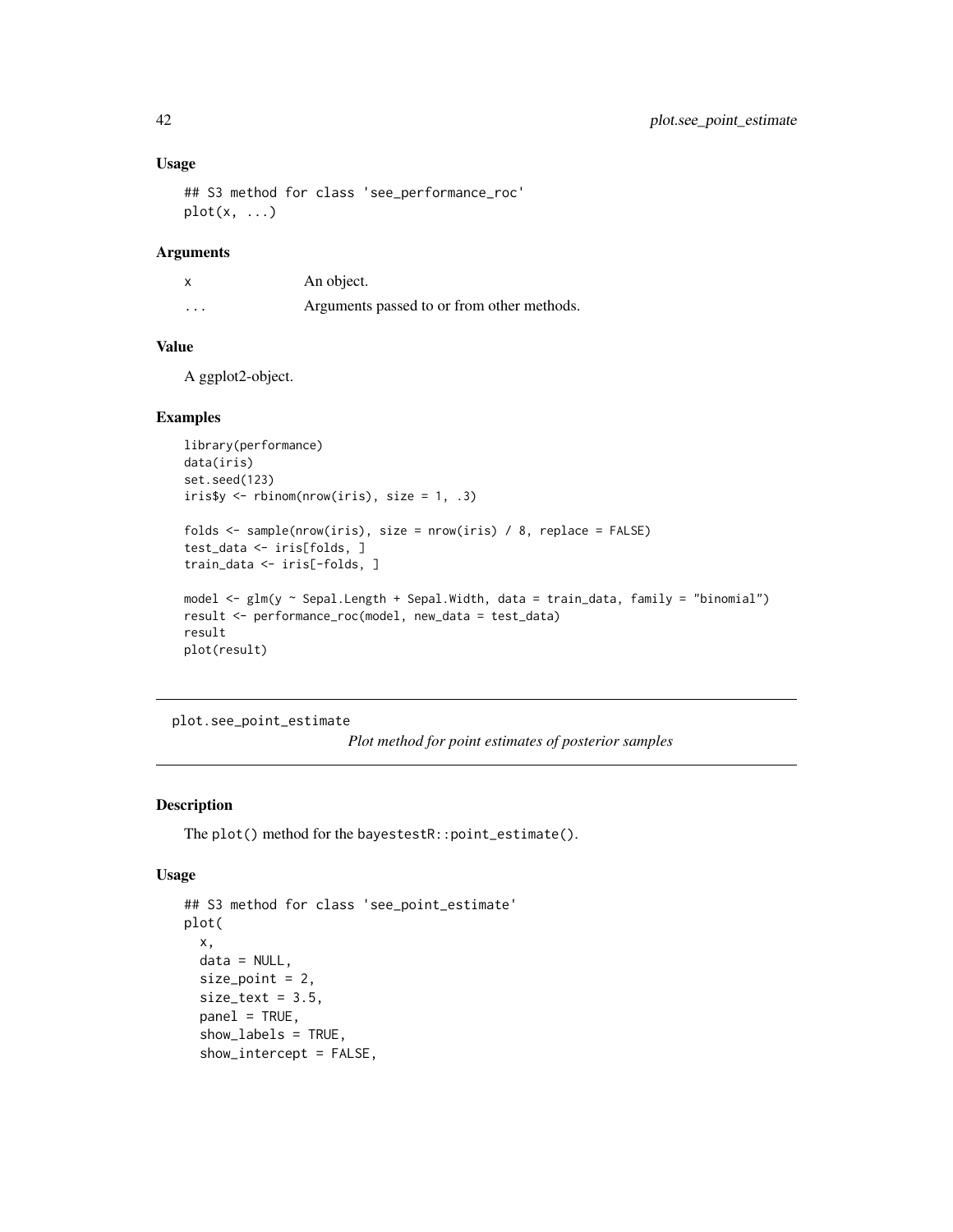```
priors = FALSE,
  priors_alpha = 0.4,
  ...
\mathcal{L}
```

| X              | An object.                                                                                                                                                                                                                                                                                            |
|----------------|-------------------------------------------------------------------------------------------------------------------------------------------------------------------------------------------------------------------------------------------------------------------------------------------------------|
| data           | The original data used to create this object. Can be a statistical model or such.                                                                                                                                                                                                                     |
| size_point     | Size of point-geoms.                                                                                                                                                                                                                                                                                  |
| size_text      | Size of text labels.                                                                                                                                                                                                                                                                                  |
| panel          | Logical, if TRUE, plots are arranged as panels; else, single plots are returned.                                                                                                                                                                                                                      |
| show_labels    | Logical, if TRUE, the text labels for the point estimates (i.e. "Mean", "Median"<br>and/or $MAP$ ) are shown. You may set show_labels = FALSE in case of over-<br>lapping labels, and add your own legend or footnote to the plot.                                                                    |
| show_intercept | Logical, if TRUE, the intercept-parameter is included in the plot. By default, it is<br>hidden because in many cases the intercept-parameter has a posterior distribu-<br>tion on a very different location, so density curves of posterior distributions for<br>other parameters are hardly visible. |
| priors         | Logical, if TRUE, prior distributions are simulated (using simulate_prior())<br>and added to the plot.                                                                                                                                                                                                |
| priors_alpha   | Alpha value of the prior distributions.                                                                                                                                                                                                                                                               |
| .              | Arguments passed to or from other methods.                                                                                                                                                                                                                                                            |

# Value

A ggplot2-object.

```
if (require("bayestestR") && require("rstanarm")) {
  set.seed(123)
 m <- stan_glm(Sepal.Length ~ Petal.Width * Species, data = iris, refresh = 0)
 result <- point_estimate(m, centrality = "median")
 result
 plot(result)
}
```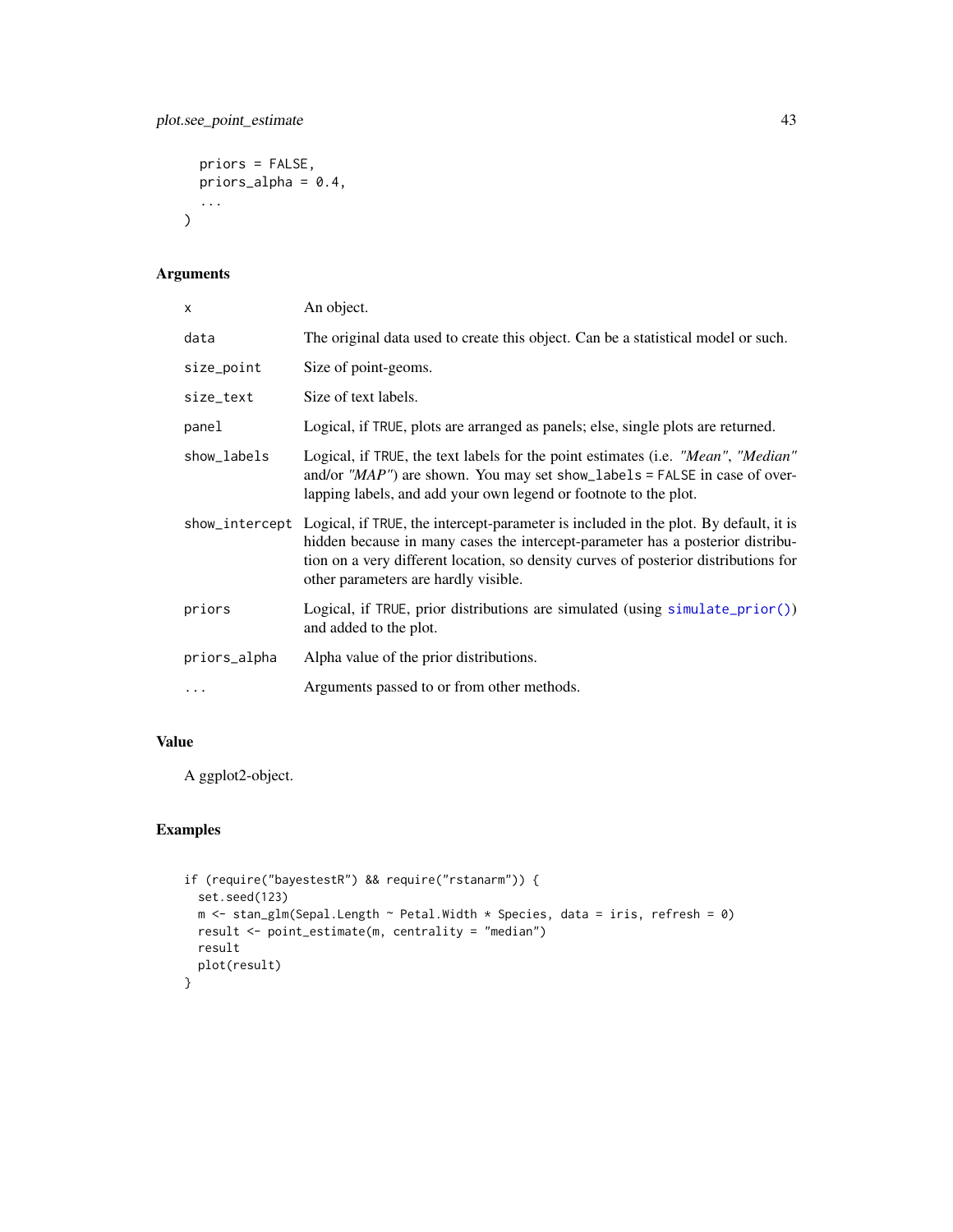plot.see\_p\_direction *Plot method for probability of direction*

## Description

The plot() method for the bayestestR::p\_direction() function.

## Usage

```
## S3 method for class 'see_p_direction'
plot(
 x,
 data = NULL,show_intercept = FALSE,
 priors = FALSE,
 priors_alpha = 0.4,
 n_columns = 1,
  ...
)
```
#### Arguments

| $\mathsf{x}$      | An object.                                                                                                                                                                                                                                                                                                           |
|-------------------|----------------------------------------------------------------------------------------------------------------------------------------------------------------------------------------------------------------------------------------------------------------------------------------------------------------------|
| data              | The original data used to create this object. Can be a statistical model or such.                                                                                                                                                                                                                                    |
|                   | show_intercept Logical, if TRUE, the intercept-parameter is included in the plot. By default, it is<br>hidden because in many cases the intercept-parameter has a posterior distribu-<br>tion on a very different location, so density curves of posterior distributions for<br>other parameters are hardly visible. |
| priors            | Logical, if TRUE, prior distributions are simulated (using simulate_prior())<br>and added to the plot.                                                                                                                                                                                                               |
| priors_alpha      | Alpha value of the prior distributions.                                                                                                                                                                                                                                                                              |
| n_columns         | For models with multiple components (like fixed and random, count and zero-<br>inflated), defines the number of columns for the panel-layout. If NULL, a single,<br>integrated plot is shown.                                                                                                                        |
| $\cdot\cdot\cdot$ | Arguments passed to or from other methods.                                                                                                                                                                                                                                                                           |

#### Value

A ggplot2-object.

```
if (require("bayestestR") && require("rstanarm")) {
  set.seed(123)
 m <<- stan_glm(Sepal.Length ~ Petal.Width * Species, data = iris, refresh = 0)
```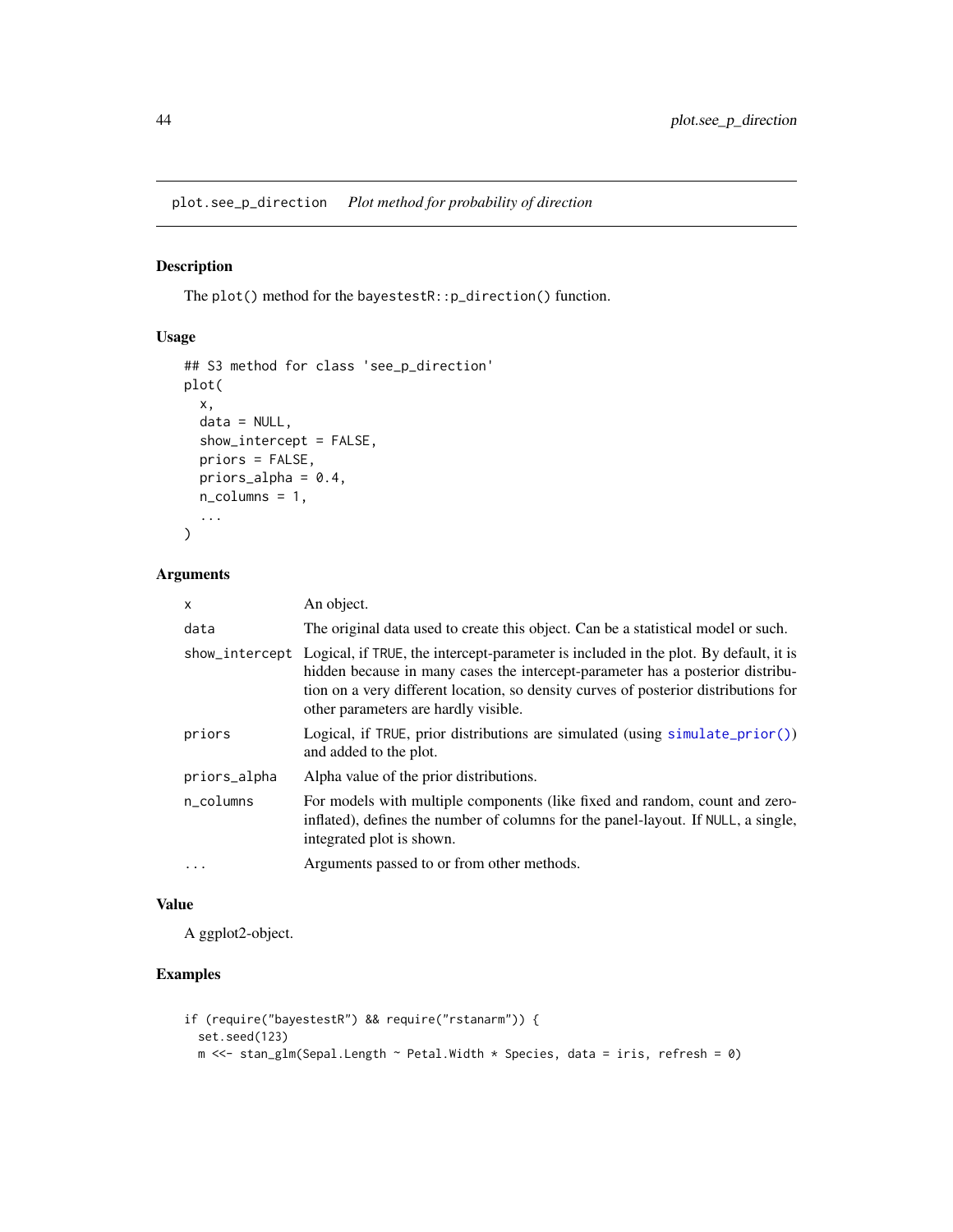```
result <- p_direction(m)
 plot(result)
}
```
plot.see\_p\_significance

*Plot method for practical significance*

# Description

The plot() method for the bayestestR::p\_significance() function.

## Usage

```
## S3 method for class 'see_p_significance'
plot(
 x,
 data = NULL,
 show_intercept = FALSE,
 priors = FALSE,
 priors_alpha = 0.4,
 n_columns = 1,
  ...
\mathcal{L}
```
# Arguments

| X            | An object.                                                                                                                                                                                                                                                                                                           |
|--------------|----------------------------------------------------------------------------------------------------------------------------------------------------------------------------------------------------------------------------------------------------------------------------------------------------------------------|
| data         | The original data used to create this object. Can be a statistical model or such.                                                                                                                                                                                                                                    |
|              | show_intercept Logical, if TRUE, the intercept-parameter is included in the plot. By default, it is<br>hidden because in many cases the intercept-parameter has a posterior distribu-<br>tion on a very different location, so density curves of posterior distributions for<br>other parameters are hardly visible. |
| priors       | Logical, if TRUE, prior distributions are simulated (using simulate_prior())<br>and added to the plot.                                                                                                                                                                                                               |
| priors_alpha | Alpha value of the prior distributions.                                                                                                                                                                                                                                                                              |
| n_columns    | For models with multiple components (like fixed and random, count and zero-<br>inflated), defines the number of columns for the panel-layout. If NULL, a single,<br>integrated plot is shown.                                                                                                                        |
| $\ddotsc$    | Arguments passed to or from other methods.                                                                                                                                                                                                                                                                           |

#### Value

A ggplot2-object.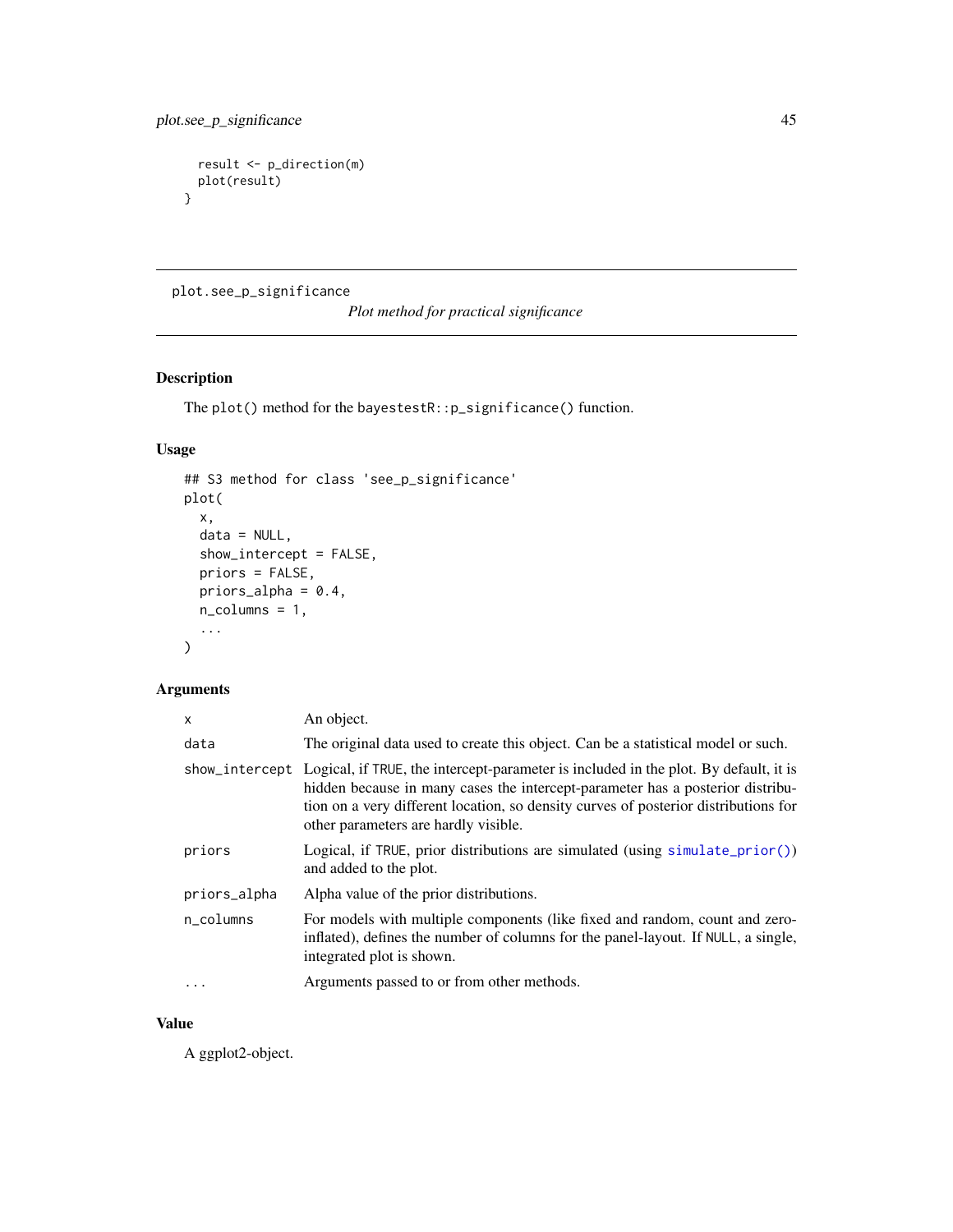# Examples

```
if (require("bayestestR") && require("rstanarm")) {
  set.seed(123)
 m <<- stan_glm(Sepal.Length ~ Petal.Width * Species, data = iris, refresh = 0)
 result <- p_significance(m)
  plot(result)
}
```
plot.see\_rope *Plot method for Region of Practical Equivalence*

# Description

The plot() method for the bayestestR::rope().

## Usage

```
## S3 method for class 'see_rope'
plot(
 x,
 data = NULL,rope_alpha = 0.5,
  rope_color = "cadetblue",
 show_intercept = FALSE,
 n_columns = 1,
  ...
)
```

| $\mathsf{x}$ | An object.                                                                                                                                                                                                                                                                                                           |
|--------------|----------------------------------------------------------------------------------------------------------------------------------------------------------------------------------------------------------------------------------------------------------------------------------------------------------------------|
| data         | The original data used to create this object. Can be a statistical model or such.                                                                                                                                                                                                                                    |
| rope_alpha   | Transparency level of ROPE ribbon.                                                                                                                                                                                                                                                                                   |
| rope_color   | Color of ROPE ribbon.                                                                                                                                                                                                                                                                                                |
|              | show_intercept Logical, if TRUE, the intercept-parameter is included in the plot. By default, it is<br>hidden because in many cases the intercept-parameter has a posterior distribu-<br>tion on a very different location, so density curves of posterior distributions for<br>other parameters are hardly visible. |
| n_columns    | For models with multiple components (like fixed and random, count and zero-<br>inflated), defines the number of columns for the panel-layout. If NULL, a single,<br>integrated plot is shown.                                                                                                                        |
| $\cdot$      | Arguments passed to or from other methods.                                                                                                                                                                                                                                                                           |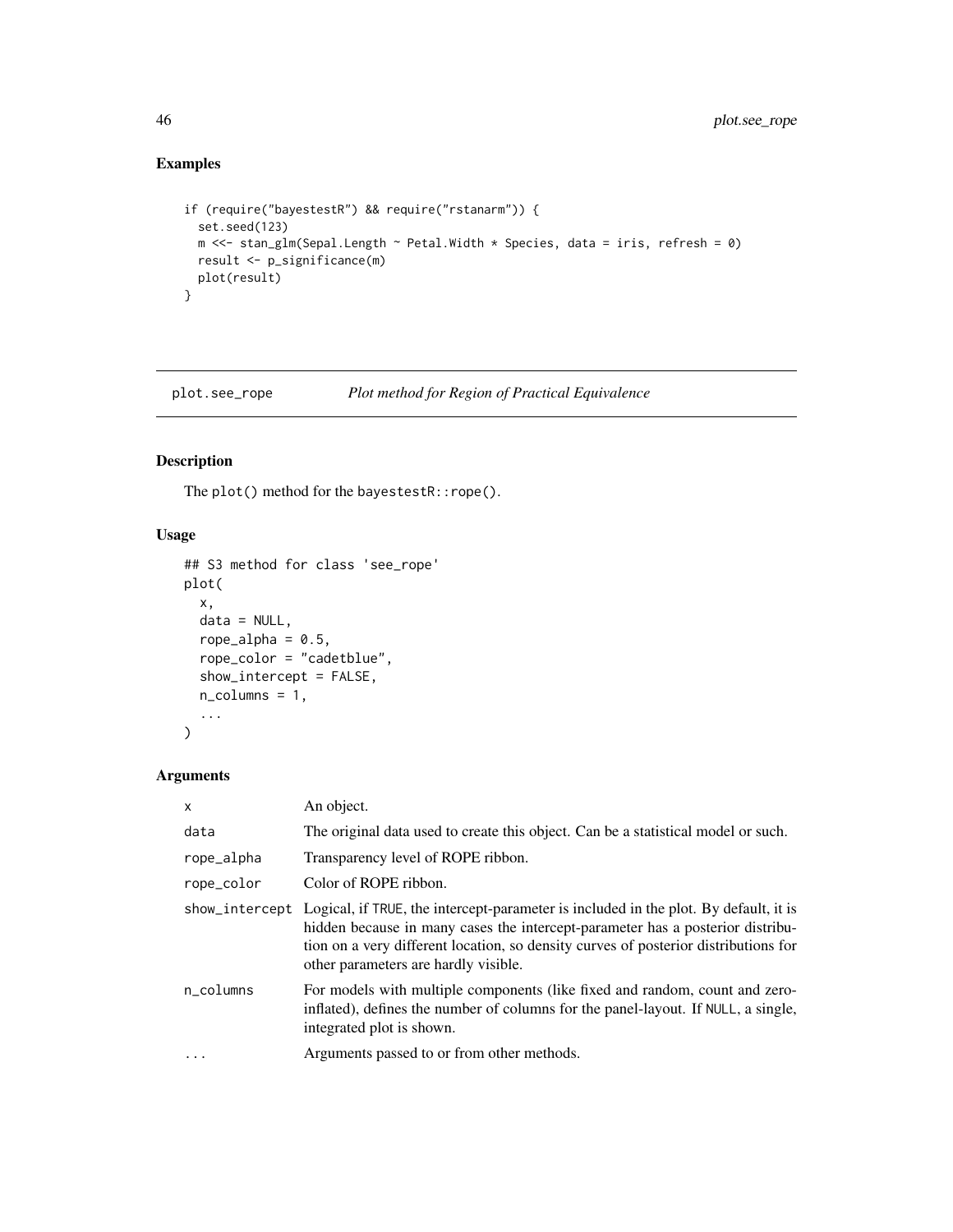## plot.see\_si 47

# Value

A ggplot2-object.

## Examples

```
if (require("bayestestR") && require("rstanarm")) {
  set.seed(123)
 m <- stan_glm(Sepal.Length ~ Petal.Width * Species, data = iris, refresh = 0)
 result <- rope(m)
 result
  plot(result)
}
```
## plot.see\_si *Plot method for support intervals*

## Description

The plot() method for the bayestestR::si().

#### Usage

```
## S3 method for class 'see_si'
plot(
  x,
  si_color = "#0171D3",
  sisubha = <math>0.2</math>,
  show_intercept = FALSE,
  support_only = FALSE,
  ...
\mathcal{L}
```

| x            | An object.                                                                                                                                                                                                                                                                                                           |
|--------------|----------------------------------------------------------------------------------------------------------------------------------------------------------------------------------------------------------------------------------------------------------------------------------------------------------------------|
| si_color     | Color of SI ribbon.                                                                                                                                                                                                                                                                                                  |
| si_alpha     | Transparency level of SI ribbon.                                                                                                                                                                                                                                                                                     |
|              | show_intercept Logical, if TRUE, the intercept-parameter is included in the plot. By default, it is<br>hidden because in many cases the intercept-parameter has a posterior distribu-<br>tion on a very different location, so density curves of posterior distributions for<br>other parameters are hardly visible. |
| support_only | Plot only the support data, or show the "raw" prior and posterior distributions?<br>Only applies when plotting si.                                                                                                                                                                                                   |
| $\cdot$      | Arguments passed to or from other methods.                                                                                                                                                                                                                                                                           |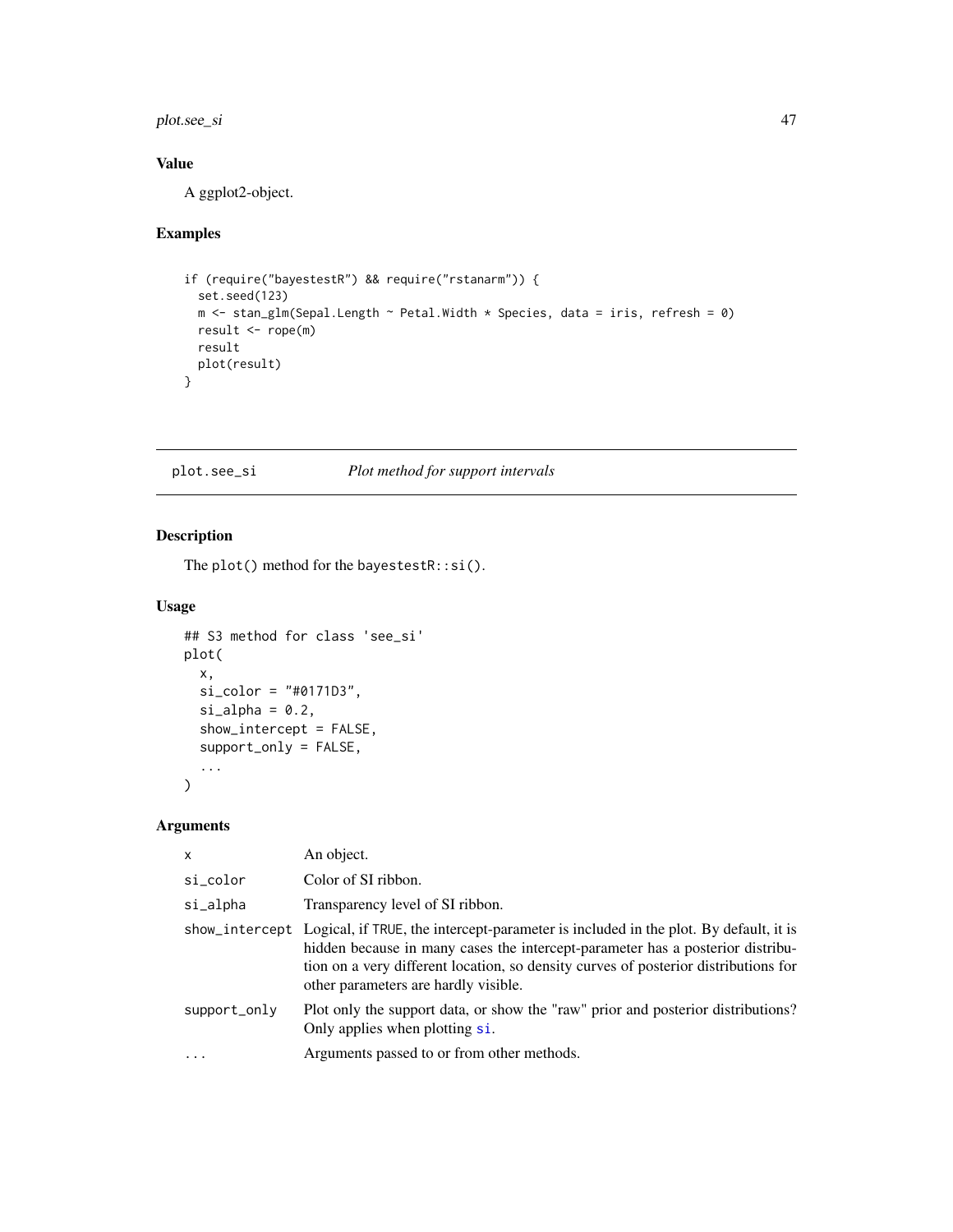#### Value

A ggplot2-object.

#### Examples

```
if (require("bayestestR") && require("rstanarm")) {
 set.seed(123)
 m <- stan_glm(Sepal.Length ~ Petal.Width * Species, data = iris, refresh = 0)
 result \leq si(m)
 result
 plot(result)
}
```
plots *Multiple plots side by side*

## Description

A wrapper around gridExtra::grid.arrange to plot multiple figures side by side on the same page.

#### Usage

plots(..., n\_rows = NULL, n\_columns = NULL, tags = FALSE)

## Arguments

| .         | grobs, gtables, ggplot or trellis objects                                                                                |
|-----------|--------------------------------------------------------------------------------------------------------------------------|
| n_rows    | Number of rows to align plots.                                                                                           |
| n_columns | Number of columns to align plots.                                                                                        |
| tags      | Add tags to your subfigures. Can be FALSE (no tags), TRUE (letter tags) or char-<br>acter vector containing tags labels. |

```
library(ggplot2)
library(see)
p1 <- ggplot(iris, aes(x = Petal.Length, y = Sepal.Width)) + geom_point()
p2 <- ggplot(iris, aes(x = Petal.Length)) + geom_density()
plots(p1, p2)
plots(p1, p2, n_columns = 2, tags = TRUE)
plots(p1, p2, n_columns = 2, tags = c("Fig. 1", "Fig. 2"))
```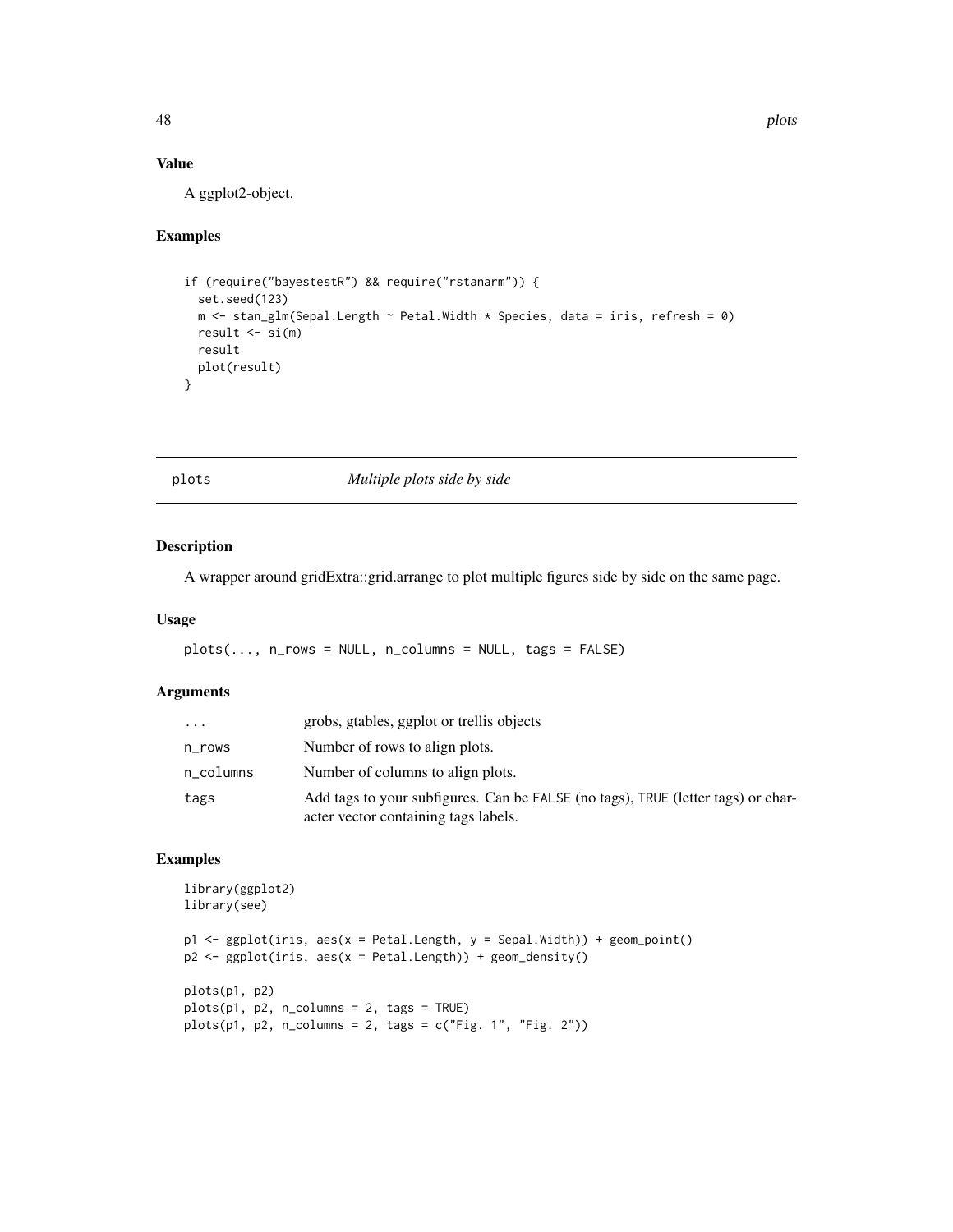print.see\_performance\_pp\_check

*Plot method for posterior predictive checks*

#### Description

The plot() method for the performance::pp\_check() function.

#### Usage

```
## S3 method for class 'see_performance_pp_check'
print(x, size_{line = 0.7, line_{alpha} = 0.25, size_{bar = 0.7, ...})## S3 method for class 'see_performance_pp_check'
```
## plot(x, size\_line =  $0.7$ , line\_alpha =  $0.25$ , size\_bar =  $0.7$ , ...)

#### Arguments

| $\mathsf{x}$ | An object.                                 |
|--------------|--------------------------------------------|
| size_line    | Size of line geoms.                        |
| line_alpha   | Alpha value of lines indicating yrep.      |
| size_bar     | Size of bar geoms.                         |
|              | Arguments passed to or from other methods. |

#### Value

A ggplot2-object.

#### Examples

```
if (require("performance")) {
 model <- lm(Sepal.Length ~ Species * Petal.Width + Petal.Length, data = iris)
 pp_check(model)
}
```
scale\_color\_bluebrown *Blue-brown color palette*

#### Description

A blue-brown color palette. Use scale\_color\_bluebrown\_d() for *discrete* categories and scale\_color\_bluebrown\_c() for a *continuous* scale.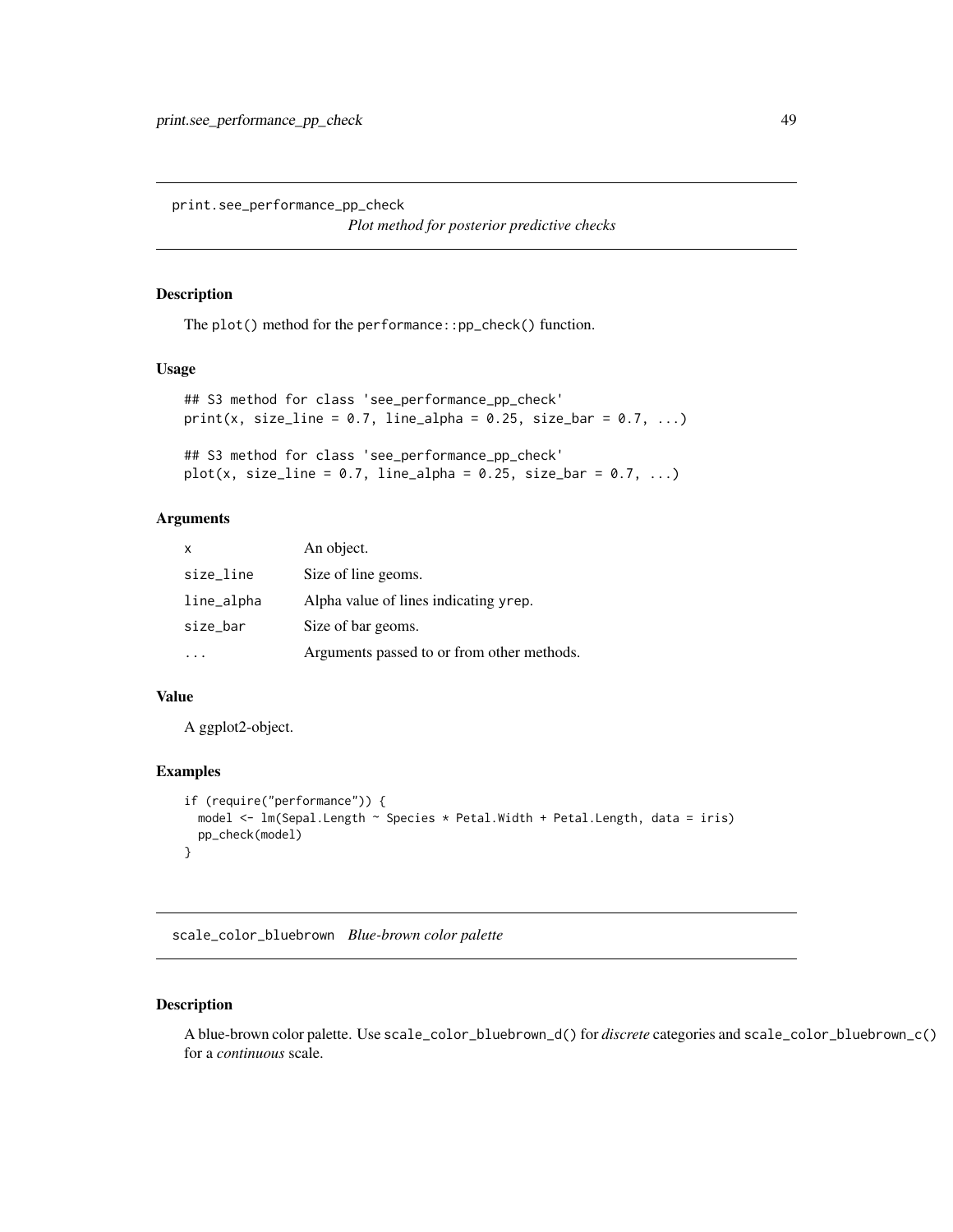```
scale_color_bluebrown(
  palette = "contrast",
  discrete = TRUE,
  reverse = FALSE,
  ...
\mathcal{L}scale_color_bluebrown_d(
  palette = "contrast",
  discrete = TRUE,
  reverse = FALSE,
  ...
\mathcal{L}scale_color_bluebrown_c(
  palette = "contrast",
  discrete = FALSE,
  reverse = FALSE,
  ...
\mathcal{L}scale_colour_bluebrown(
  palette = "contrast",
  discrete = TRUE,
  reverse = FALSE,
  ...
\mathcal{L}scale_colour_bluebrown_c(
  palette = "contrast",
  discrete = FALSE,
  reverse = FALSE,
  ...
\mathcal{L}scale_colour_bluebrown_d(
  palette = "contrast",
  discrete = TRUE,
  reverse = FALSE,
  ...
\mathcal{L}scale_fill_bluebrown(
  palette = "contrast",
  discrete = TRUE,
  reverse = FALSE,
  ...
```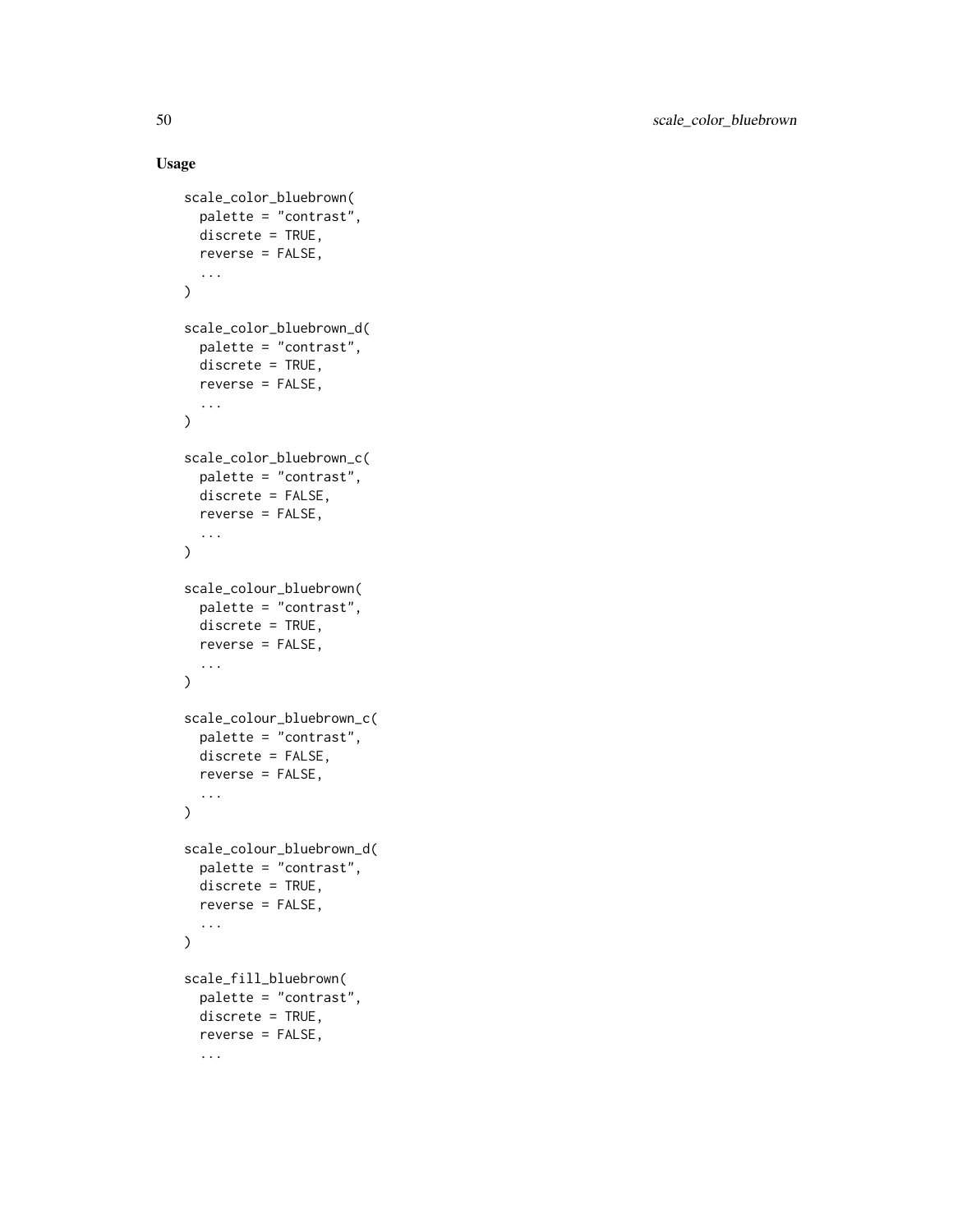<span id="page-50-0"></span>scale\_color\_flat 51

```
\mathcal{L}scale_fill_bluebrown_d(
  palette = "contrast",
  discrete = TRUE,
  reverse = FALSE,
  ...
\lambdascale_fill_bluebrown_c(
  palette = "contrast",
  discrete = FALSE,
  reverse = FALSE,
  ...
)
```
#### Arguments

| palette  | Character name of palette. Depending on the color scale, can be "full", "ice".<br>"rainbow", "complement", "contrast" or "light" (for dark themes). |
|----------|-----------------------------------------------------------------------------------------------------------------------------------------------------|
| discrete | Boolean indicating whether color aesthetic is discrete or not.                                                                                      |
| reverse  | Boolean indicating whether the palette should be reversed.                                                                                          |
| .        | Additional arguments to pass to color RampPalette().                                                                                                |

#### Examples

```
library(ggplot2)
library(see)
ggplot(iris, aes(x = Species, y = Sepal.Length, fill = Species)) +
  geom_boxplot() +
  theme_modern() +
  scale_fill_bluebrown_d()
```
scale\_color\_flat *Flat UI color palette*

## Description

The palette based on Flat UI (https://www.materialui.co/flatuicolors). Use scale\_color\_flat\_d for *discrete* categories and scale\_color\_flat\_c for a *continuous* scale.

```
scale_color_flat(palette = "contrast", discrete = TRUE, reverse = FALSE, ...)
scale_color_flat_d(palette = "contrast", discrete = TRUE, reverse = FALSE, ...)
```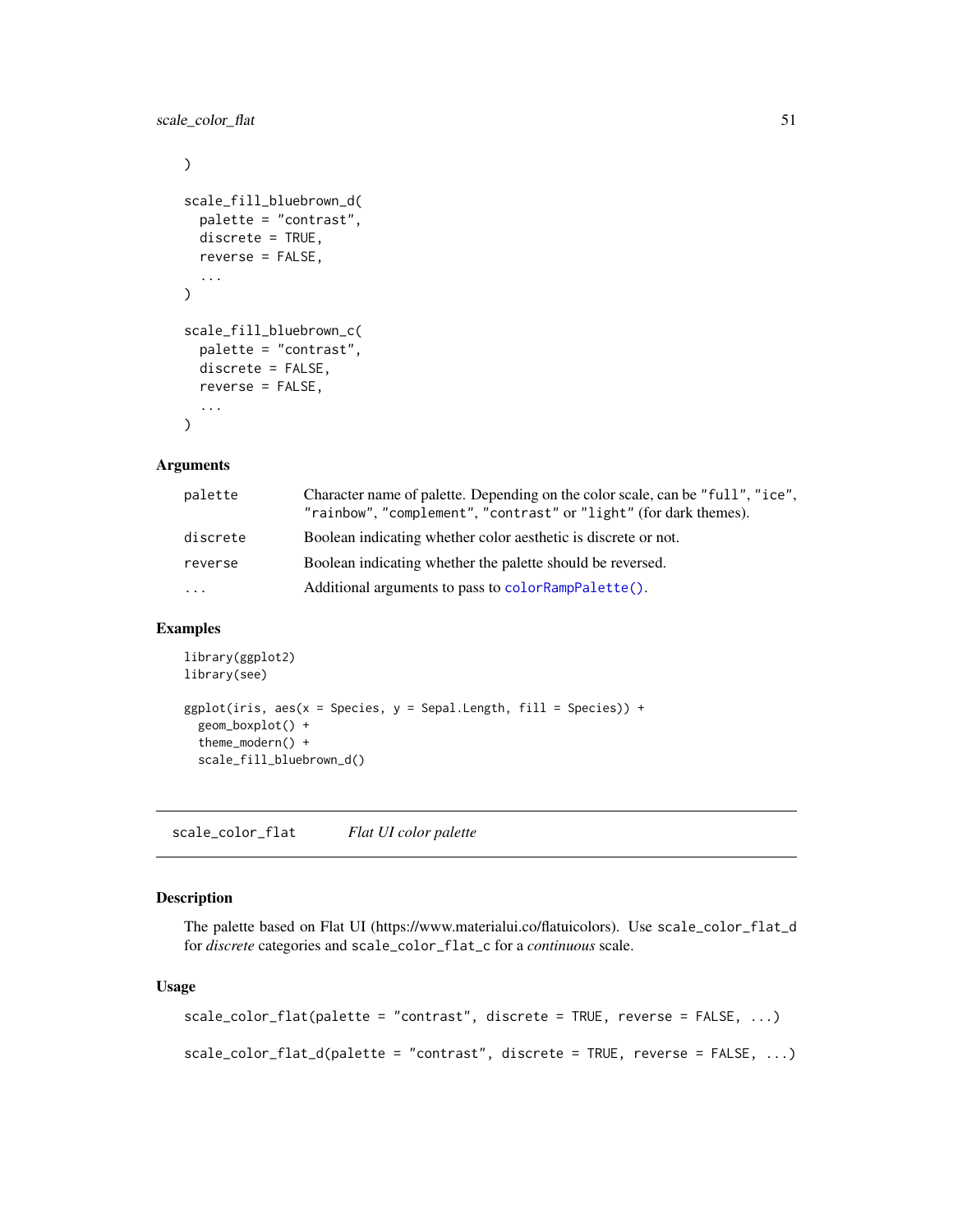```
scale_color_flat_c(
 palette = "contrast",
 discrete = FALSE,
 reverse = FALSE,
  ...
\mathcal{L}scale_colour_flat(palette = "contrast", discrete = TRUE, reverse = FALSE, ...)
scale_colour_flat_c(
 palette = "contrast",
 discrete = FALSE,
 reverse = FALSE,
  ...
\mathcal{L}scale_colour_flat_d(
 palette = "contrast",
 discrete = TRUE,
 reverse = FALSE,
  ...
)
scale_fill_flat(palette = "contrast", discrete = TRUE, reverse = FALSE, ...)
scale_fill_flat_d(palette = "contrast", discrete = TRUE, reverse = FALSE, ...)
scale_fill_flat_c(palette = "contrast", discrete = FALSE, reverse = FALSE, ...)
```

| palette  | Character name of palette. Depending on the color scale, can be "full", "ice",<br>"rainbow", "complement", "contrast" or "light" (for dark themes). |
|----------|-----------------------------------------------------------------------------------------------------------------------------------------------------|
| discrete | Boolean indicating whether color aesthetic is discrete or not.                                                                                      |
| reverse  | Boolean indicating whether the palette should be reversed.                                                                                          |
| .        | Additional arguments passed to discrete_scale() or scale_color_gradientn(),<br>used respectively when discrete is TRUE or FALSE.                    |

```
library(ggplot2)
library(see)
ggplot(iris, aes(x = Species, y = Separ.Length, fill = Species)) +geom_boxplot() +
  theme_modern() +
  scale_fill_flat_d()
```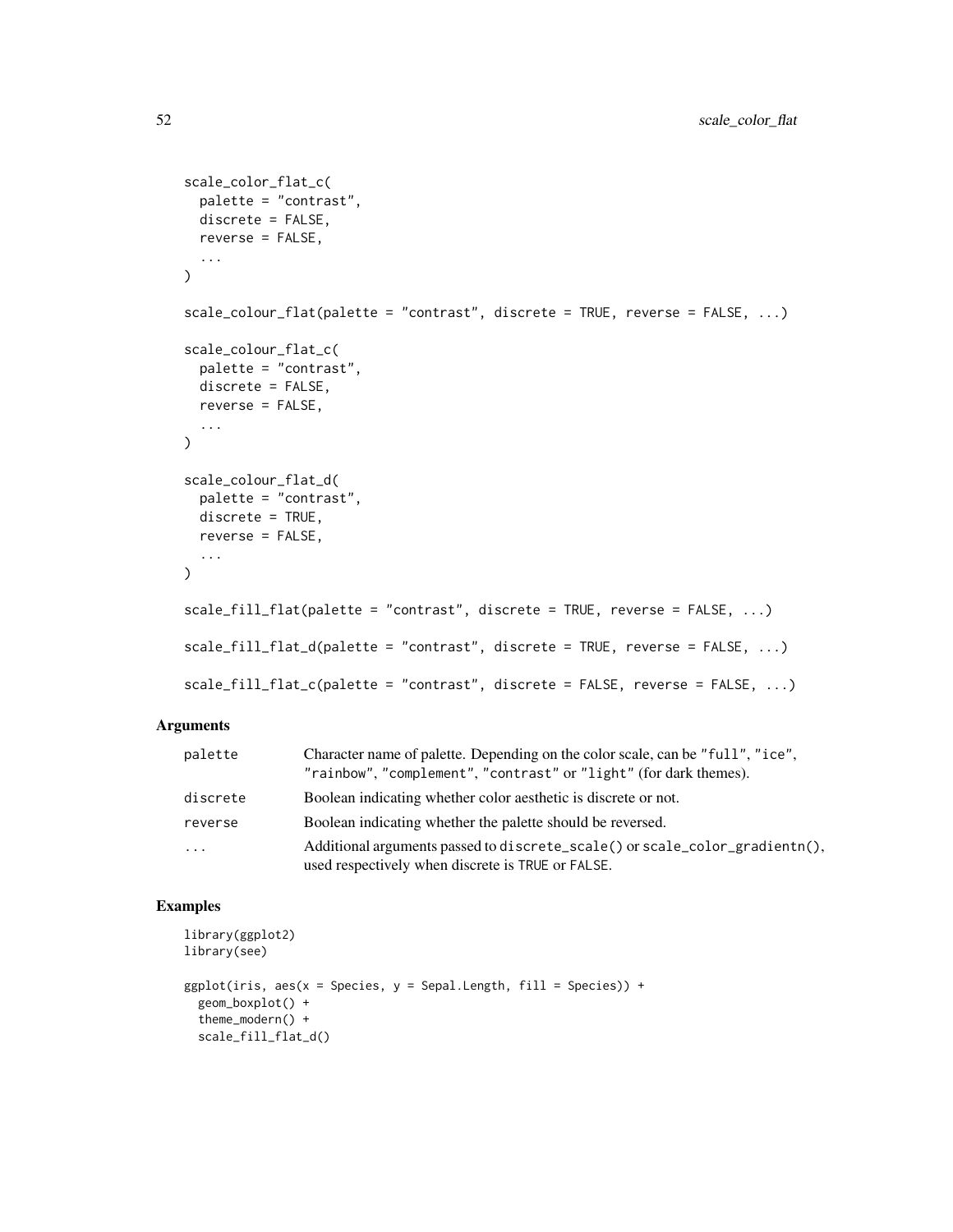## scale\_color\_material 53

```
ggplot(iris, aes(x = Species, y = Separ.Length, fill = Species)) +geom_violin() +
  theme_modern() +
  scale_fill_flat_d(palette = "ice")
ggplot(iris, aes(x = Petal.Length, y = Petal.Width, color = Sepal.Length)) +
  geom_point() +
  theme_modern() +
  scale_color_flat_c(palette = "rainbow")
```
scale\_color\_material *Material design color palette*

#### Description

The palette based on material design colors (https://www.materialui.co/color). Use scale\_color\_material\_d() for *discrete* categories and scale\_color\_material\_c() for a *continuous* scale.

```
scale_color_material(
  palette = "contrast",
  discrete = TRUE,
  reverse = FALSE,
  ...
\mathcal{L}scale_color_material_d(
  palette = "contrast",
  discrete = TRUE,
  reverse = FALSE,
  ...
\mathcal{L}scale_color_material_c(
  palette = "contrast",
  discrete = FALSE,
  reverse = FALSE,
  ...
\mathcal{L}scale_colour_material(
  palette = "contrast",
  discrete = TRUE,
  reverse = FALSE,
  ...
)
```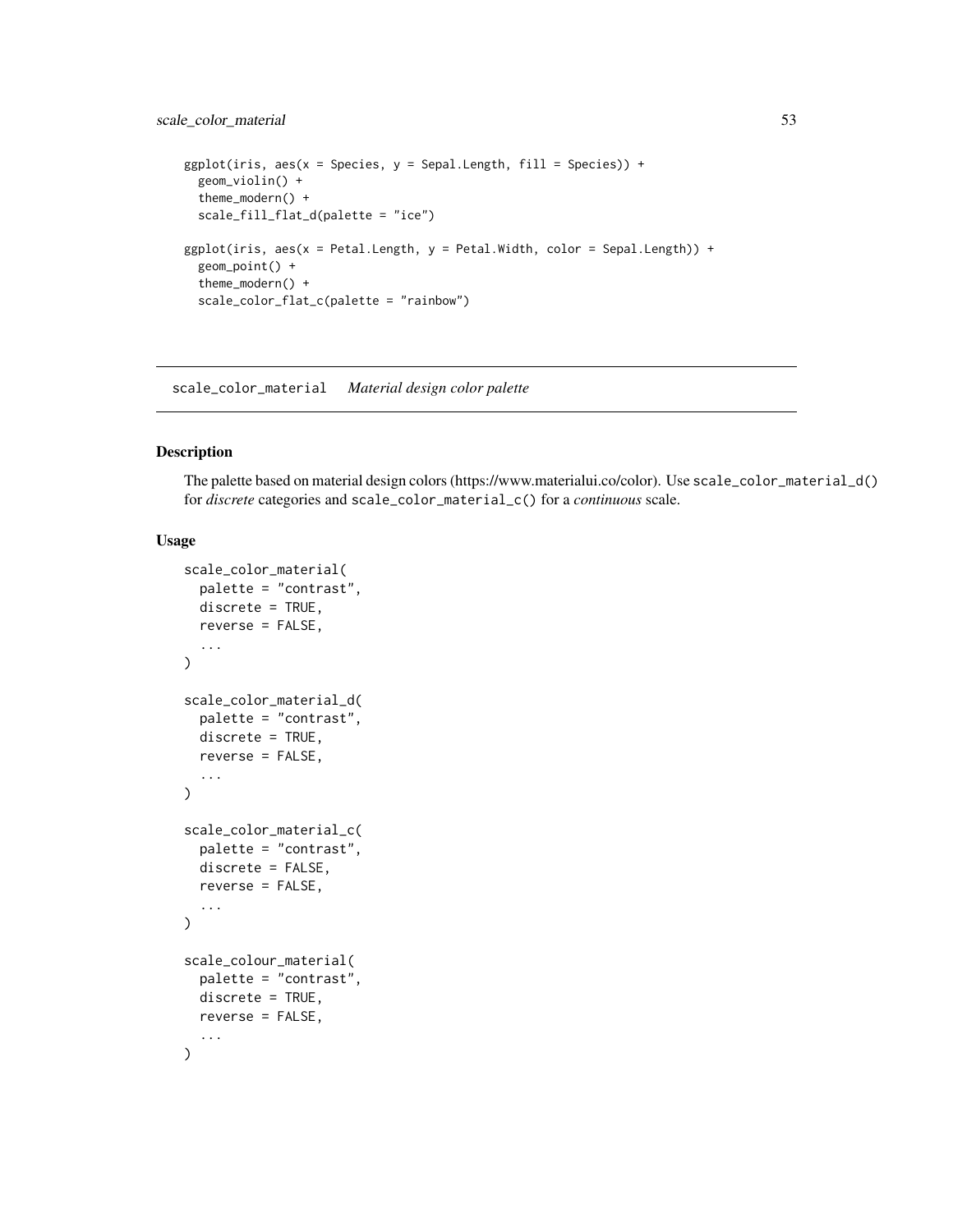```
scale_colour_material_c(
  palette = "contrast",
  discrete = FALSE,
  reverse = FALSE,
  ...
\mathcal{L}scale_colour_material_d(
  palette = "contrast",
  discrete = TRUE,
  reverse = FALSE,
  ...
)
scale_fill_material(
  palette = "contrast",
  discrete = TRUE,
  reverse = FALSE,
 ...
\mathcal{L}scale_fill_material_d(
  palette = "contrast",
  discrete = TRUE,
  reverse = FALSE,
 ...
\mathcal{L}scale_fill_material_c(
  palette = "contrast",
  discrete = FALSE,
  reverse = FALSE,
  ...
\mathcal{L}
```

| palette  | Character name of palette. Depending on the color scale, can be "full", "ice",<br>"rainbow", "complement", "contrast" or "light" (for dark themes). |
|----------|-----------------------------------------------------------------------------------------------------------------------------------------------------|
| discrete | Boolean indicating whether color aesthetic is discrete or not.                                                                                      |
| reverse  | Boolean indicating whether the palette should be reversed.                                                                                          |
| .        | Additional arguments to pass to color RampPalette().                                                                                                |

## Examples

library(ggplot2) library(see)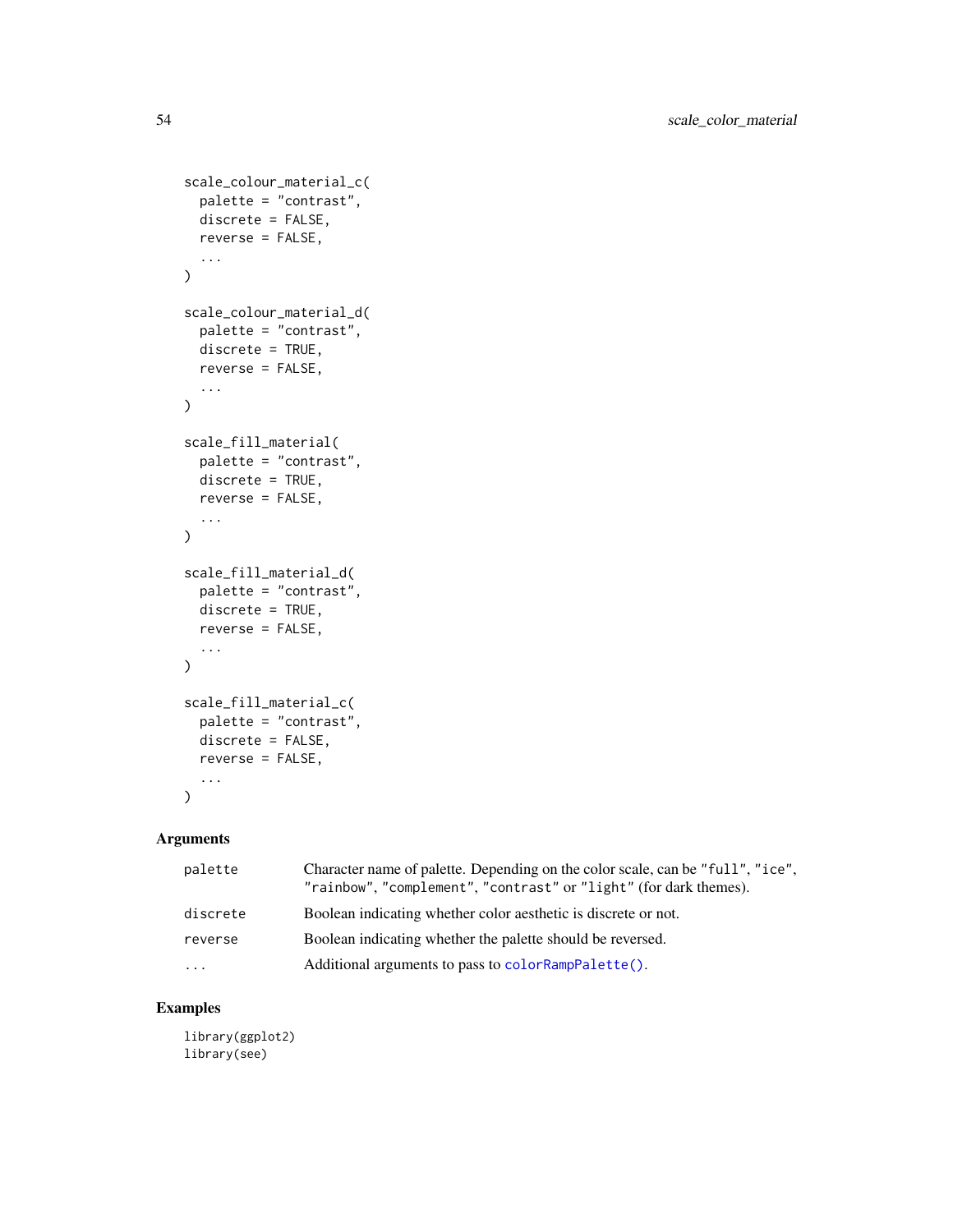```
ggplot(iris, aes(x = Species, y = Separ.Length, fill = Species)) +geom_boxplot() +
 theme_modern() +
 scale_fill_material_d()
ggplot(iris, aes(x = Species, y = Separ.Length, fill = Species)) +geom_violin() +
 theme_modern() +
 scale_fill_material_d(palette = "ice")
ggplot(iris, aes(x = Petal.Length, y = Petal.Width, color = Sepal.Length)) +
 geom_point() +
 theme_modern() +
 scale_color_material_c(palette = "rainbow")
```
scale\_color\_metro *Metro color palette*

#### Description

The palette based on Metro (https://www.materialui.co/metrocolors). Use scale\_color\_metro\_d for *discrete* categories and scale\_color\_metro\_c for a *continuous* scale.

```
scale_color_metro(
  palette = "complement",
  discrete = TRUE,
  reverse = FALSE,
  ...
\lambdascale_color_metro_d(
  palette = "complement",
  discrete = TRUE,
 reverse = FALSE,
  ...
)
scale_color_metro_c(
 palette = "complement",
  discrete = FALSE,
  reverse = FALSE,
  ...
)
```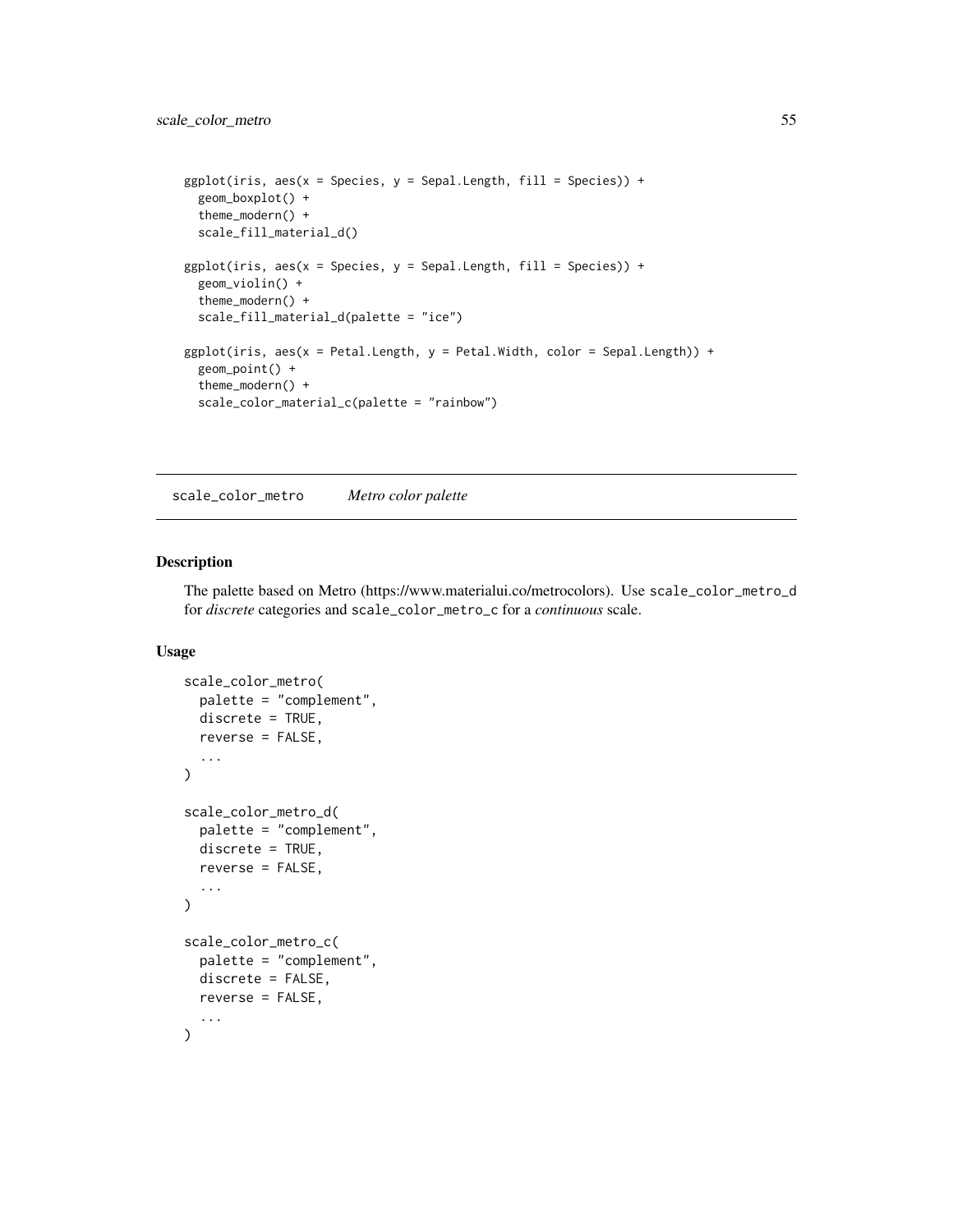```
scale_colour_metro(
 palette = "complement",
 discrete = TRUE,
 reverse = FALSE,
  ...
)
scale_colour_metro_c(
 palette = "complement",
 discrete = FALSE,
 reverse = FALSE,
  ...
\mathcal{L}scale_colour_metro_d(
 palette = "complement",
 discrete = TRUE,
 reverse = FALSE,
  ...
\mathcal{L}scale_fill_metro(palette = "complement", discrete = TRUE, reverse = FALSE, ...)
scale_fill_metro_d(
 palette = "complement",
 discrete = TRUE,
 reverse = FALSE,
  ...
\mathcal{L}scale_fill_metro_c(
 palette = "complement",
 discrete = FALSE,
 reverse = FALSE,
  ...
\mathcal{L}
```

| palette  | Character name of palette. Depending on the color scale, can be "full", "ice",<br>"rainbow", "complement", "contrast" or "light" (for dark themes). |
|----------|-----------------------------------------------------------------------------------------------------------------------------------------------------|
| discrete | Boolean indicating whether color aesthetic is discrete or not.                                                                                      |
| reverse  | Boolean indicating whether the palette should be reversed.                                                                                          |
| $\cdots$ | Additional arguments to pass to color RampPalette().                                                                                                |

## Examples

library(ggplot2)

<span id="page-55-0"></span>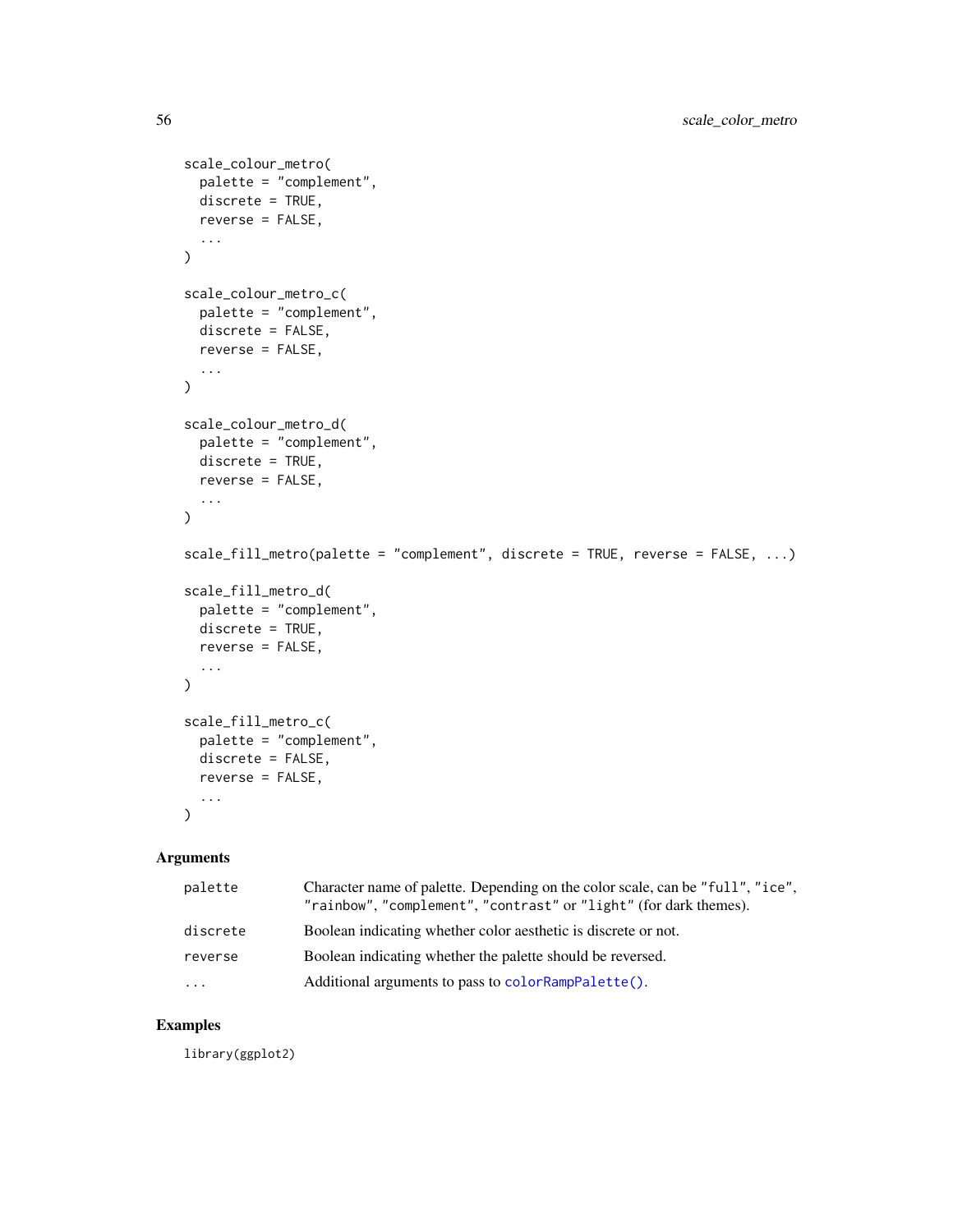## scale\_color\_pizza 57

```
library(see)
ggplot(iris, aes(x = Species, y = Separ.Length, fill = Species)) +geom_boxplot() +
  theme_modern() +
  scale_fill_metro_d()
ggplot(iris, aes(x = Species, y = Separ.Length, fill = Species)) +geom_violin() +
  theme_modern() +
  scale_fill_metro_d(palette = "ice")
ggplot(iris, aes(x = Petal.length, y = Petal.Width, color = Sepal.length)) +geom_point() +
  theme_modern() +
  scale_color_metro_c(palette = "rainbow")
```
scale\_color\_pizza *Pizza color palette*

#### Description

The palette based on authentic neapolitan pizzas. Use scale\_color\_pizza\_d() for *discrete* categories and scale\_color\_pizza\_c() for a *continuous* scale.

```
scale_color_pizza(
  palette = "margherita",
  discrete = TRUE,
  reverse = FALSE,
  ...
\mathcal{L}scale_color_pizza_d(
  palette = "margherita",
  discrete = TRUE,
  reverse = FALSE,
  ...
\mathcal{L}scale_color_pizza_c(
  palette = "margherita",
  discrete = FALSE,
  reverse = FALSE,
  ...
)
```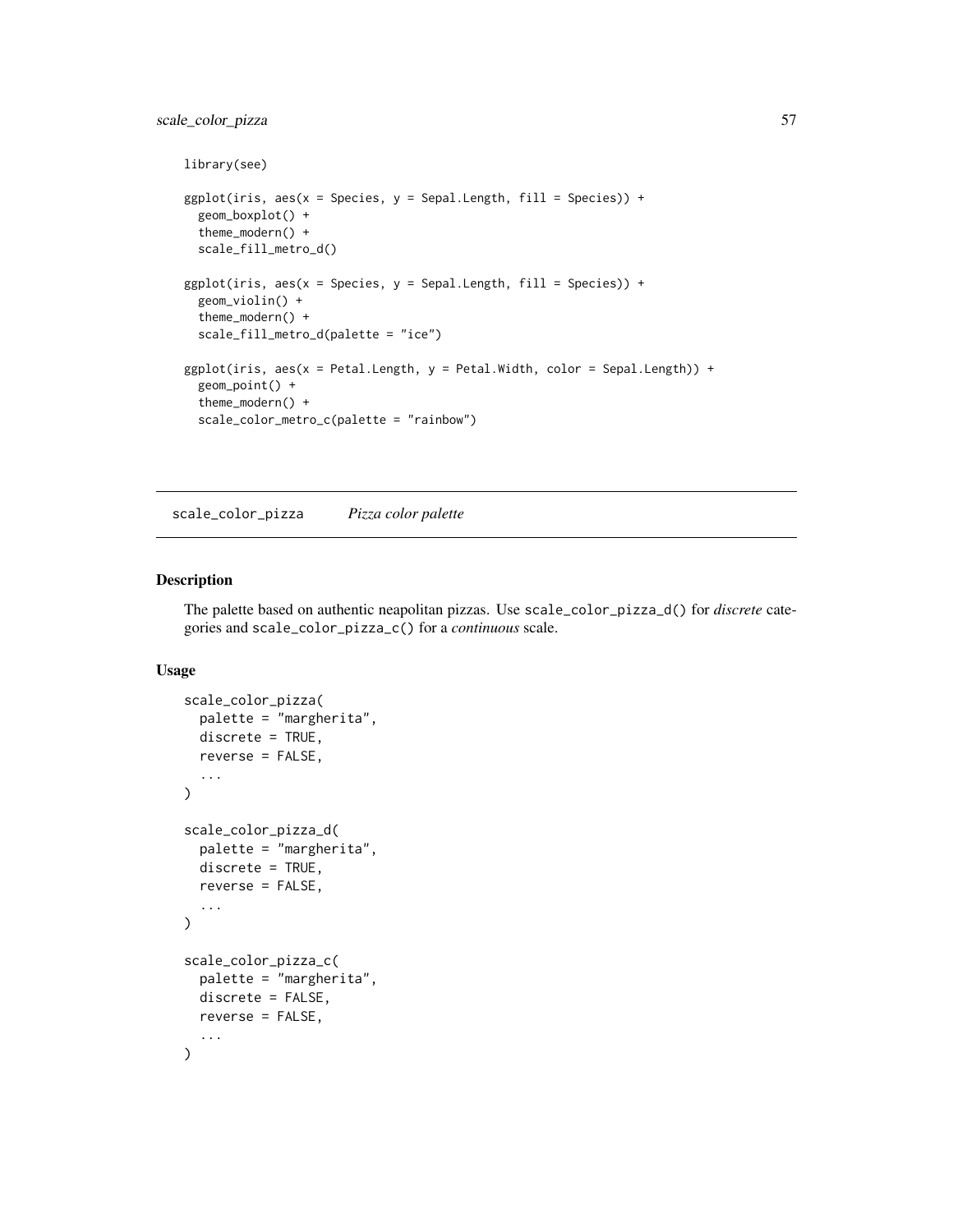```
scale_colour_pizza(
 palette = "margherita",
 discrete = TRUE,
 reverse = FALSE,
  ...
\mathcal{L}scale_colour_pizza_c(
 palette = "margherita",
 discrete = FALSE,
 reverse = FALSE,
  ...
)
scale_colour_pizza_d(
 palette = "margherita",
 discrete = TRUE,
 reverse = FALSE,
 ...
\mathcal{L}scale_fill_pizza(palette = "margherita", discrete = TRUE, reverse = FALSE, ...)
scale_fill_pizza_d(
 palette = "margherita",
 discrete = TRUE,
 reverse = FALSE,
  ...
)
scale_fill_pizza_c(
 palette = "margherita",
 discrete = FALSE,
 reverse = FALSE,
  ...
\lambda
```

| palette  | Pizza type. Can be "margherita" (default), "margherita crust", "diavola" or "di-<br>avola crust". |
|----------|---------------------------------------------------------------------------------------------------|
| discrete | Boolean indicating whether color aesthetic is discrete or not.                                    |
| reverse  | Boolean indicating whether the palette should be reversed.                                        |
| .        | Additional arguments to pass to color RampPalette().                                              |

## Examples

library(ggplot2)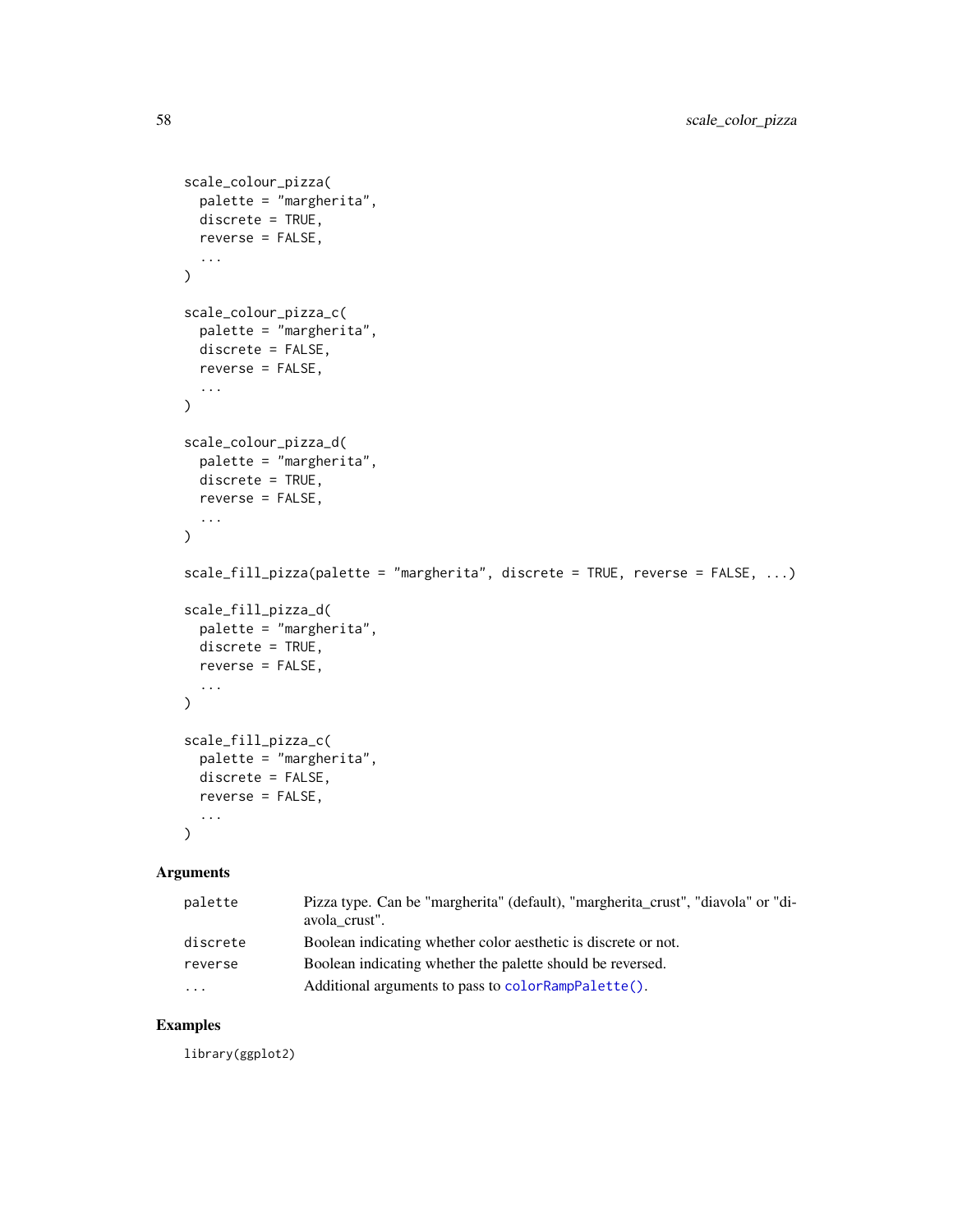## scale\_color\_see 59

```
library(see)
ggplot(iris, aes(x = Species, y = Separ.Length, fill = Species)) +geom_boxplot() +
  theme_modern() +
  scale_fill_pizza_d()
ggplot(iris, aes(x = Petal.length, y = Petal.Width, color = Sepal.length)) +geom_point() +
  theme_modern() +
  scale_color_pizza_c()
```
scale\_color\_see *See color palette*

#### Description

The See color palette. Use scale\_color\_see\_d() for *discrete* categories and scale\_color\_see\_c() for a *continuous* scale.

```
scale_color_see(palette = "contrast", discrete = TRUE, reverse = FALSE, ...)
scale_color_see_d(palette = "contrast", discrete = TRUE, reverse = FALSE, ...)
scale_color_see_c(palette = "contrast", discrete = FALSE, reverse = FALSE, ...)
scale_colour_see(palette = "contrast", discrete = TRUE, reverse = FALSE, ...)
scale_colour_see_c(
 palette = "contrast",
 discrete = FALSE,
 reverse = FALSE,
  ...
)
scale_colour_see_d(palette = "contrast", discrete = TRUE, reverse = FALSE, ...)
scale_fill_see(palette = "contrast", discrete = TRUE, reverse = FALSE, ...)
scale_fill_see_d(palette = "contrast", discrete = TRUE, reverse = FALSE, ...)
scale_fill_see_c(palette = "contrast", discrete = FALSE, reverse = FALSE, ...)
```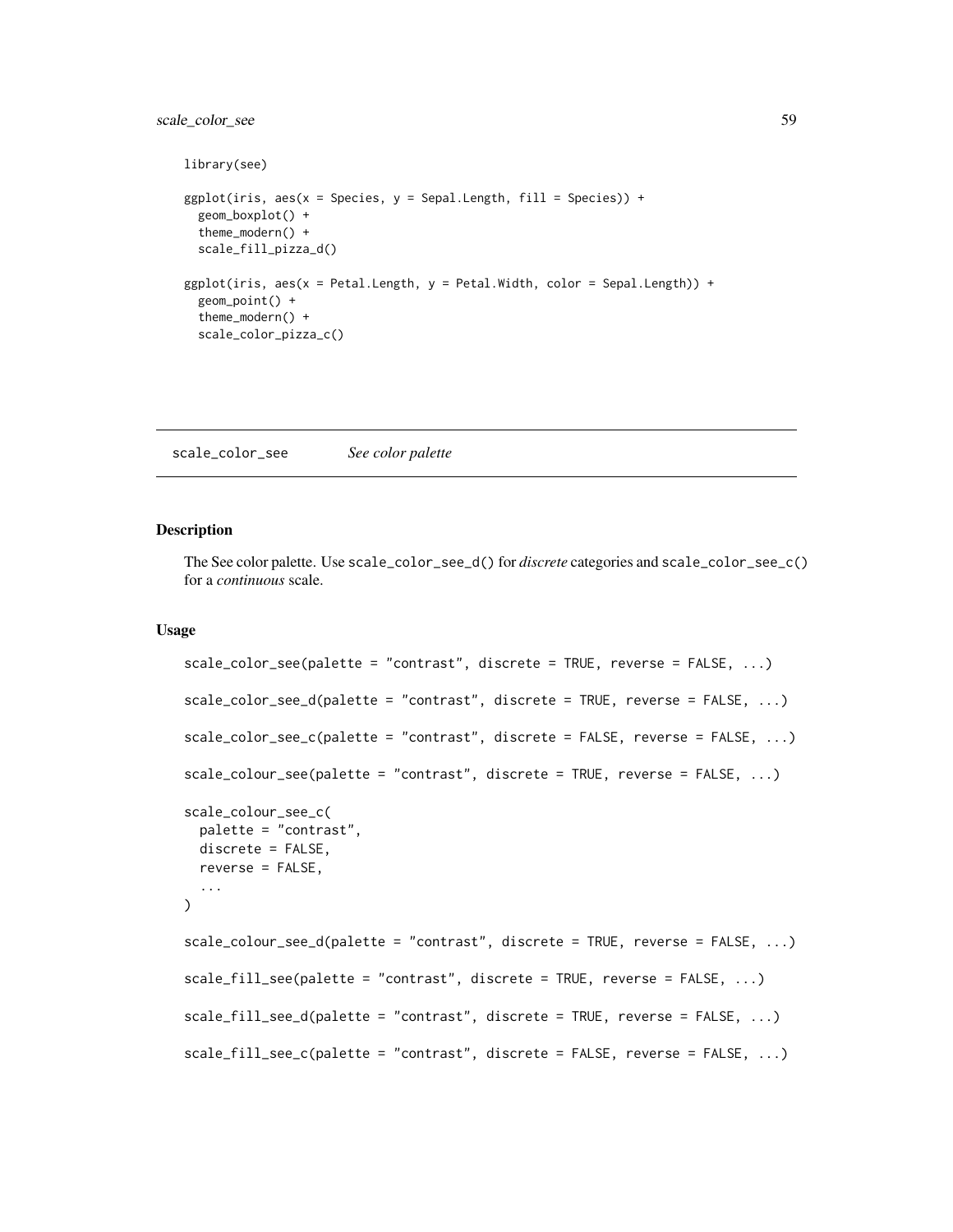<span id="page-59-0"></span>

| palette  | Character name of palette. Depending on the color scale, can be "full", "ice".<br>"rainbow", "complement", "contrast" or "light" (for dark themes). |
|----------|-----------------------------------------------------------------------------------------------------------------------------------------------------|
| discrete | Boolean indicating whether color aesthetic is discrete or not.                                                                                      |
| reverse  | Boolean indicating whether the palette should be reversed.                                                                                          |
| $\cdots$ | Additional arguments to pass to color RampPalette().                                                                                                |

#### Examples

```
library(ggplot2)
library(see)
ggplot(iris, aes(x = Species, y = Separ.Length, fill = Species)) +geom_boxplot() +
  theme_modern() +
  scale_fill_see_d()
ggplot(iris, aes(x = Sepal.Length, y = Sepal.Width, colour = Species)) +
  geom_point() +
  theme_abyss() +
  scale_colour_see(palette = "light")
ggplot(iris, aes(x = Petal.length, y = Petal.Width, color = Sepal.length)) +geom_point() +
  theme_modern() +
  scale_color_see_c(palette = "rainbow")
```
scale\_color\_social *Social color palette*

#### Description

The palette based on Social (https://www.materialui.co/socialcolors). Use scale\_color\_social\_d for *discrete* categories and scale\_color\_social\_c for a *continuous* scale.

```
scale_color_social(
 palette = "complement",
 discrete = TRUE,
  reverse = FALSE,
  ...
\mathcal{L}scale_color_social_d(
  palette = "complement",
  discrete = TRUE,
```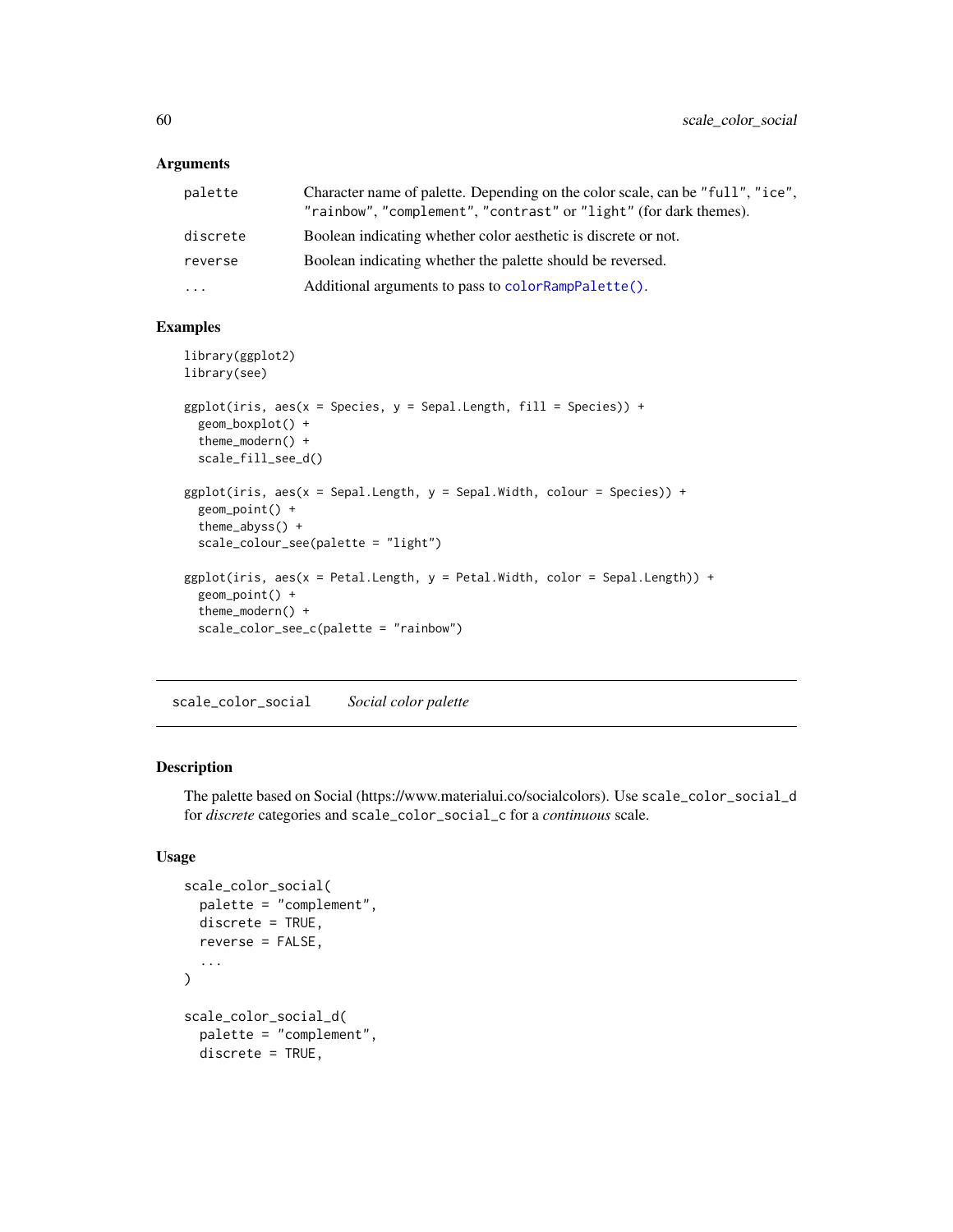```
reverse = FALSE,
  ...
\lambdascale_color_social_c(
 palette = "complement",
 discrete = FALSE,
 reverse = FALSE,
  ...
\mathcal{L}scale_colour_social(
 palette = "complement",
 discrete = TRUE,
 reverse = FALSE,
  ...
\lambdascale_colour_social_c(
 palette = "complement",
 discrete = FALSE,
 reverse = FALSE,
  ...
\mathcal{L}scale_colour_social_d(
 palette = "complement",
 discrete = TRUE,
 reverse = FALSE,
  ...
)
scale_fill_social(
 palette = "complement",
 discrete = TRUE,
 reverse = FALSE,
  ...
)
scale_fill_social_d(
 palette = "complement",
 discrete = TRUE,
 reverse = FALSE,
  ...
\lambdascale_fill_social_c(
```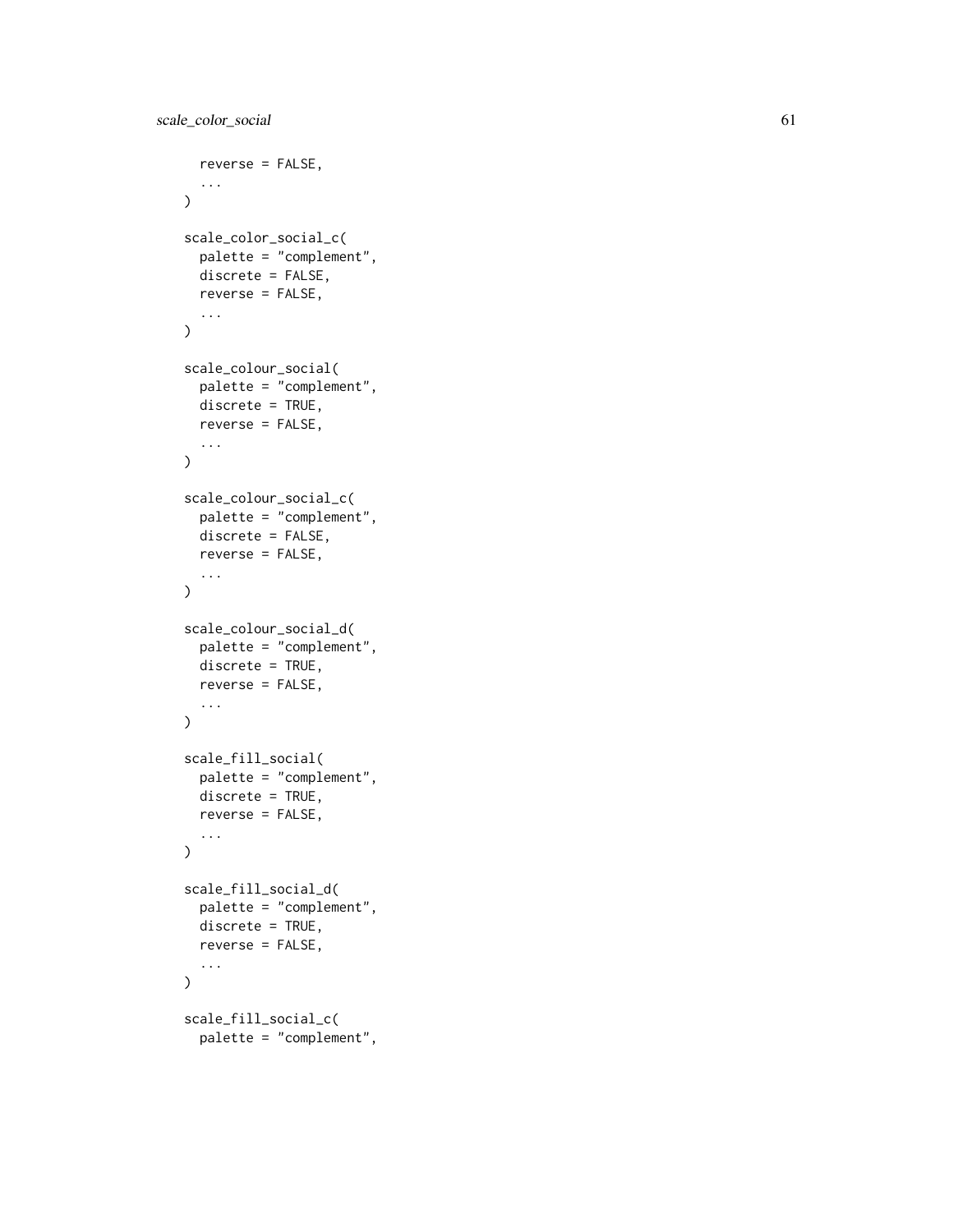```
discrete = FALSE,
 reverse = FALSE,
  ...
\lambda
```

| palette  | Character name of palette. Depending on the color scale, can be "full", "ice",<br>"rainbow", "complement", "contrast" or "light" (for dark themes). |
|----------|-----------------------------------------------------------------------------------------------------------------------------------------------------|
| discrete | Boolean indicating whether color aesthetic is discrete or not.                                                                                      |
| reverse  | Boolean indicating whether the palette should be reversed.                                                                                          |
| $\cdots$ | Additional arguments to pass to color RampPalette().                                                                                                |

## Examples

```
library(ggplot2)
library(see)
ggplot(iris, aes(x = Species, y = Separ.Length, fill = Species)) +geom_boxplot() +
  theme_modern() +
  scale_fill_social_d()
ggplot(iris, aes(x = Species, y = Separ.Length, fill = Species)) +geom_violin() +
  theme_modern() +
  scale_fill_social_d(palette = "ice")
ggplot(iris, aes(x = Petal.Length, y = Petal.Width, color = Sepal.Length)) +
  geom_point() +
  theme_modern() +
  scale_color_social_c(palette = "rainbow")
```
see\_colors *Extract See colors as hex codes*

#### Description

Can be used to get the hex code of specific colors from the See color palette. Use see\_colors() to see all available color.

#### Usage

see\_colors(...)

#### Arguments

... Character names of colors.

<span id="page-61-0"></span>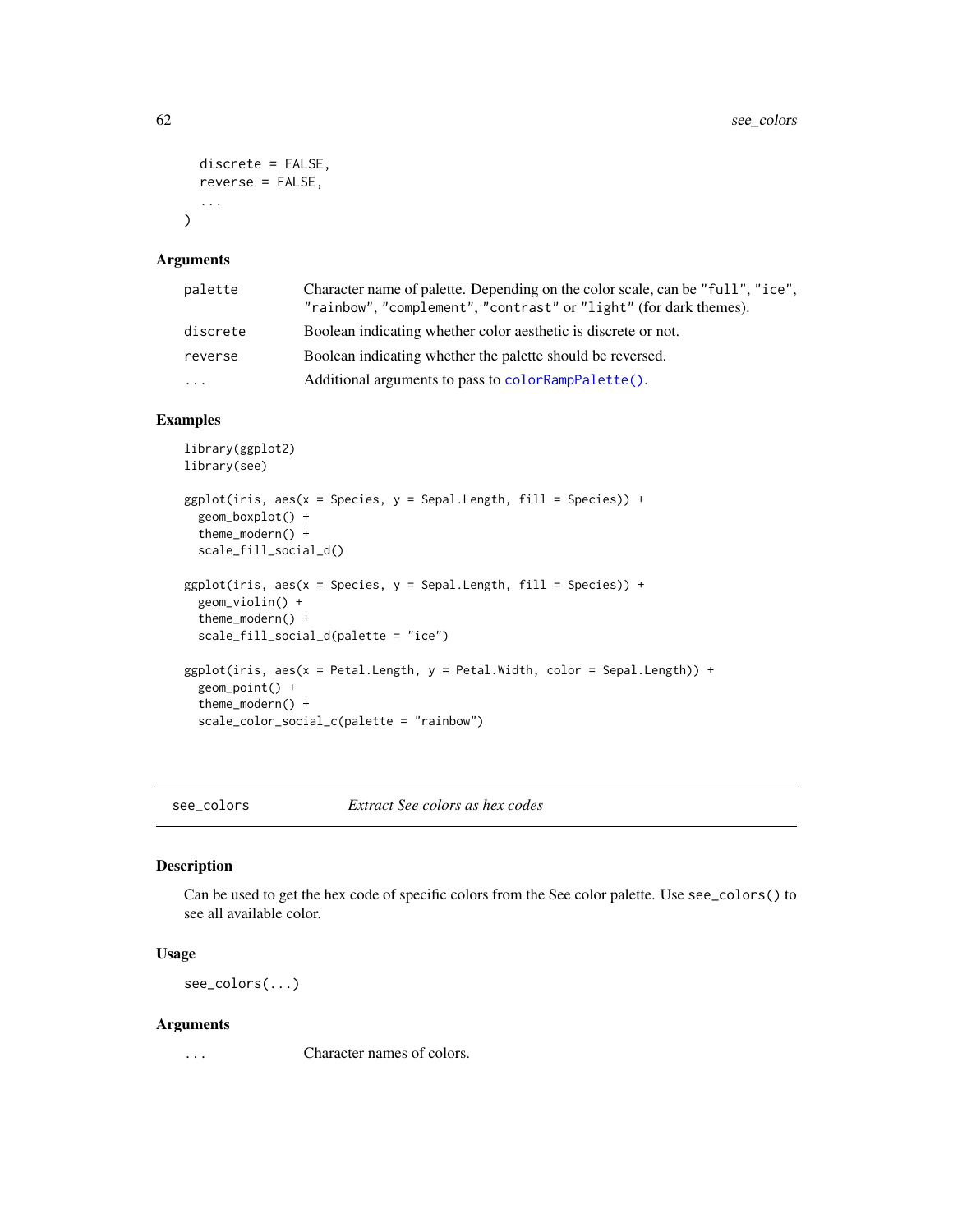social\_colors 63

# Value

A character vector with color-codes.

## Examples

```
see_colors()
```
see\_colors("indigo", "lime")

social\_colors *Extract Social colors as hex codes*

## Description

Can be used to get the hex code of specific colors from the Social color palette. Use social\_colors() to see all available color.

#### Usage

```
social_colors(...)
```
# Arguments

... Character names of colors.

#### Value

A character vector with color-codes.

```
social_colors()
social_colors("dark red", "teal")
```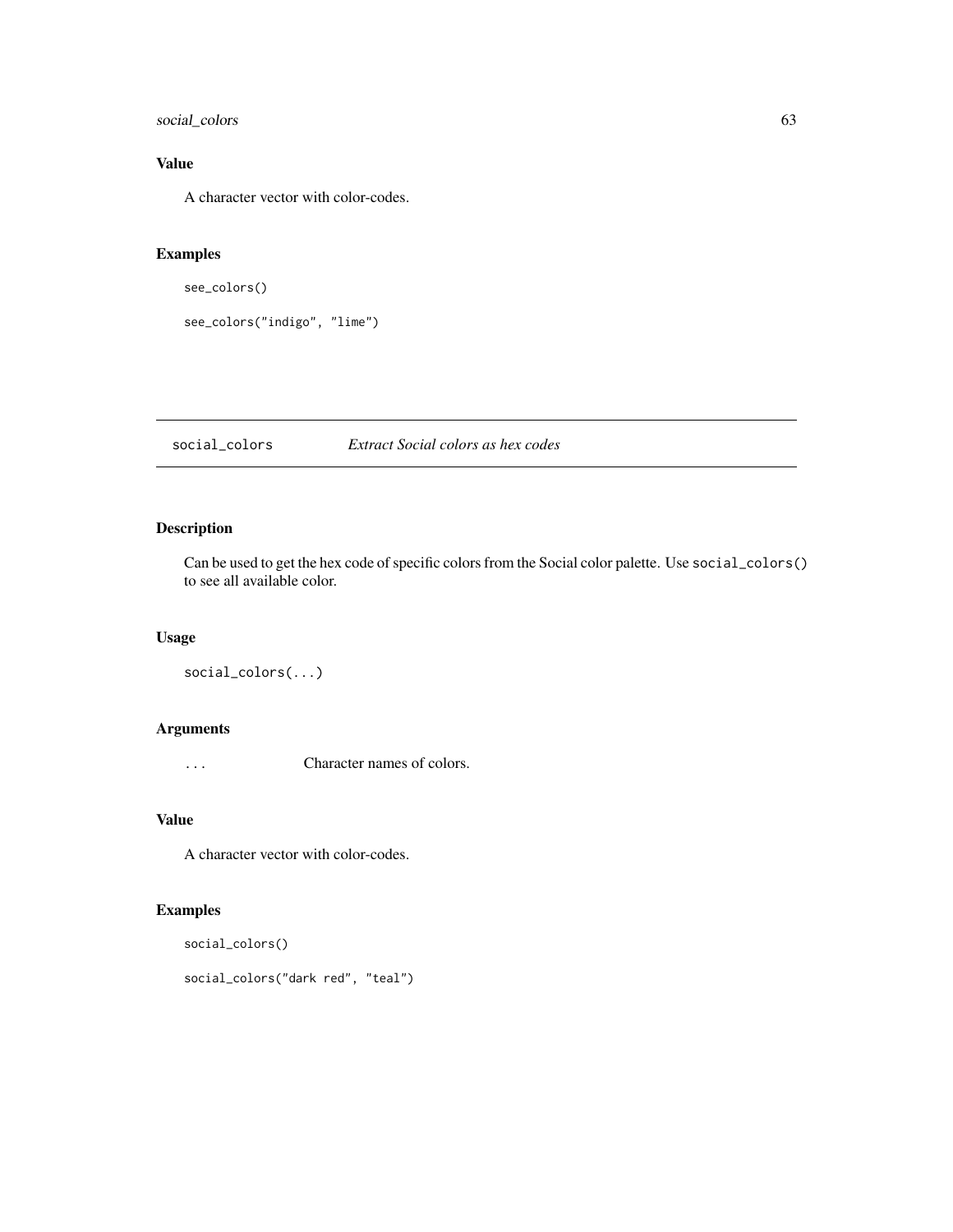theme\_abyss *Abyss theme*

## Description

A deep dark blue theme for ggplot.

## Usage

```
theme_abyss(
 base_size = 11,
 base_family = \overline{''''},
 plot.title.size = 15,
 plot.title.face = "plain",
  plot.title.space = 20,
  legend.position = "right",
  axis.title.space = 20,
  legend.title.size = 13,
  legend.text.size = 12,
  axis.title.size = 13,
  axis.title.face = "plain",
  axis.text.size = 12,
  axis.text.angle = NULL,
  tags.size = 15,tags.face = "bold")
```

| base_size         | base font size, given in pts.                                                                        |  |
|-------------------|------------------------------------------------------------------------------------------------------|--|
| base_family       | base font family                                                                                     |  |
| plot.title.size   |                                                                                                      |  |
|                   | Title size in pts. Can be "none".                                                                    |  |
| plot.title.face   |                                                                                                      |  |
|                   | Title font face ("plain", "italic", "bold", "bold.italic").                                          |  |
| plot.title.space  |                                                                                                      |  |
|                   | Title spacing.                                                                                       |  |
| legend.position   |                                                                                                      |  |
|                   | the position of legends ("none", "left", "right", "bottom", "top", or two-element<br>numeric vector) |  |
| axis.title.space  |                                                                                                      |  |
|                   | Axis title spacing.                                                                                  |  |
| legend.title.size |                                                                                                      |  |
|                   | Legend elements text size in pts.                                                                    |  |
| legend.text.size  |                                                                                                      |  |
|                   | Legend elements text size in pts. Can be "none".                                                     |  |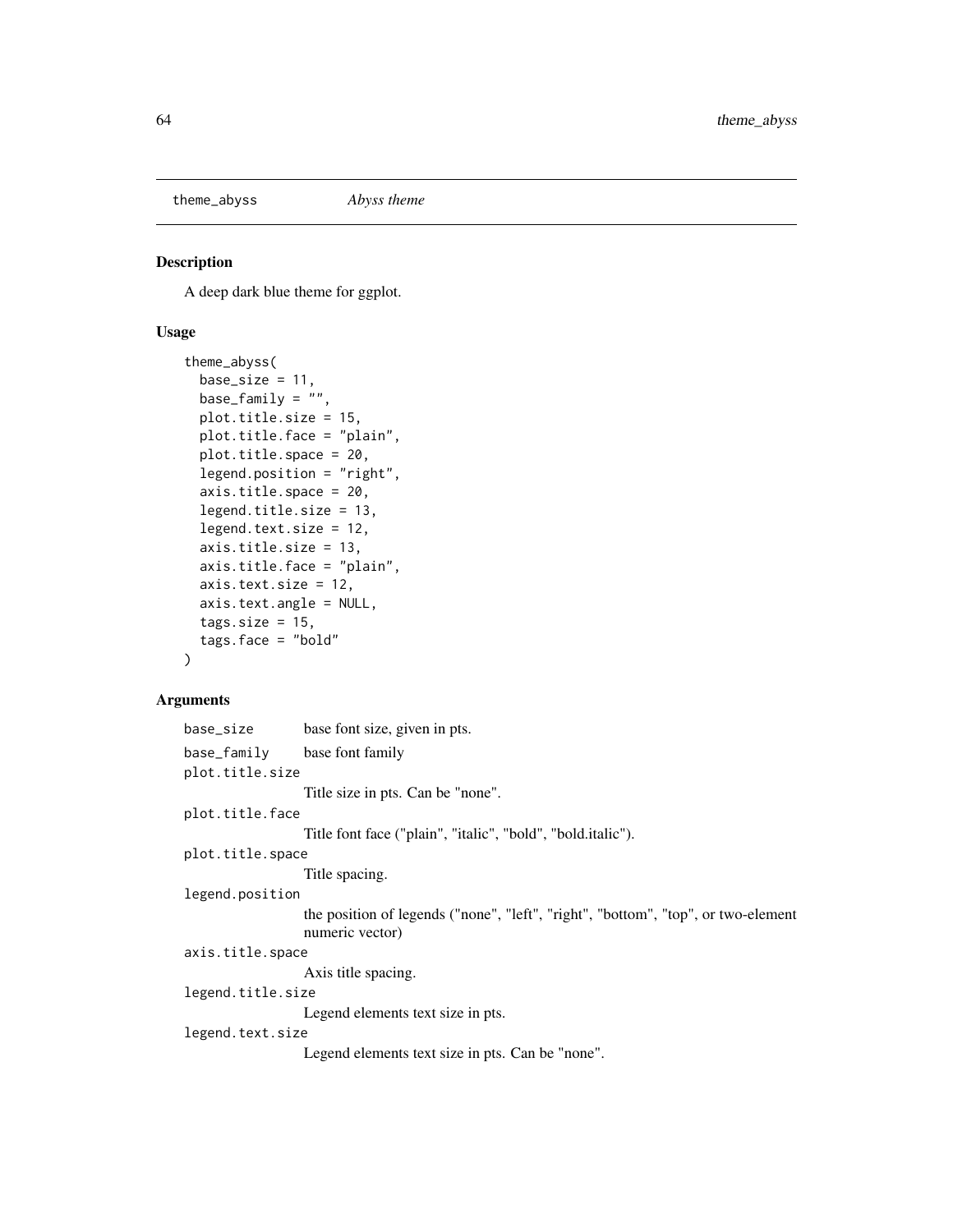## theme\_blackboard 65

| axis.title.size |                                                            |  |
|-----------------|------------------------------------------------------------|--|
|                 | Axis title text size in pts.                               |  |
| axis.title.face |                                                            |  |
|                 | Axis font face ("plain", "italic", "bold", "bold.italic"). |  |
|                 | axis.text.size Axis text size in pts.                      |  |
| axis.text.angle |                                                            |  |
|                 | Rotate the x axis labels.                                  |  |
| tags.size       | Tags text size in pts.                                     |  |
| tags.face       | Tags font face ("plain", "italic", "bold", "bold.italic"). |  |

#### Examples

```
library(ggplot2)
library(see)
ggplot(iris, aes(x = Sepal.Width, y = Sepal.Length)) +geom_point(color = "white") +
  theme_abyss()
```
theme\_blackboard *Blackboard dark theme*

## Description

A modern, sleek and dark theme for ggplot.

```
theme_blackboard(
 base_size = 11,
 base_family = \overline{''''},
 plot.title.size = 15,
 plot.title.face = "plain",
 plot.title.space = 20,
  legend.position = "right",
  axis.title.space = 20,
  legend.title.size = 13,
  legend.text.size = 12,
  axis.title.size = 13,
  axis.title.face = "plain",
  axis.text.size = 12,
  axis.text.angle = NULL,
  tags.size = 15,tags.face = "bold"
\mathcal{L}
```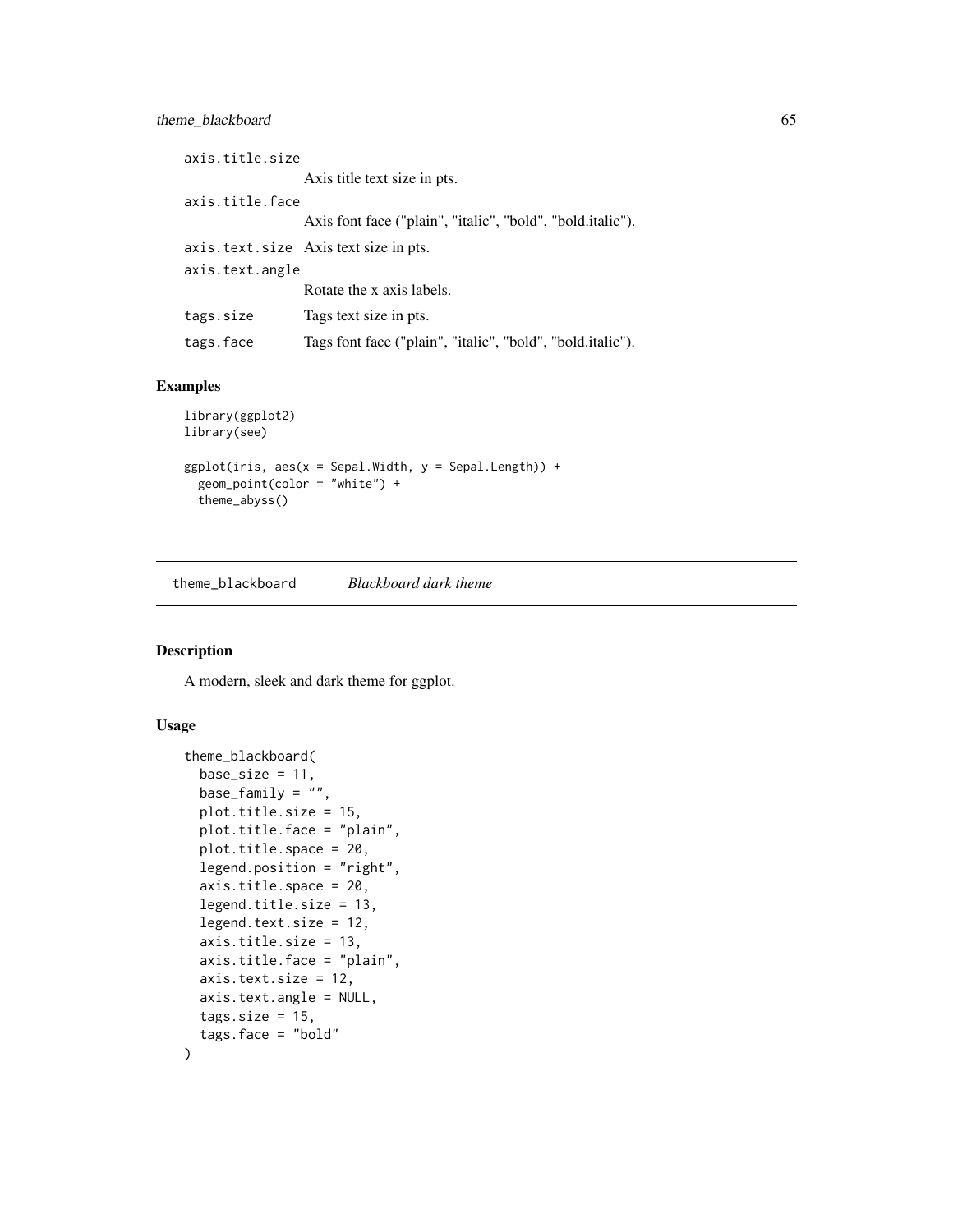| base_size         | base font size, given in pts.                                                                        |  |
|-------------------|------------------------------------------------------------------------------------------------------|--|
| base_family       | base font family                                                                                     |  |
| plot.title.size   |                                                                                                      |  |
|                   | Title size in pts. Can be "none".                                                                    |  |
| plot.title.face   |                                                                                                      |  |
|                   | Title font face ("plain", "italic", "bold", "bold.italic").                                          |  |
| plot.title.space  |                                                                                                      |  |
|                   | Title spacing.                                                                                       |  |
| legend.position   |                                                                                                      |  |
|                   | the position of legends ("none", "left", "right", "bottom", "top", or two-element<br>numeric vector) |  |
| axis.title.space  |                                                                                                      |  |
|                   | Axis title spacing.                                                                                  |  |
| legend.title.size |                                                                                                      |  |
|                   | Legend elements text size in pts.                                                                    |  |
| legend.text.size  |                                                                                                      |  |
|                   | Legend elements text size in pts. Can be "none".                                                     |  |
| axis.title.size   |                                                                                                      |  |
|                   | Axis title text size in pts.                                                                         |  |
| axis.title.face   |                                                                                                      |  |
|                   | Axis font face ("plain", "italic", "bold", "bold.italic").                                           |  |
|                   | axis. text. size Axis text size in pts.                                                              |  |
| axis.text.angle   |                                                                                                      |  |
|                   | Rotate the x axis labels.                                                                            |  |
| tags.size         | Tags text size in pts.                                                                               |  |
| tags.face         | Tags font face ("plain", "italic", "bold", "bold.italic").                                           |  |

# Examples

```
library(ggplot2)
library(see)
ggplot(iris, aes(x = Sepal.Width, y = Sepal.Length)) +
  geom_point(color="white") +
  theme_blackboard()
```
theme\_lucid *Lucid theme*

## Description

A light, clear theme for ggplot.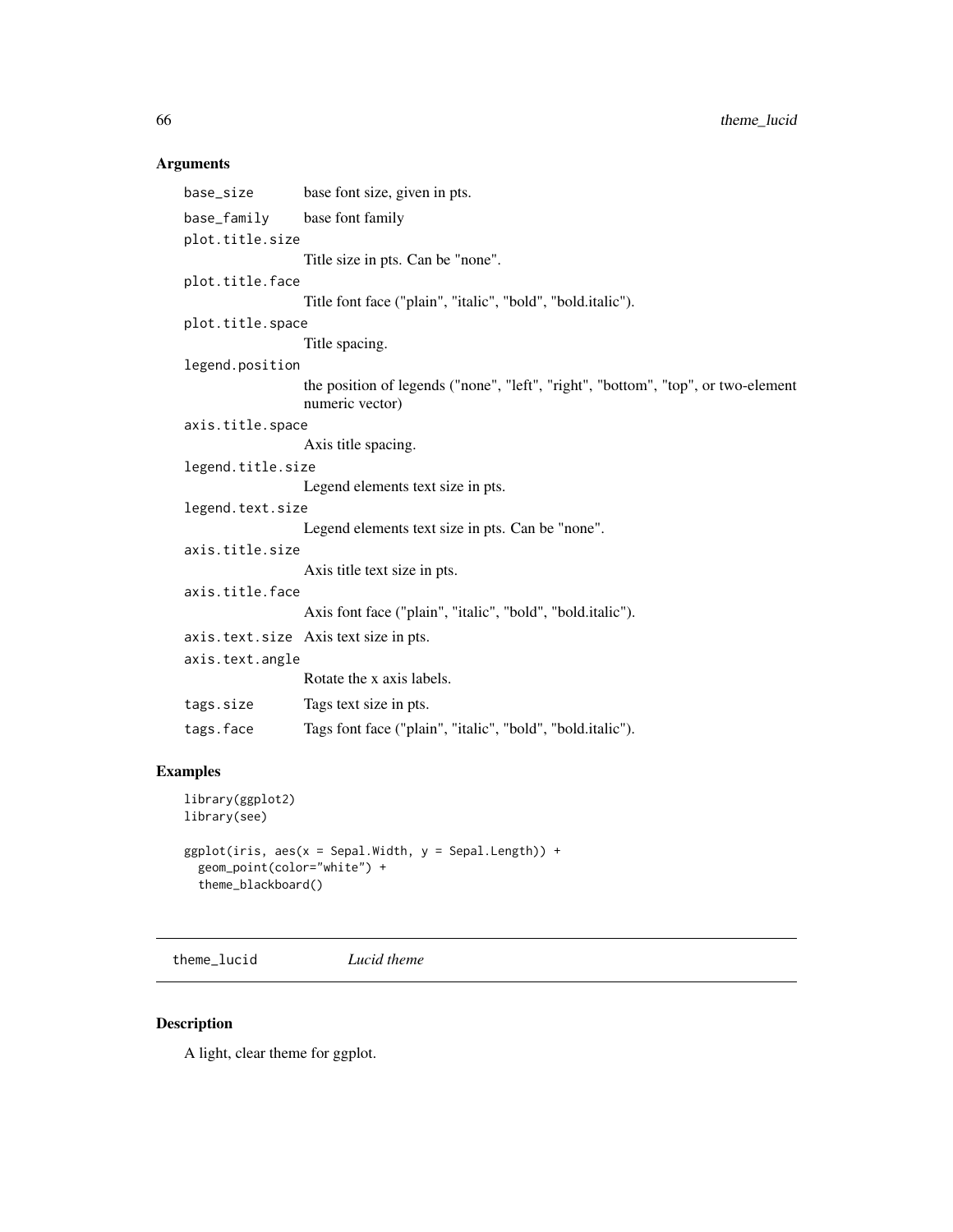theme\_lucid 67

#### Usage

```
theme_lucid(
 base_size = 11,
  base_family = ",
 plot.title.size = 12,
  plot.title.face = "plain",
 plot.title.space = 15,
  legend.position = "right",
  axis.title.space = 10,
  legend.title.size = 11,
  legend.text.size = 10,
  axis.title.size = 11,
  axis.title.face = "plain",
  axis.text.size = 10,
  axis.text.angle = NULL,
  tags.size = 11,tags.face = "plain"
\lambda
```

```
base_size base font size, given in pts.
base_family base font family
plot.title.size
                  Title size in pts. Can be "none".
plot.title.face
                  Title font face ("plain", "italic", "bold", "bold.italic").
plot.title.space
                  Title spacing.
legend.position
                  the position of legends ("none", "left", "right", "bottom", "top", or two-element
                  numeric vector)
axis.title.space
                  Axis title spacing.
legend.title.size
                  Legend elements text size in pts.
legend.text.size
                  Legend elements text size in pts. Can be "none".
axis.title.size
                  Axis title text size in pts.
axis.title.face
                  Axis font face ("plain", "italic", "bold", "bold.italic").
axis.text.size Axis text size in pts.
axis.text.angle
                  Rotate the x axis labels.
tags.size Tags text size in pts.
tags.face Tags font face ("plain", "italic", "bold", "bold.italic").
```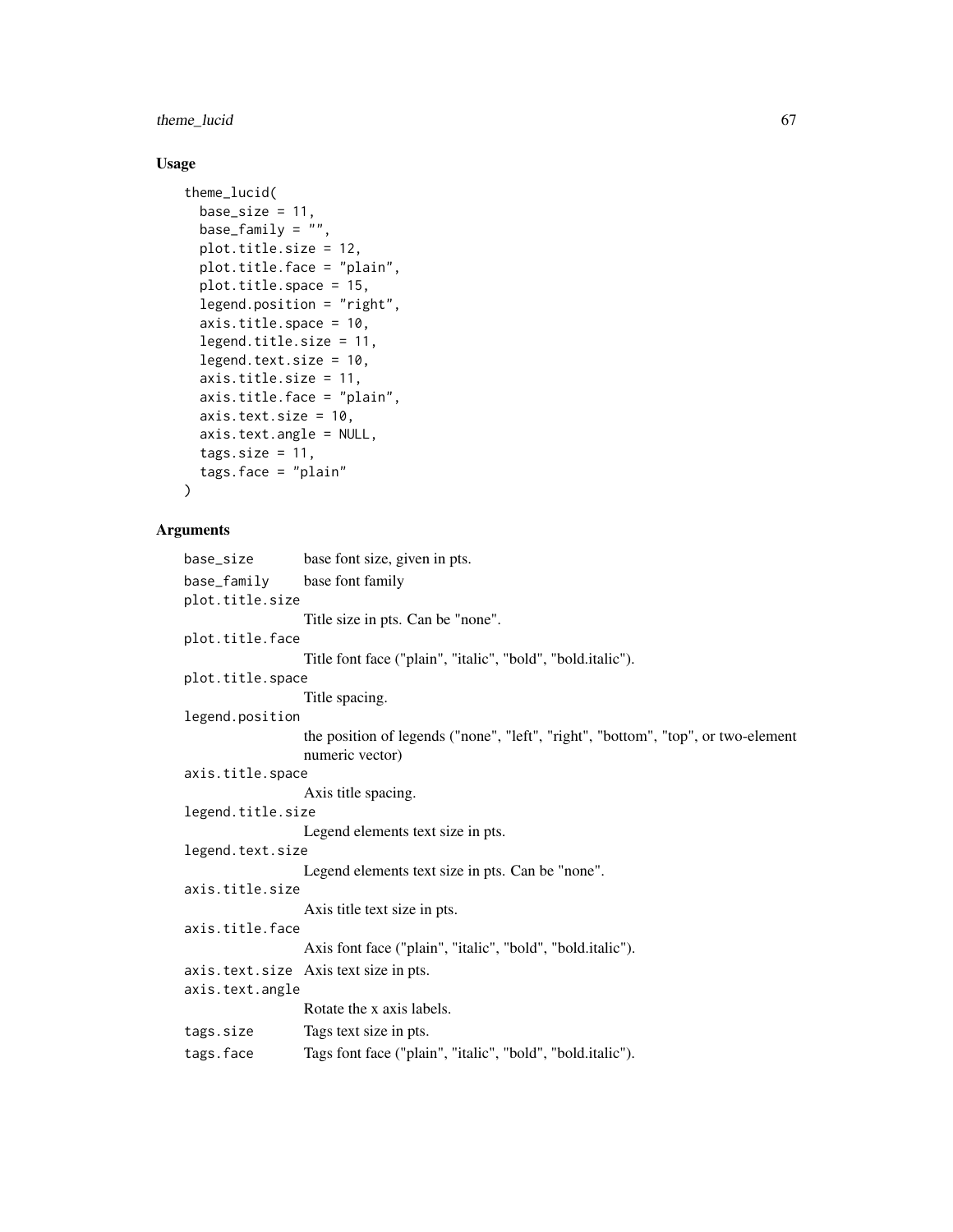#### Examples

```
library(ggplot2)
library(see)
ggplot(iris, aes(x = Sepal.Width, y = Sepal.Length)) +geom_point(color = "white") +
  theme_lucid()
```
theme\_modern *The easystats' minimal theme*

#### Description

A modern, sleek and elegant theme for ggplot.

#### Usage

```
theme_modern(
  base_size = 11,
 base_family = ",
 plot.title.size = 15,
 plot.title.face = "plain",
 plot.title.space = 20,
  legend.position = "right",
  axis.title.space = 20,
  legend.title.size = 13,
  legend.text.size = 12,
  axis.title.size = 13,
  axis.title.face = "plain",
  axis.text.size = 12,
  axis.text.angle = NULL,
  tags.size = 15,
  tags.face = "bold"
)
```

```
base_size base font size, given in pts.
base_family base font family
plot.title.size
                 Title size in pts. Can be "none".
plot.title.face
                 Title font face ("plain", "italic", "bold", "bold.italic").
plot.title.space
                 Title spacing.
```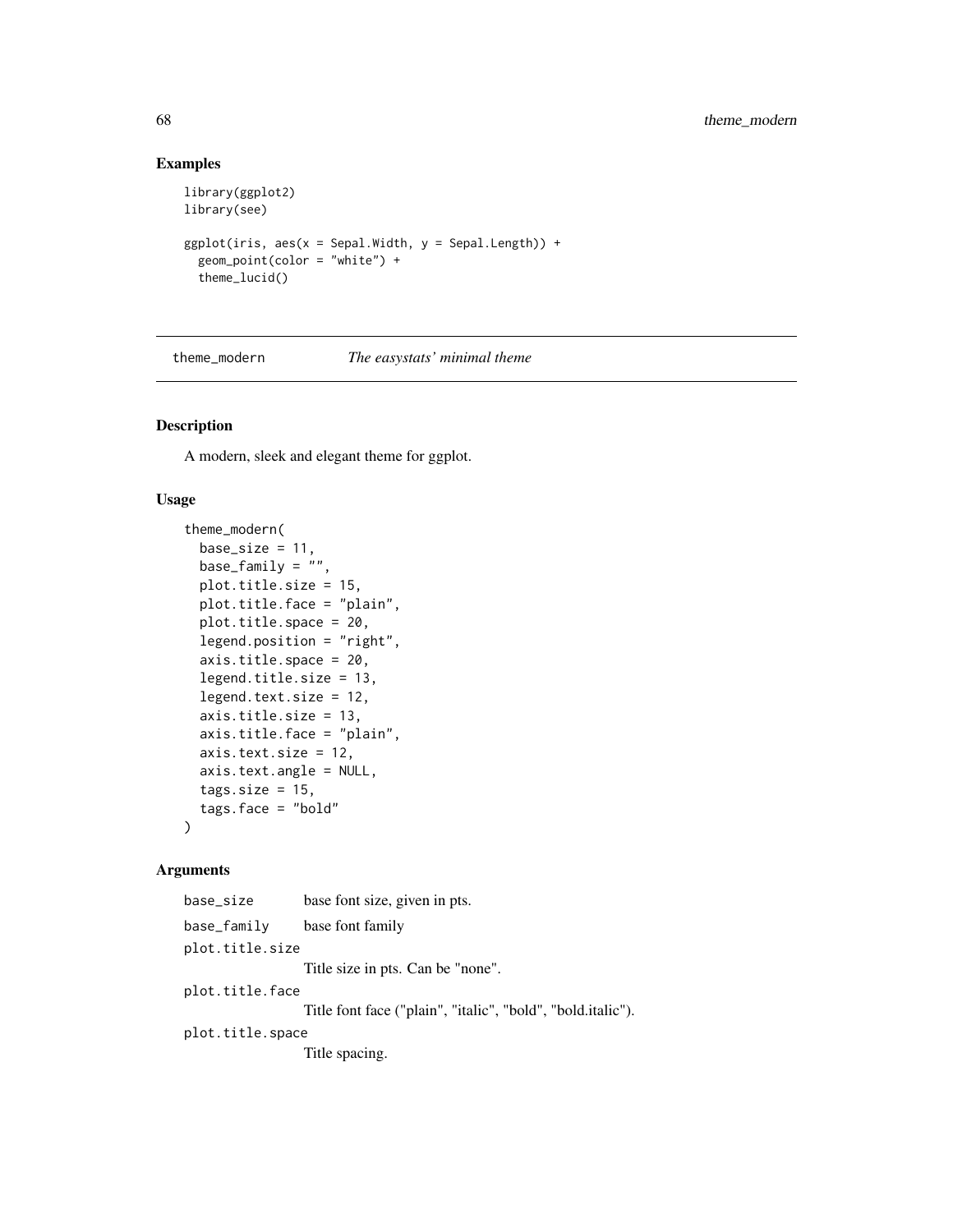## theme\_radar 69

| legend.position   |                                                                                                      |  |
|-------------------|------------------------------------------------------------------------------------------------------|--|
|                   | the position of legends ("none", "left", "right", "bottom", "top", or two-element<br>numeric vector) |  |
| axis.title.space  |                                                                                                      |  |
|                   | Axis title spacing.                                                                                  |  |
| legend.title.size |                                                                                                      |  |
|                   | Legend elements text size in pts.                                                                    |  |
| legend.text.size  |                                                                                                      |  |
|                   | Legend elements text size in pts. Can be "none".                                                     |  |
| axis.title.size   |                                                                                                      |  |
|                   | Axis title text size in pts.                                                                         |  |
| axis.title.face   |                                                                                                      |  |
|                   | Axis font face ("plain", "italic", "bold", "bold.italic").                                           |  |
|                   | axis.text.size Axis text size in pts.                                                                |  |
| axis.text.angle   |                                                                                                      |  |
|                   | Rotate the x axis labels.                                                                            |  |
| tags.size         | Tags text size in pts.                                                                               |  |
| tags.face         | Tags font face ("plain", "italic", "bold", "bold.italic").                                           |  |
|                   |                                                                                                      |  |

# Examples

```
library(ggplot2)
library(see)
ggplot(iris, aes(x = Sepal.Width, y = Sepal.Length, color = Species)) +
  geom_point() +
  theme_modern()
```
theme\_radar *Themes for radar plots*

#### Description

theme\_radar() is a light, clear theme for ggplot radar-plots, while theme\_radar\_dark() is a dark variant of theme\_radar().

```
theme_radar(
 base_size = 11,
 base_family = \overline{''''},
 plot.title.size = 12,
 plot.title.face = "plain",
 plot.title.space = 15,
  legend.position = "right",
  axis.title.space = 15,
```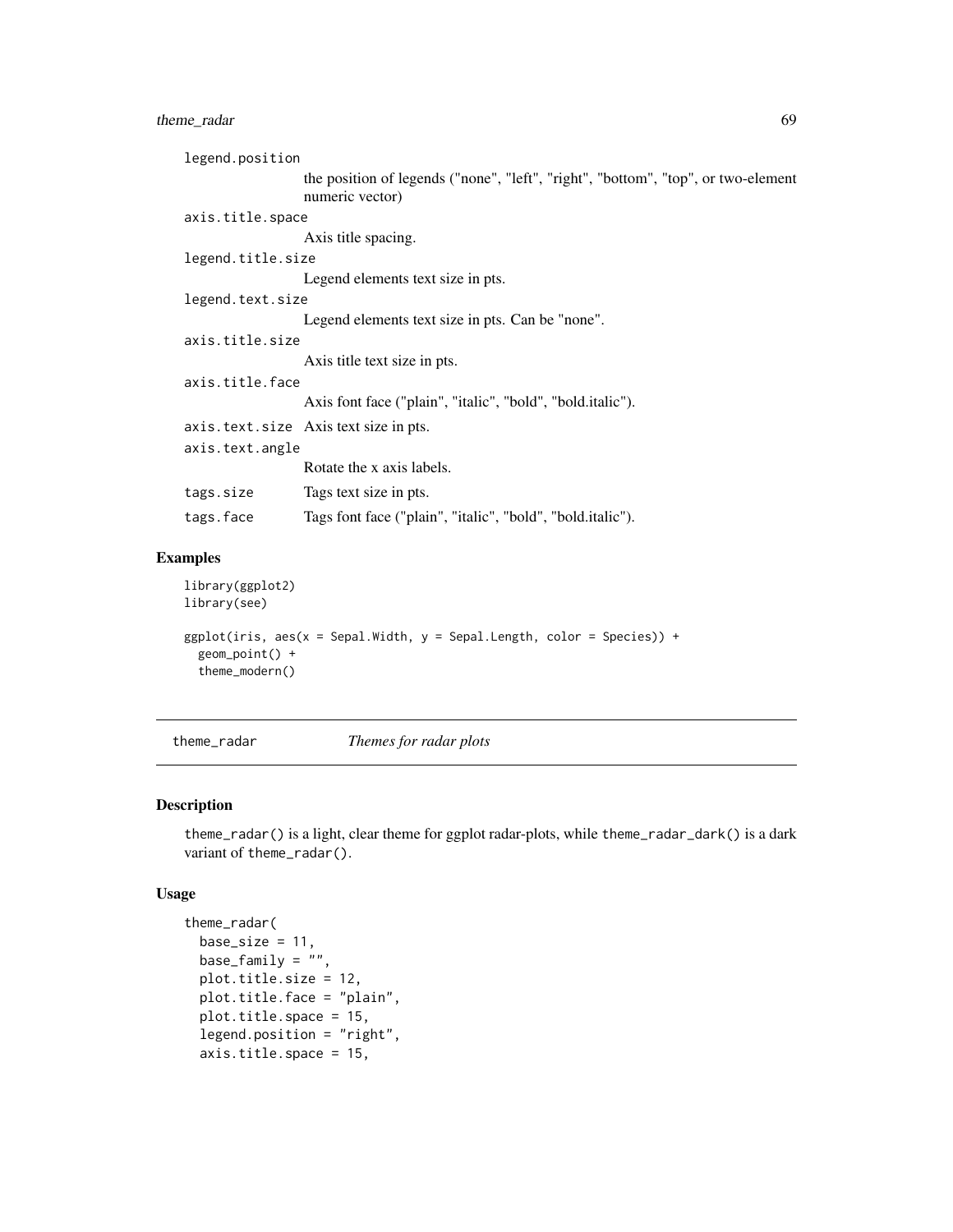```
legend.title.size = 11,
  legend.text.size = 10,
  axis.title.size = 11,
  axis.title.face = "plain",
  axis.text.size = 10,
  axis.text.angle = NULL,
  tags.size = 11,tags.face = "plain"
\lambdatheme_radar_dark(
 base_size = 11,
 base_family = ",
 plot.title.size = 12,
 plot.title.face = "plain",
  plot.title.space = 15,
  legend.position = "right",
  axis.title.space = 15,
  legend.title.size = 11,
  legend.text.size = 10.
  axis.title.size = 11,
  axis.title.face = "plain",
  axis.text.size = 10,
  axis.text.angle = NULL,
  tags.size = 11,tags.face = "plain"
)
```

```
base_size base font size, given in pts.
base_family base font family
plot.title.size
                 Title size in pts. Can be "none".
plot.title.face
                 Title font face ("plain", "italic", "bold", "bold.italic").
plot.title.space
                  Title spacing.
legend.position
                  the position of legends ("none", "left", "right", "bottom", "top", or two-element
                  numeric vector)
axis.title.space
                  Axis title spacing.
legend.title.size
                 Legend elements text size in pts.
legend.text.size
                 Legend elements text size in pts. Can be "none".
```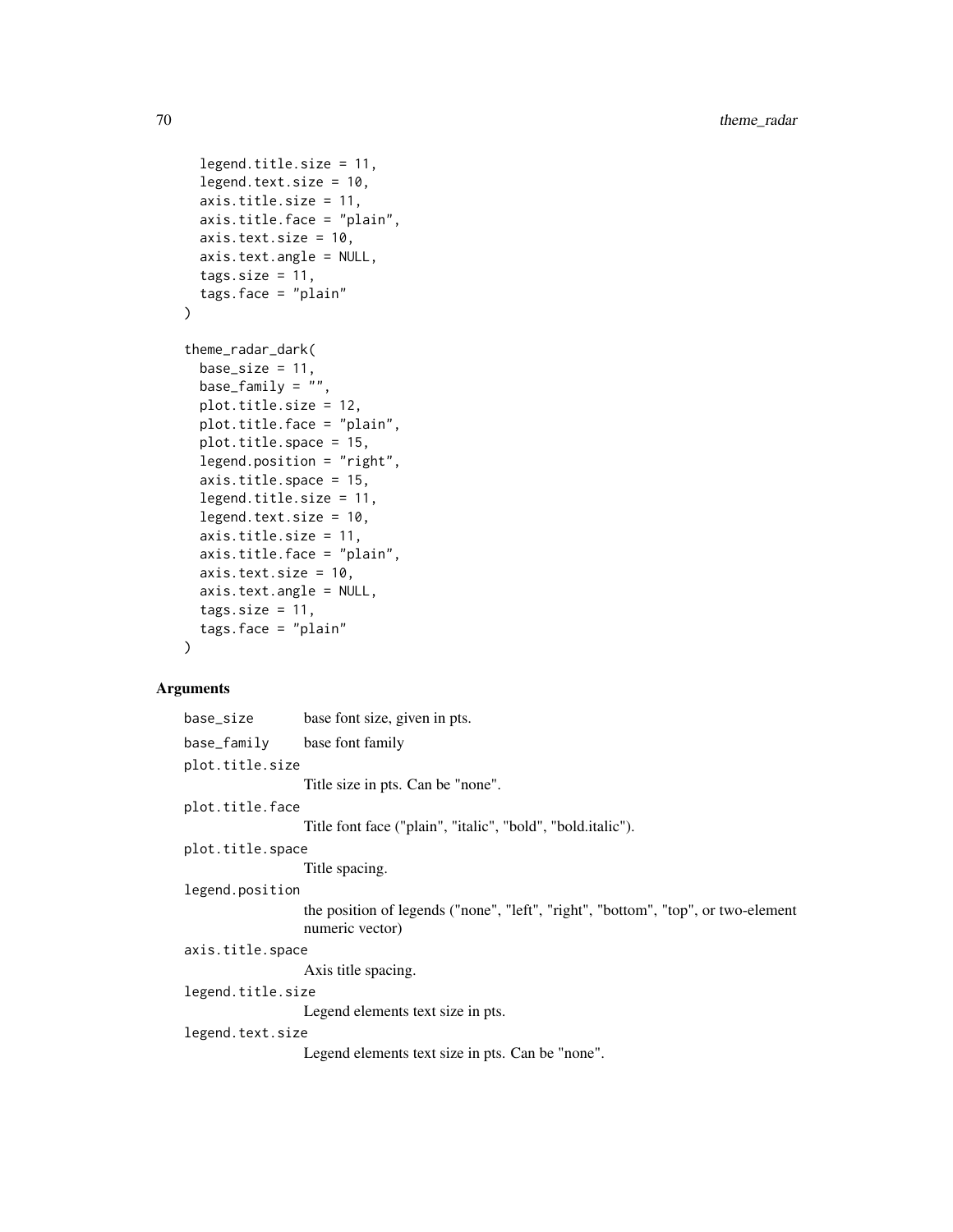# <span id="page-70-0"></span>theme\_radar 71

| axis.title.size |                                                            |  |
|-----------------|------------------------------------------------------------|--|
|                 | Axis title text size in pts.                               |  |
| axis.title.face |                                                            |  |
|                 | Axis font face ("plain", "italic", "bold", "bold.italic"). |  |
|                 | axis. text. size Axis text size in pts.                    |  |
| axis.text.angle |                                                            |  |
|                 | Rotate the x axis labels.                                  |  |
| tags.size       | Tags text size in pts.                                     |  |
| tags.face       | Tags font face ("plain", "italic", "bold", "bold.italic"). |  |

## See Also

[coord\\_radar](#page-4-0)

```
if (require("ggplot2") && require("dplyr") && require("tidyr")) {
 data <- iris %>%
   group_by(Species) %>%
   summarise_all(mean) %>%
   pivot_longer(-Species)
 data %>%
   ggplot(aes(
     x = name,y = value,
     color = Species,
     group = Species,
     fill = Species
   )) +
   geom\_polygon(size = 1, alpha = .1) +coord_radar() +
   theme_radar()
}
```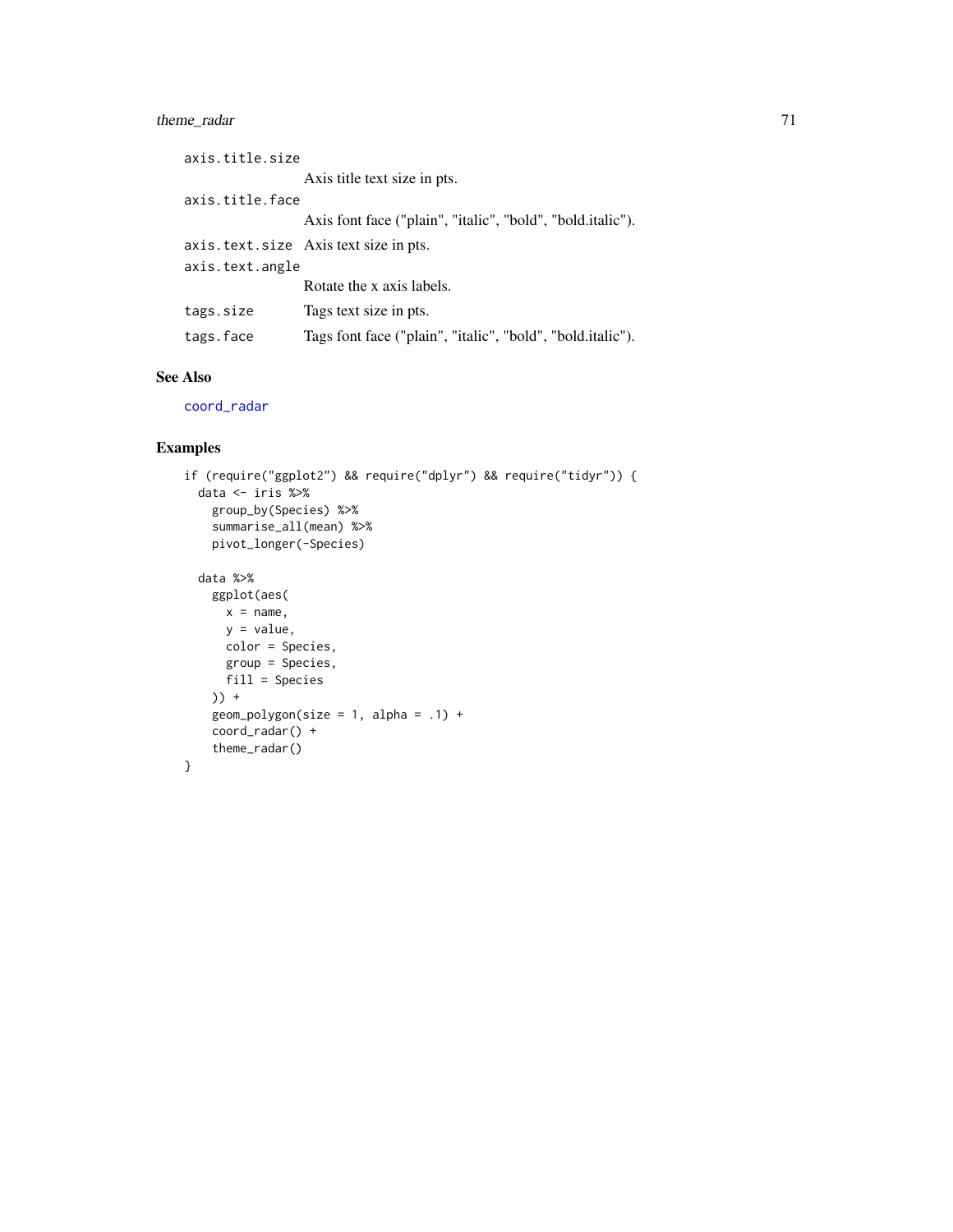# **Index**

```
add_plot_attributes, 3
aes(), 11, 12
aes_(), 11, 12
bayestestR::bayesfactor_models(), 5
bayestestR::bayesfactor_parameters(),
        5
bayestestR::equivalence_test(), 5
bayestestR::estimate_density(), 6
bayestestR::hdi(), 6
bayestestR::p_direction(), 6
bayestestR::p_significance(), 6
bayestestR::si(), 6
bluebrown_colors, 4
borders(), 11, 13
colorRampPalette(), 15–18, 51, 54, 56, 58,
        60, 62
coord_radar, 5, 71
correlation::correlation(), 6
data_plot, 3, 5
effectsize::effectsize(), 6
flat_colors, 7
fortify(), 11, 12
geom_count2 (geom_point2), 8
geom_count_borderless (geom_point2), 8
geom_jitter, 9
geom_jitter2 (geom_point2), 8
geom_jitter_borderless (geom_point2), 8
geom_point, 9
geom_point2, 8
geom_point_borderless (geom_point2), 8
geom_pointrange, 9
geom_pointrange2 (geom_point2), 8
geom_pointrange_borderless
        (geom_point2), 8
geom_pooljitter (geom_poolpoint), 9
```
geom\_poolpoint, [9](#page-8-0) geom\_violindot, [10](#page-9-0) geom\_violinhalf, [12](#page-11-0) ggplot(), *[11,](#page-10-0) [12](#page-11-0)* ggplot2::geom\_count, *[9](#page-8-0)* golden\_ratio, [13](#page-12-0) layer(), *[11](#page-10-0)*, *[13](#page-12-0)*

material\_colors, [14](#page-13-0)

metro\_colors, [14](#page-13-0) modelbased::estimate\_contrasts(), *[6](#page-5-0)* palette\_bluebrown, [15](#page-14-0) palette\_flat, [15](#page-14-0) palette\_material, [16](#page-15-0) palette\_metro, [16](#page-15-0) palette\_pizza, [17](#page-16-0) palette\_see, [17](#page-16-0) palette\_social, [18](#page-17-0) parameters::cluster\_analysis(), *[6](#page-5-0)* parameters::describe\_distribution(), *[6](#page-5-0)* parameters::model\_parameters(), *[6](#page-5-0)* parameters::n\_clusters(), *[6](#page-5-0)* parameters::n\_factors(), *[6](#page-5-0)* parameters::principal\_components(), *[6](#page-5-0)* parameters::simulate\_parameters(), *[6](#page-5-0)* performance::check\_collinearity(), *[6](#page-5-0)* performance::check\_heteroscedasticity(), *[6](#page-5-0)* performance::check\_homogeneity(), *[6](#page-5-0)* performance::check\_normality(), *[6](#page-5-0)* performance::check\_outliers(), *[6](#page-5-0)* performance::compare\_performance(), *[6](#page-5-0)* performance::performance\_roc(), *[6](#page-5-0)* pizza\_colors, [18](#page-17-0) plot.see\_bayesfactor\_models, [19](#page-18-0) plot.see\_bayesfactor\_parameters, [20](#page-19-0) plot.see\_check\_collinearity, [21](#page-20-0) plot.see\_check\_distribution, [22](#page-21-0)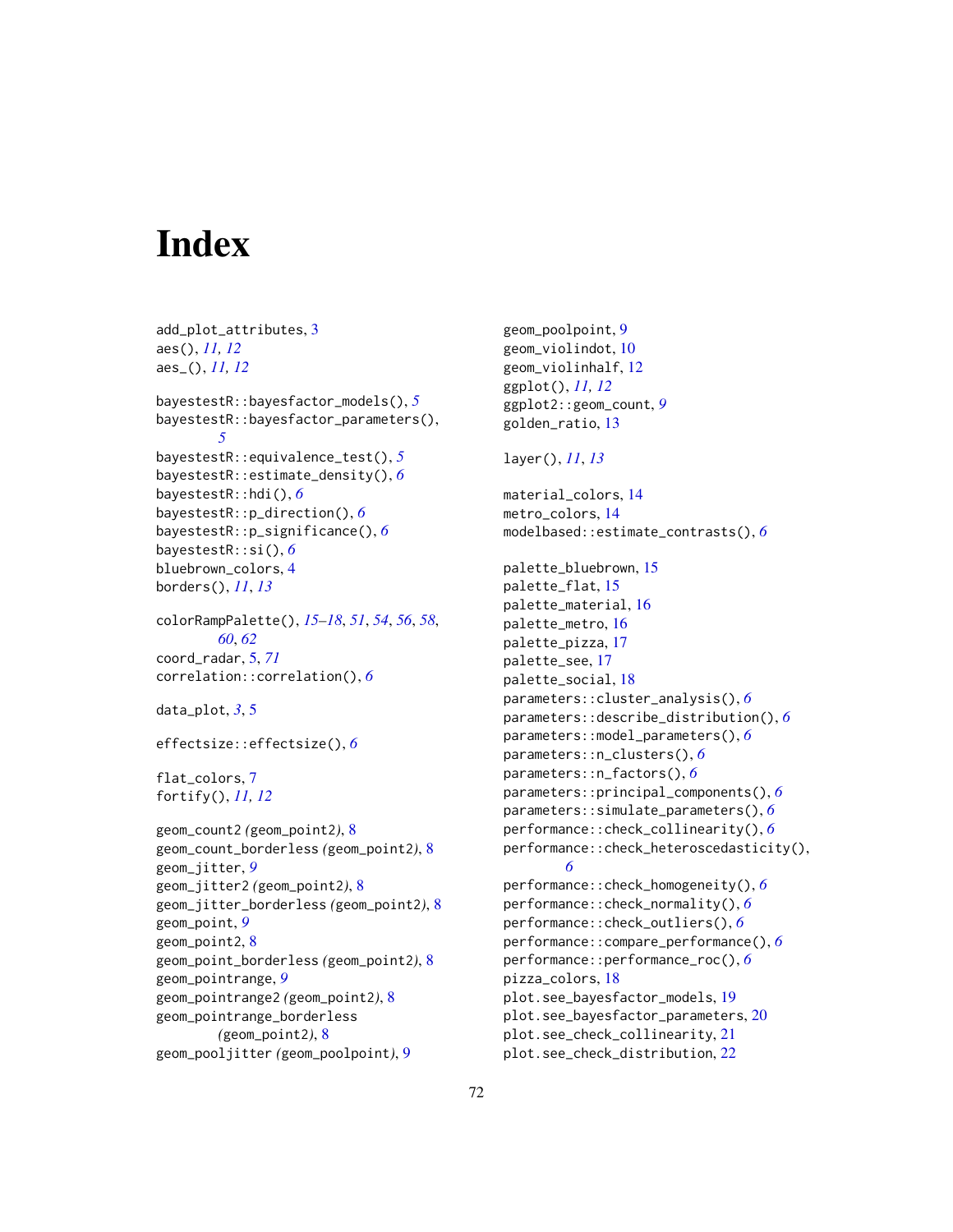## $I<sub>N</sub>$   $I<sub>3</sub>$   $I<sub>3</sub>$   $I<sub>4</sub>$   $I<sub>5</sub>$   $I<sub>6</sub>$   $I<sub>7</sub>$   $I<sub>8</sub>$   $I<sub>9</sub>$   $I<sub>9</sub>$   $I<sub>9</sub>$   $I<sub>9</sub>$   $I<sub>9</sub>$   $I<sub>9</sub>$   $I<sub>9</sub>$   $I<sub>9</sub>$   $I<sub>9</sub>$   $I<sub>9</sub>$   $I<sub>9</sub>$   $I<sub>9</sub>$   $I$

```
plot.see_check_heteroscedasticity, 22
plot.see_check_homogeneity, 23
plot.see_check_normality, 24
plot.see_check_outliers, 25
plot.see_cluster_analysis, 25
plot.see_compare_performance, 26
plot.see_easycormatrix, 27
plot.see_easycorrelation, 28
plot.see_effectsize_table, 29
plot.see_equivalence_test
        (plot.see_equivalence_test_effectsize),
scale_color_metro, 55
        29
plot.see_equivalence_test_effectsize,
        29
plot.see_equivalence_test_lm
        (plot.see_equivalence_test_effectsize),
        29
plot.see_estimate_contrasts, 31
plot.see_estimate_density, 31
plot.see_hdi, 33
plot.see_n_factors, 34
plot.see_p_direction, 44
plot.see_p_significance, 45
plot.see_parameters_brms_meta, 35
plot.see_parameters_distribution, 36
plot.see_parameters_model, 38
plot.see_parameters_pca, 39
plot.see_parameters_sem
        (plot.see_parameters_model), 38
plot.see_parameters_simulate, 40
plot.see_performance_pp_check
        (print.see_performance_pp_check),
        49
plot.see_performance_roc, 41
plot.see_point_estimate, 42
plot.see_rope, 46
plot.see_si, 47
plots, 48
print.see_performance_pp_check, 49
scale_color_bluebrown, 49
scale_color_bluebrown(), 15
scale_color_bluebrown_c
        (scale_color_bluebrown), 49
scale_color_bluebrown_d
        (scale_color_bluebrown), 49
                                              scale_color_flat_c (scale_color_flat),
                                              scale_color_flat_d (scale_color_flat),
                                              53
                                              scale_color_material(), 16
                                              scale_color_material_c
                                              scale_color_material_d
                                              scale_color_metro(), 17
```
scale\_color\_flat, [51](#page-50-0) scale\_color\_flat(), *[16](#page-15-0)*

```
scale_color_metro_c
        (scale_color_metro), 55
scale_color_metro_d
        (scale_color_metro), 55
scale_color_pizza, 57
scale_color_pizza(), 17
scale_color_pizza_c
        (scale_color_pizza), 57
scale_color_pizza_d
        (scale_color_pizza), 57
scale_color_see, 59
scale_color_see(), 18
scale_color_see_c (scale_color_see), 59
scale_color_see_d (scale_color_see), 59
scale_color_social, 60
scale_color_social(), 18
scale_color_social_c
        (scale_color_social), 60
scale_color_social_d
        (scale_color_social), 60
scale_colour_bluebrown
        (scale_color_bluebrown), 49
scale_colour_bluebrown_c
        (scale_color_bluebrown), 49
scale_colour_bluebrown_d
        (scale_color_bluebrown), 49
scale_colour_flat (scale_color_flat), 51
scale_colour_flat_c (scale_color_flat),
        51
scale_colour_flat_d (scale_color_flat),
        51
scale_colour_material
        (scale_color_material), 53
scale_colour_material_c
        (scale_color_material), 53
scale_colour_material_d
```
*(*scale\_color\_material*)*, [53](#page-52-0)

*(*scale\_color\_material*)*, [53](#page-52-0)

[51](#page-50-0)

[51](#page-50-0)